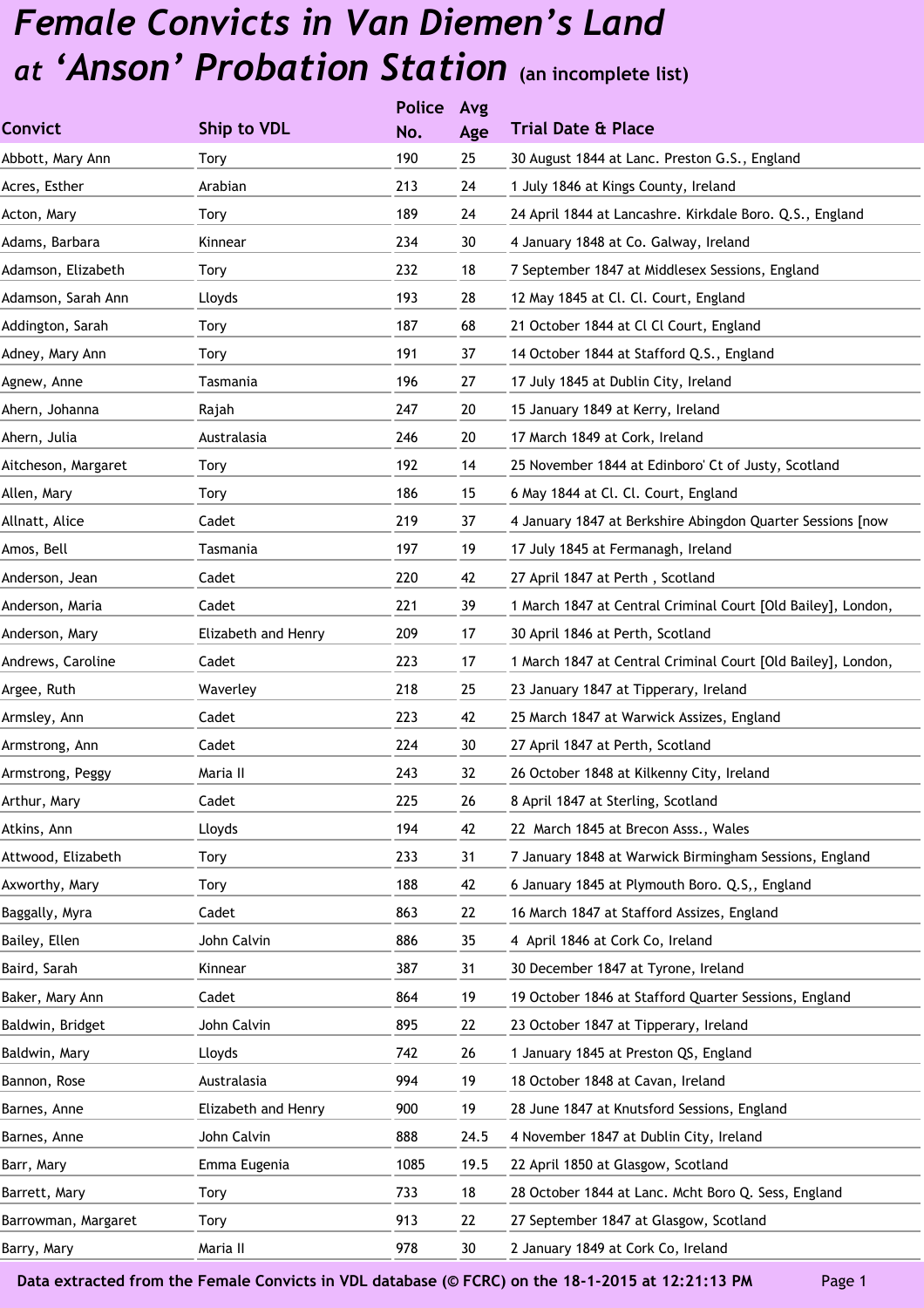|                       |                     | <b>Police</b> | Avg  |                                                              |
|-----------------------|---------------------|---------------|------|--------------------------------------------------------------|
| <b>Convict</b>        | Ship to VDL         | No.           | Age  | <b>Trial Date &amp; Place</b>                                |
| Barry, Mary           | Tory                | 725           | 15   | 16 July 1844 at Bristol - Q. Sess, England                   |
| Barry, Mary           | Waverley            | 845           | 34   | 1 August 1846 at Cork County, Ireland                        |
| Bartle, Elizabeth     | Tory                | 914           | 19   | 22 October 1847 at Cambridge Sessions, England               |
| Beacroft, Mary        | Tory                | 915           | 43.5 | 5 January 1847 at Chester Nutsford Sessions, England         |
| Beaky, Judith         | Australasia         | 998           | 13   | 27 February 1849 at Clare, Ireland                           |
| Beatry, Margaret      | Australasia         | 1001          | 25   | 27 February 1849 at Clare, Ireland                           |
| Becket, Ellen         | Kinnear             | 928           | 20   | 14 March 1848 at County Cork, Ireland                        |
| Beecher, Catherine    | Waverley            | 846           | 21   | 18 March 1847 at Cork County, Ireland                        |
| Begley, Margaret      | Kinnear             | 941           | 17   | 3 January 1848 at Wicklow, Ireland                           |
| Behan, Ann            | Rajah               | 997           | 60   | 27 February 1849 at Clare, Ireland                           |
| Behan, Margaret       | Australasia         | 996           | 20   | 20 January 1849 at Clare, Ireland                            |
| Beirne, Jane          | Maria II            | 973           | 19.5 | October 1948 at Leitrim Co. Oct. Sessions 1848, Ireland      |
| Bell, Mary            | Cadet               | 865           | 20   | 2 December 1846 at Sussex Lewes Quarter Sessions, England    |
| Bennett, Ann          | Cadet               | 866           | 16   | 8 December 1846 at Clerkenwell Quarter Sessions, England     |
| Bennett, Sarah        | Kinnear             | 935           | 65   | 8 January 1848 at Queens county, Ireland                     |
| Benson, Mary Ann      | Cadet               | 867           | 18   | 9 March 1847 at Clerkenwell General Sessions, England        |
| Berry, Caroline       | Tory                | 728           | 49   | 25 November 1844 at Cl Cl Court, England                     |
| Bickley, Sarah        | Asia V              | 835           | 20   | 17 July 1846 at Birmingham Sessions, England                 |
| Bidwell, Elizabeth    | Emma Eugenia        | 785           | 23.5 | 30 June 1845 at Devon, Exeter City Quarter Sessions, England |
| Bird, Ellen           | Elizabeth and Henry | 817           | 23   | 30 March 1846 at Cent Criml Court, England                   |
| Birnes, Ann           | Maria II            | 976           | 40   | June 1848 at Queens Co. June Sessions, Ireland               |
| Blake, Mary Bridget   | Tory                | 729           | 32   | 3 February 1845 at Cl Cl Court, England                      |
| Blythe, Harriett      | Tory                | 925           | 23   | 29 October 1847 at Walsingham Sessions, England              |
| Boatwright, Elizabeth | Cadet               | 868           | 23   | 25 March 1847 at Norwich Quarter Sessions, England           |
| Bond, Ellen           | Maria II            | 977           | 21   | June 1848 at Queens Co. June Sessions 1848, Ireland          |
| Bourke, Bridget       | Kinnear             | 926           | 22   | 11 March 1848 at Carlow, Ireland                             |
| Bourke, Catherine     | Kinnear             | 929           | 18   | 14 March 1848 at County Cork, Ireland                        |
| Bourke, Mary          | John Calvin         | 891           | 26   | 21 June 1847 at Limerick Co., Ireland                        |
| Boyd, Rebecca         | <b>Tory</b>         | 916           | 23   | 9 August 1847 at Chester Knutsford Sessions, England         |
| Boyd, Sarah           | John Calvin         | 881           | 30   | 16 June 1847 at Antrim, Ireland                              |
| Boyde, Margaret       | Kinnear             | 931           | 38.5 | 5 April 1847 at Down, Ireland                                |
| Boyde, Mary           | Australasia         | 993           | 18   | 8 January 1849 at Antrim, Ireland                            |
| Boyne, Mary           | Waverley            | 849           | 25   | 7 January 1847 at Dublin City, Ireland                       |
| Bradley, Margaret     | Sea Queen           | 803           | 16   | 15 December 1845 at Liverpool Boro' QS, England              |
| Brady, Honora         | John Calvin         | 894           | 30   | 2 November 1847 at Limerick City, Ireland                    |
| Brady, Judith         | Australasia         | 995           | 24   | 27 December 1848 at Cavan, Ireland                           |
| Brennan, Ellen        | Australasia         | 1006          | 21   | 2 April 1849 at Meath, Ireland                               |
| Brett, Margaret       | John Calvin         | 890           | 20   | 30 June 1847 at Kilkenny City, Ireland                       |
| Brew, Bridget         | Maria II            | 971           | 40   | 31 October 1848 at Clare, Ireland                            |
| Brewer, Mary Ann      | Tory                | 731           | 20   | 15 October 1844 at Glamorgan Swansea Q Sess, Wales           |
|                       |                     |               |      |                                                              |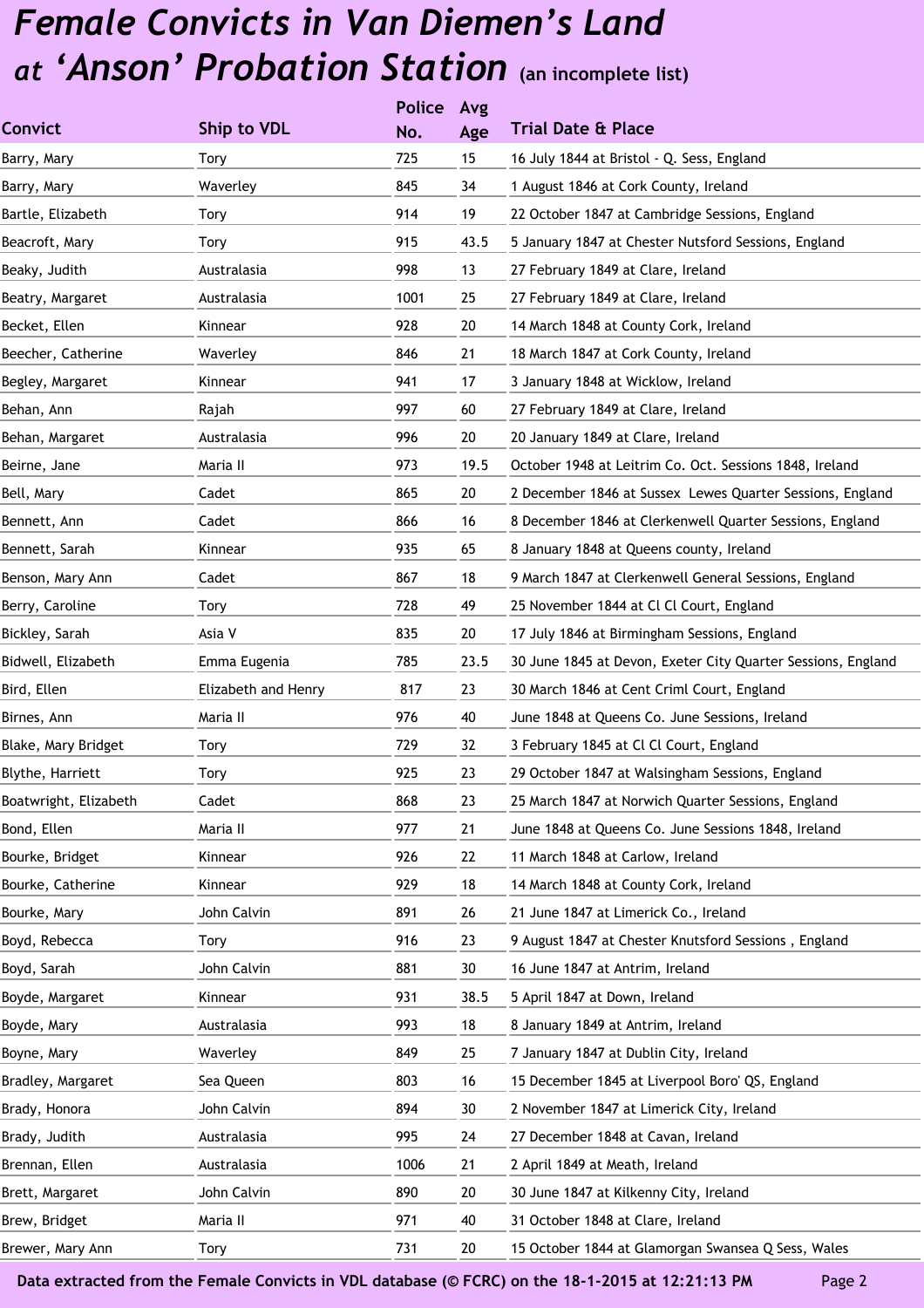|                    |              | <b>Police</b> | Avg |                                                             |
|--------------------|--------------|---------------|-----|-------------------------------------------------------------|
| <b>Convict</b>     | Ship to VDL  | No.           | Age | <b>Trial Date &amp; Place</b>                               |
| Brian, Lucy        | Kinnear      | 936           | 23  | 6 March 1848 at Queen's County, Ireland                     |
| Brian, Mary        | Kinnear      | 927           | 26  | 5 January 1848 at County Cork, Ireland                      |
| Brian, Sarah       | Cadet        | 869           | 20  | 5 April 1847 at Manchester Quarter Sessions, England        |
| Brien, Bridget     | John Calvin  | 897           | 22  | 14 October 1847 at Waterford, City, Ireland                 |
| Brien, Judith      | Kinnear      | 937           | 20  | 6 January 1848 at Tipperary, Ireland                        |
| Brien, Mary        | Australasia  | 1008          | 24  | 30 March 1849 at Waterford Co., Ireland                     |
| Brinton, Eliza     | Australasia  | 1009          | 26  | 27 October 1848 at Queens Co., Ireland                      |
| Britcliffe, Mary   | Emma Eugenia | 790           | 20  | 4 September 1845 at Manchester Burrough Quarter Sesssions,  |
| Brittain, Emma     | Tory         | 922           | 25  | 28 February 1848 at C.C.Court, England                      |
| Brockly, Ellen     | Tory         | 730           | 18  | 14 October 1844 at Chester Nether Knutsford Q Sess, England |
| Brook, Mary        | Cadet        | 870           | 23  | 3 March 1847 at Wakefield Quarter Sessions, England         |
| Brooks, Betty      | Waverley     | 848           | 59  | 11 January 1847 at Kerry, Ireland                           |
| Brooks, Sarah      | Sea Queen    | 804           | 22  | 5 January 1846 at Hereford QS, England                      |
| Brophy, Catherine  | John Calvin  | 884           | 25  | 30 July 1847 at Carlow, Ireland                             |
| Brown, Ann         | <b>Tory</b>  | 732           | 22  | 21 October 1844 at Lanc. Lpool Boro Q. Sess, England        |
| Brown, Ann         | Tory         | 917           | 27  | 6 August 1848 at Kent Maidstone Sessions, England           |
| Brown, Eliza       | Cadet        | 871           | 23  | 4 March 1847 at Leeds Quarter Sessions, England             |
| Brown, Elizabeth   | Tory         | 734           | 22  | 2 July 1844 at Norfolk Norwich City Q. S., England          |
| Brown, Helen       | Tory         | 918           | 30  | 5 October 1847 at Perth, Scotland                           |
| Brown, Jane        | Cadet        | 872           | 22  | 15 March 1847 at Edinburgh, Scotland                        |
| Brown, Janet       | Cadet        | 873           | 26  | 8 April 1847 at Sterling, Scotland                          |
| Brown, Joanna      | Kinnear      | 933           | 25  | 10 April 1848 at Kilkenny, Ireland                          |
| Brown, Margaret    | <b>Tory</b>  | 920           | 21  | 20 December 1847 at Glasgow, Scotland                       |
| Brown, Mary        | Cadet        | 874           | 24  | 23 February 1847 at Exeter Quarter Sessions, England        |
| Brown, Mary        | <b>Tory</b>  | 919           | 21  | 7 February 1848 at Lancaster Liverpool Sessions, England    |
| Brown, Mary Ann    | <b>Tory</b>  | 726           | 25  | 6 May 1844 at Cl Cl Court, England                          |
| Brown, Sarah       | Tory         | 921           | 18  | 4 January 1848 at Exeter Sessions, England                  |
| Browne, Ellen      | Arabian      | 823           | 22  | 1 November 1845 at Limerick City, Ireland                   |
| Browne, Ellen      | Rajah        | 1007          | 19  | 5 March 1849 at Monaghan, Ireland                           |
| Browne, Mary       | John Calvin  | 889           | 26  | 16 October 1847 at Limerick, Ireland                        |
| Browne, Mary       | John Calvin  | 892           | 26  | 21 June 1847 at Kerry, Ireland                              |
| Browne, Mary       | Kinnear      | 931           | 30  | 11 February 1848 at Dublin City, Ireland                    |
| Bryan, Mary        | Waverley     | 857           | 16  | 24 October 1846 at Queen's County, Ireland                  |
| Bryson, Isabella   | Cadet        | 876           | 22  | 1 October 1846 at Glasgow, Scotland                         |
| Buckely, Elizabeth | Sea Queen    | 806           | 21  | 23 February 1846 at Manchester Boro' QS, England            |
| Buckie, Helen      | Tory         | 923           | 35  | 21 September 1847 at Stirling, Scotland                     |
| Buckler, Mary Ann  | Cadet        | 878           | 17  | 22 December 1846 at Clerkenwell Quarter Sessions, England   |
| Buckley, Isabella  | Cadet        | 877           | 17  | 8 October 1846 at Clerkenwell Quarter Sessions, England     |
| Buckley, Mary      | Maria II     | 972           | 30  | 1 December 1848 at Cork City, Ireland                       |
| Bunyan, Mary       | Sea Queen    | 805           | 28  | 22 July 1846 at Edinburgh, Scotland                         |
|                    |              |               |     |                                                             |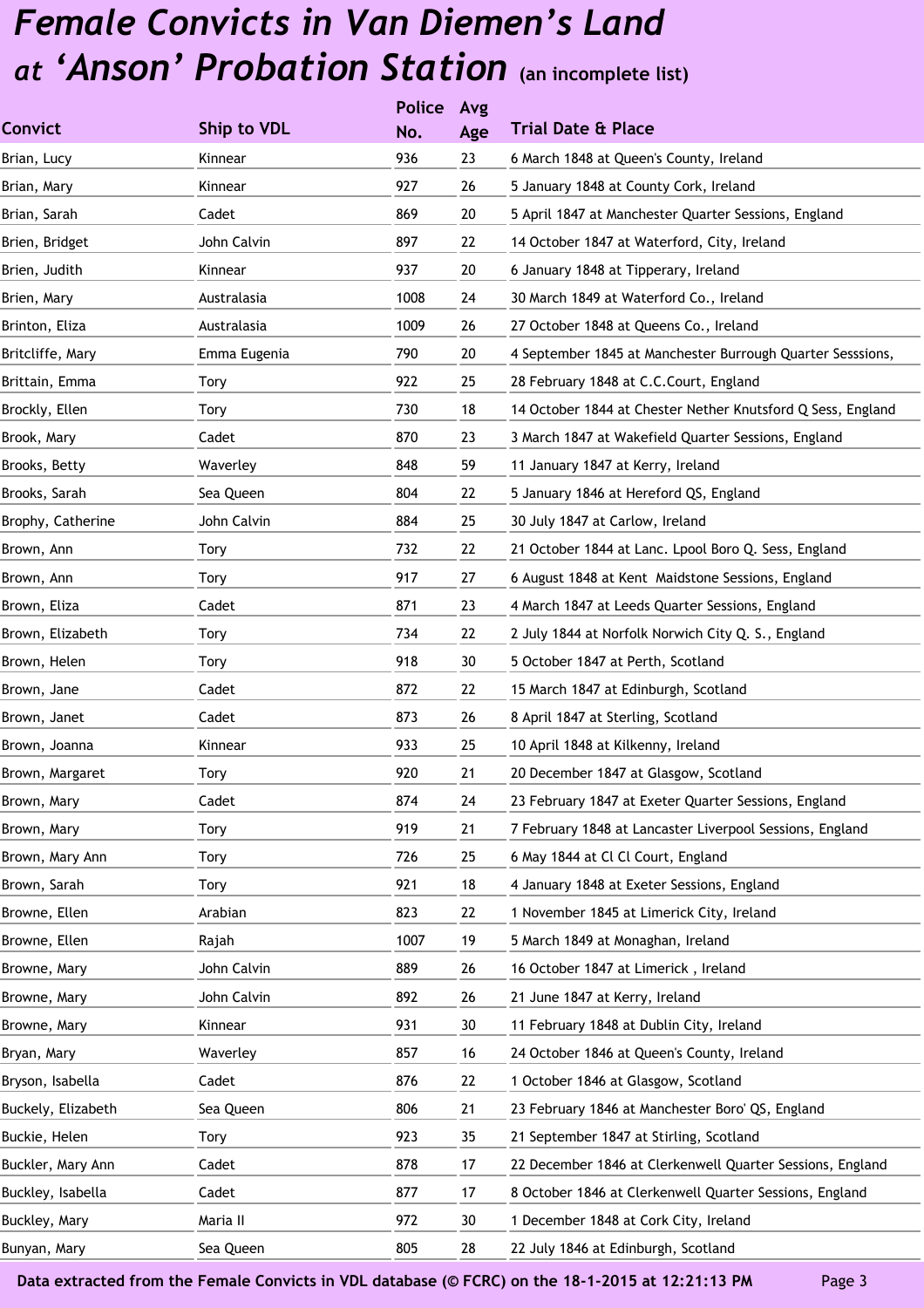|                       |             | <b>Police</b> | Avg  |                                                              |
|-----------------------|-------------|---------------|------|--------------------------------------------------------------|
| <b>Convict</b>        | Ship to VDL | No.           | Age  | <b>Trial Date &amp; Place</b>                                |
| Burges, Esther        | Tasmania    | 769           | 40   | 2 April 1845 at Carlow, Ireland                              |
| Burges, Mary          | Tasmania    | 771           | 18   | 2 April 1845 at Carlow, Ireland                              |
| Burke, Bridget        | Australasia | 1004          | 30   | 30 December 1848 at Galway Co, Ireland                       |
| Burke, Bridget        | Maria II    | 974           | 25   | 31 July 1848 at Mayo Co., Ireland                            |
| Burke, Dorah          | Australasia | 1003          | 24.5 | 6 January 1849 at Dublin City, Ireland                       |
| Burke, Ellen          | Kinnear     | 939           | 44   | 28 February 1848 at Waterford City, Ireland                  |
| Burke, Jane           | Maria II    | 975           | 44   | 31 July 1848 at Mayo Co, Ireland                             |
| Burke, Margaret       | Rajah       | 1005          | 10   | 30 December 1848 at Galway Co, Ireland                       |
| Burke, Mary           | Maria II    | 970           | 19.5 | 18 October 1848 at Clare, Ireland                            |
| Burke, Mary           | Tory        | 727           |      | 19 August 1844 at Cl Cl Court, England                       |
| Burke, Mary           | Waverley    | 847           | 30   | 16 April 1847 at Kerry, Ireland                              |
| Burke, Sarah          | Australasia | 999           | 30   | 27 February 1849 at Clare, Ireland                           |
| Burkett, Isabella     | Cadet       | 879           | 18   | 13 March 1847 at Bedford Assizes, England                    |
| Burnes, Anne          | Greenlaw    | 679           | 19.5 | 28 June 1843 at Roscommon, Ireland                           |
| Burnet, Catherine     | Tasmania    | 777           | 18   | 8 March 1845 at County Tyrone, Ireland                       |
| Burns, Ann            | Sea Queen   | 807           | 29   | 24 November 1845 at Centl. Criminal Ct, England              |
| Burns, Ann Rose       | Sea Queen   | 810           | 19.5 | 5 November 1845 at Edinburgh, Scotland                       |
| Burns, Anne           | Tasmania    | 776           | 24   | 7 November 1844 at Tipperary, Ireland                        |
| Burns, Betsey         | Sea Queen   | 808           | 20   | 29 December 1845 at Manchester Boro' QS, England             |
| Burns, Eliza          | Sea Queen   | 809           | 17   | 5 January 1846 at York City QS, England                      |
| Burnside, Jane        | John Calvin | 896           | 19   | 21 July 1847 at Tyrone, Ireland                              |
| Burnside, Mary        | Kinnear     | 932           | 48   | 2 March 1848 at Fermanagh, Ireland                           |
| Burrell, Jane         | <b>Tory</b> | 924           | 28   | 5 January 1848 at Wisbech Sessions, Cambridge, England       |
| Butcher, Caroline     | Cadet       | 880           | 24   | 1 April 1847 at Monmouth Usk Assizes, Wales                  |
| Butler, Catherine     | Rajah       | 1002          | 26   | 16 September 1848 at Cork, Ireland                           |
| Butterworth, Mary Ann | Sea Queen   | 811           | 12   | 15 October 1845 at Preston Q.S., England                     |
| Byrne, Ann            | Australasia | 1010          | 23   | 20 March 1849 at Kildare, Ireland                            |
| Byrne, Judith         | Phoebe      | 720           | 24   | 3 January 1844 at Louth, Ireland                             |
| Byrne, Mary           | John Calvin | 898           | 24   | 28 June 1847 at Wicklow, Ireland                             |
| Byrnes, Catherine     | John Calvin | 893           | 25   | 20 July 1847 at Limerick City, Ireland                       |
| Bywater, Sophia       | Sea Queen   | 812           | 38   | 13 January 1845 at Spilsby QS, England                       |
| Caffry, Mary          | Maria II    | 982           | 22   | 10 Jully 1848 at Drogheda, Ireland                           |
| Cahill, Bridget       | Australasia | 1010          | 35   | 27 December 1848 at Galway Co., Ireland                      |
| Cahill, Margaret      | Australasia | 1011          | 16.5 | 27 December 1848 at Galway Co., Ireland                      |
| Cairns, Helen         | <b>Tory</b> | 904           | 24   | 20 December 1847 at Glasgow, Scotland                        |
| Cale, Elizabeth       | Lloyds      | 755           | 17   | 28 January 1845 at Middlesex (Clerkenwell) Quarter Sessions, |
| Callaghan, Bridget    | Australasia | 1020          | 23   | 12 January 1849 at Limerick City, Ireland                    |
| Callaghan, Bridget    | Kinnear     | 928           | 23   | 13 March 1848 at County Kildare, Ireland                     |
| Callaghan, Julia      | Maria II    | 965           | 20   | October 1848 at Cork Co. October Sessions, Ireland           |
| Callaghan, Margaret   | Cadet       | 865 or        | 22   | 18 May 1847 at Edinburgh, Scotland                           |
|                       |             |               |      |                                                              |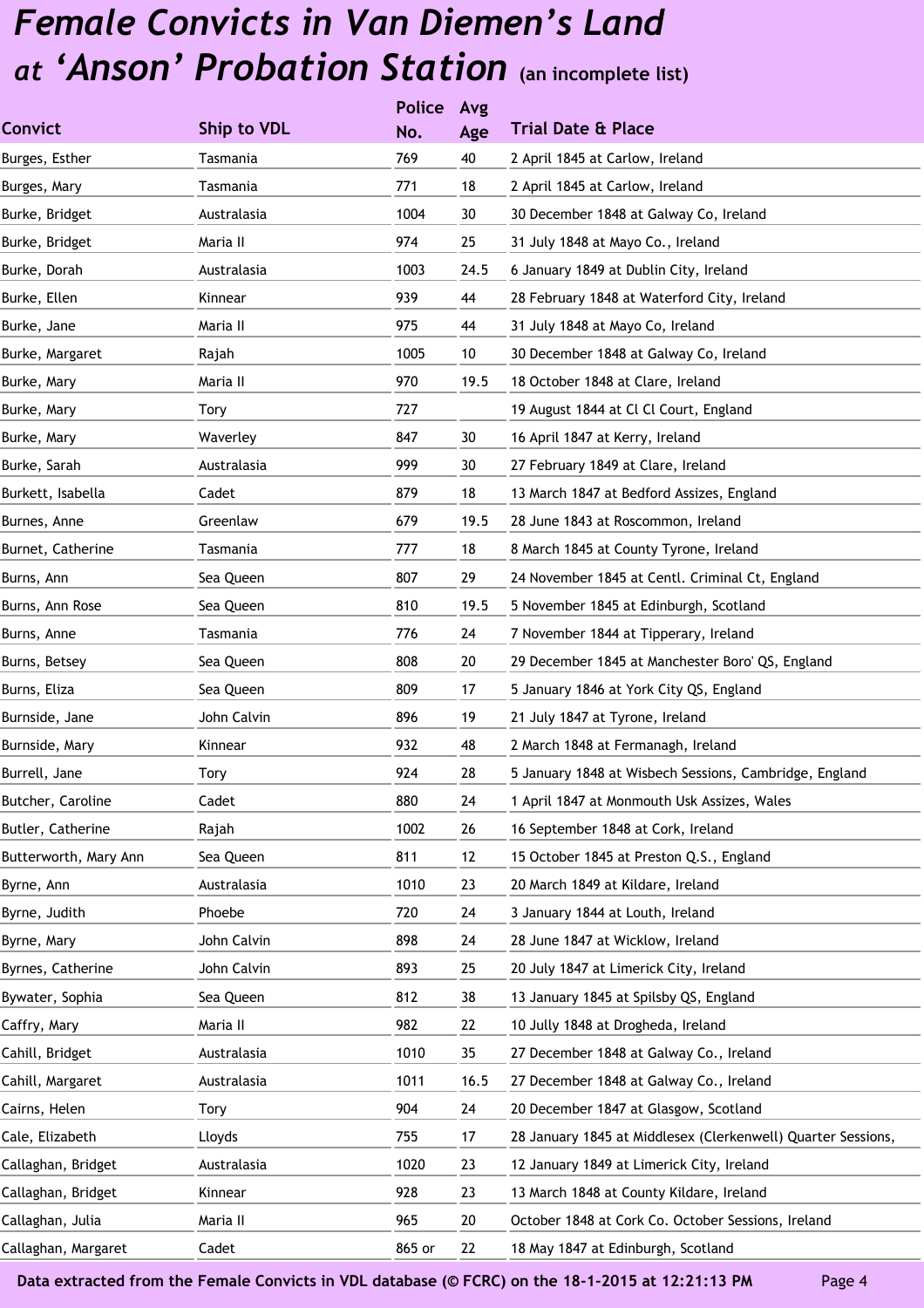|                             |                     | <b>Police</b> | Avg  |                                                                 |
|-----------------------------|---------------------|---------------|------|-----------------------------------------------------------------|
| <b>Convict</b>              | Ship to VDL         | No.           | Age  | <b>Trial Date &amp; Place</b>                                   |
| Callaghan, Margaret         | Kinnear             | 922           | 25   | 14 March 1848 at County Cork, Ireland                           |
| Callaghan, Mary             | Maria II            | 981           | 26   | October 1848 at Waterford Co. Oct. Session, Ireland             |
| Callan, Mary                | Stately             | 996           | 31   | 27 December 1848 at York Q.S., England                          |
| Cameron, Sarah              | Tory                | 905           | 27.5 | 17 March 1848 at Edinburgh High Court, Scotland                 |
| Campbell, Charlotte         | Cadet               | 856           | 22   | 1 March 1847 at Central Criminal Court [Old Bailey], London,    |
| Campbell, Maria             | John Calvin         | 870           | 45   | 25 October 1847 at Antrim, Ireland                              |
| Campbell, Mary              | Maria II            | 969           | 20   | October 1848 at Dublin City Oct. Sessions, Ireland              |
| Cane, Catherine             | Maria II            | 980           | 38   | October 1848 at Queens Co Oct. Sessions 1848, Ireland           |
| Cannon, Catherine           | Tory                | 906           | 19   | 19 October 1847 at York Kuaresboro Sessions, England            |
| Capel, Elizabeth            | Elizabeth and Henry | 890           | 30   | 21 July 1847 at Nottingham Assizes, England                     |
| Capper, Mary Ann            | Cadet               | 857           | 19   | 22 February 1847 at Chester Knutsford Quarter Sessions, England |
| Carmody, Ellen              | John Calvin         | 875           | 20   | 16 June 1847 at Clare, Ireland                                  |
| Carmody, Mary               | Australasia         | 1001          | 20   | 27 February 1849 at Clare, Ireland                              |
| Carruthers, Ann             | Cadet               | 858           | 31   | 14 April 1847 at Chester, Nether Knutsford Quarter Sessions,    |
| Carson, Bridget             | Australasia         | 1014          | 27   | 4 January 1849 at Galway Co., Ireland                           |
| Carson, Elizabeth           | Maria II            | 979           | 44   | October 1848 at Co. Monaghan Oct Sessions, Ireland              |
| Carthy, Catharine           | Tory                | 739           | 21.5 | 25 November 1844 at Cl. Cl. Court, England                      |
| Carthy, Margaret            | Australasia         | 1003          | 28.5 | 2 January 1849 at Cork Co., Ireland                             |
| Carthy, Margaret            | Australasia         | 1025          | 21   | 23 January 1849 at Tipperary, Ireland                           |
| Casey, Ellen                | John Calvin         | 887           | 18   | 29 June 1847 at Westmeath, Ireland                              |
| Casey, Margaret             | Australasia         | 1026          | 23.5 | 6 January 1849 at Tipperary, Ireland                            |
| Casey, Margaret             | John Calvin         | 877           | 27   | 21 June 1847 at Cork Co, Ireland                                |
| Cashin, Eliza               | Maria II            | 983           | 32   | 8 January 1849 at Queens Co, Ireland                            |
| Cassidy, Bridget            | Australasia         | 1022          | 19   | 5 March 1849 at Monaghan, Ireland                               |
| Cassidy, Mary Ann           | Sea Queen           | 788           | 33   | 5 January 1846 at Stafford QS, England                          |
| Cassie, Mary                | Cadet               | 859           | 16   | 20 April 1847 at Aberdeen, Scotland                             |
| Castings, Jane              | Sea Queen           | 789           | 23.5 | 2 March 1846 at Leicester Boro' QS, England                     |
| Caulfield, Winifred         | Australasia         | 1012          | 30   | 4 January 1849 at Galway Co., Ireland                           |
| Chadwick, Elizabeth         | Sea Queen           | 790           | 16   | 9 January 1846 at Newark Boro QS, England                       |
| Chamberlain, Sarah Margaret | Sea Queen           | 791           | 18   | 23 February 1846 at Cent. Criminal Ct., England                 |
| Chapman, Sarah              | Tory                | 909           | 48   | 18 October 1847 at Leicester Sessions, England                  |
| Charlton, Jane              | Stately             | 990           | 26   | 23 October 1848 at C.C. Court, England                          |
| Chickley, Susan             | Australasia         | 1007          | 16   | 2 April 1849 at Cork Co., Ireland                               |
| Clancy, Bridget             | Waverley            | 842           | 25   | 1 August 1846 at County Cork, Ireland                           |
| Clark, Caroline             | Sea Queen           | 792           | 20   | 12 November 1845 at Nottingham Assizes, England                 |
| Clark, Elizabeth            | Sea Queen           | 793           | 25   | 24 November 1845 at Netherknutsford, England                    |
| Clark, Mary                 | Cadet               | 860           | 54   | 5 April 1847 at Pontefract Quarter Sessions, Yorkshire, England |
| Clarke, Ann                 | Emma Eugenia        | 624           | 24   | 22 May 1843 at Cheshire Nether, Huntsford Quarter Sessions,     |
| Clarke, Catherine           | Cadet               | 864           | 25   | 1 March 1847 at Leicester Quarter Sessions, England             |
| Clarke, Ellen               | Tory                | 907           | 29   | 3 January 1848 at Devon Exeter Sessions, England                |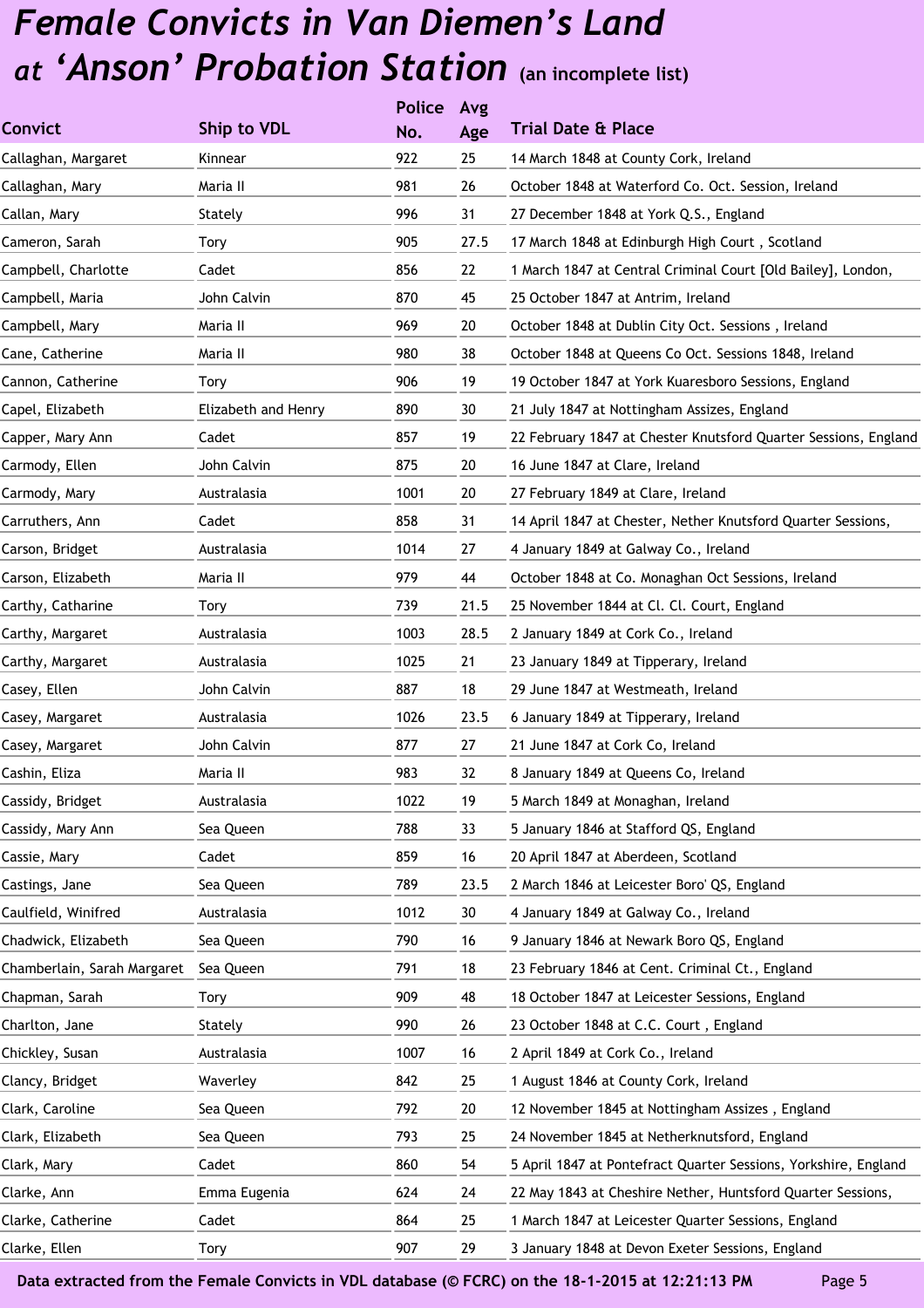|                     |               | <b>Police</b> | Avg  |                                                            |
|---------------------|---------------|---------------|------|------------------------------------------------------------|
| <b>Convict</b>      | Ship to VDL   | No.           | Age  | <b>Trial Date &amp; Place</b>                              |
| Clarke, Martha      | Stately       | 989           | 24   | 27 June 1848 at Somerset Q.S., England                     |
| Clarke, Mary        | Tory          | 908           | 22   | 5 June 1847 at Warwick Birmingham Sessions, England        |
| Clay, Lydia         | Sea Queen     | 794           | 36   | 6 Decbr 1845 at <[X:Special] York Assizes, England         |
| Clearey, Margaret   | Tory          | 911           | 17   | 7 December 1847 at Surrey Newington Sessions, England      |
| Clements, Susan     | Cadet         | 862           | 31   | 15 March 1847 at Exeter City Quarter Sessions, England     |
| Cliance, Bridget    | Cadet         | 863           | 20   | 20 January 1847 at Kirkdale Quarter Sessions [Lancashire], |
| Clifford, Ann       | Maria II      | 976           | 18   | October 1848 at Limerick Co. Oct. Sessions, Ireland        |
| Clogherty, Mary     | Kinnear       | 927           | 23   | 12 April 1848 at Galway, Ireland                           |
| Cochoran, Mary      | Tory          | 913           | 19   | 7 September 1847 at Middlesex Sessions, England            |
| Cochrane, Margaret  | Tory          | 914           | 28   | 7 October 1847 at Perth, Scotland                          |
| Coen, Bridget       | Australasia   | 1013          | 22   | 4 January 1849 at Galway Co., Ireland                      |
| Coghlan, Elizabeth  | Maria II      | 966           | 22   | October 1848 at Cork Co Oct. Sessions 1848, Ireland        |
| Collier, Anne       | Tory          | 915           | 37   | 7 January 1848 at Edinburgh, Scotland                      |
| Collins, Ann        | Maria II      | 970           | 22   | October 1848 at Galway Co. Oct. Sessions, Ireland          |
| Collins, Jane       | Sea Queen     | 795           | 17   | 25 February 1846 at Tyne Assises, England                  |
| Collins, Judy       | Australasia   | 1024          | 20   | 23 January 1849 at Tipperary, Ireland                      |
| Collins, Margaret   | Maria II      | 967           | 19   | October 1848 at Cork Co. Oct. Sessions 1848, Ireland       |
| Collins, Selina     | Tasmania      | 719           | 19.5 | 23 March 1844 at Cornwall Asss, England                    |
| Collins, Sibby      | Kinnear       | 929           | 21   | 18 January 1848 at County Mayo, Ireland                    |
| Colman, Margaret    | Asia V        | 832           | 22   | 30 April 1846 at Glasgow, Scotland                         |
| Compstick, Margaret | Australasia   | 1021          | 15   | 28 February 1849 at Longford, Ireland                      |
| Compston, Mary      | Tory          | 916           | 21   | 11 December 1847 at Lancaster Liverpool Assizes, England   |
| Condon, Ann         | Sea Queen     | 796           | 18   | 2 February 1846 at Cent. Criminal Ct., England             |
| Condon, Mary        | Australasia   | 1002          | 18   | 30 November 1848 at Cork, Ireland                          |
| Connell, Margaret   | Australasia   | 1005          | 26   | 26 March 1849 at Cork Co., Ireland                         |
| Connell, Mary       | Australasia   | 1008          | 26   | 17 November 1848 at Cork City, Ireland                     |
| Connery, Judith     | John Calvin   | 880           | 26   | 17 August 1847 at Galway, Ireland                          |
| Connor, Ellen       | Australasia   | 1015          | 26   | 16 January 1849 at Galway Town, Ireland                    |
| Connor, Ellen       | Maria II      | 964           | 22   | 16 September 1848 at Co Cork, Ireland                      |
| Connor, Mary        | Australasia   | 1009          | 36   | 2 February 1849 at Cork City, Ireland                      |
| Connor, Sarah       | John Calvin   | 882           | 25   | 20 October 1847 at Kerry, Ireland                          |
| Connors, Bridget    | John Calvin   | 883           | 21   | 29 June 1847 at Kilkenny, Ireland                          |
| Connors, Cecilia    | Lord Auckland | 951           | 35   | 6 April 1848 at Wexford, Ireland                           |
| Connors, Ellen      | Greenlaw      | 632           | 24.5 | 19 May 1843 at Cork City, Ireland                          |
| Connors, Joanna     | Maria II      | 977           | 24   | October 1848 at Limerick Co. Oct. Sessions, Ireland        |
| Connors, Mary       | John Calvin   | 888           | 50   | 22 June 1847 at Wexford, Ireland                           |
| Connors, Susan      | John Calvin   | 884           | 30   | 2 November 1847 at Limerick City, Ireland                  |
| Conolly, Ann        | Kinnear       | 926           | 18   | 12 April 1848 at County Galway, Ireland                    |
| Conolly, Ann        | Maria II      | 968           | 34   | October 1848 at Co. Down Oct. Sessions 1848, Ireland       |
| Conolly, Margaret   | Maria II      | 972           | 23   | August 1848 at Galway Town August 1848, Ireland            |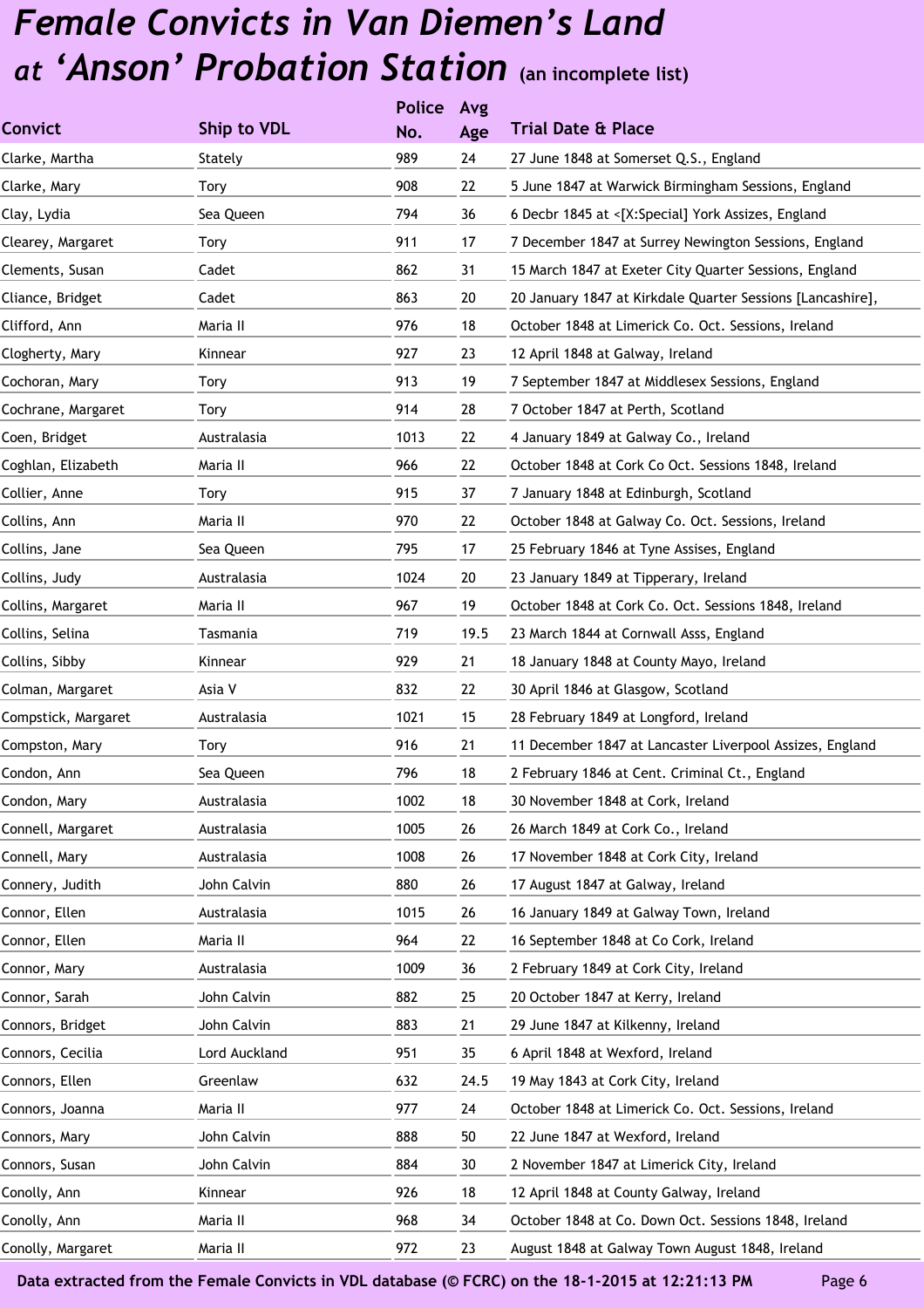|                          |                        | <b>Police</b> | Avg |                                                          |
|--------------------------|------------------------|---------------|-----|----------------------------------------------------------|
| <b>Convict</b>           | Ship to VDL            | No.           | Age | <b>Trial Date &amp; Place</b>                            |
| Conolly, Margaret        | Maria II               | 973           | 18  | August 1848 at Galway Town August 1848, Ireland          |
| Conolly, Mary            | Maria II               | 971           | 27  | October 1848 at Galway Co. Oct. Sessions, Ireland        |
| Conroy, Isabella         | Maria II               | 974           | 35  | October 1848 at Kilkenny Co. Oct. Sessions, Ireland      |
| Conroy, Judith           | Australasia            | 1023          | 35  | 8 January 1849 at Queens Co., Ireland                    |
| Conroy, Mary             | Kinnear                | 930           | 28  | 14 April 1848 at Queens county, Ireland                  |
| Conry, Jane              | Australasia            | 1019          | 25  | 2 January 1849 at Leitrim, Ireland                       |
| Conry, Mary              | Kinnear                | 925           | 21  | 12 April 1848 at Galway County, Ireland                  |
| Convict, Example         | Convict Ship to VDL IV | 666           | 25  | 26 March 1848 at Old Bailey, England                     |
| Cony, Ann                | Kinnear                | 924           | 20  | 4 March 1848 at County Down, Ireland                     |
| Coogan, Mary             | Australasia            | 1018          | 22  | 11 March 1849 at Kildare, Ireland                        |
| Cook, Sarah              | Sea Queen              | 797           | 14  | 14 July 1845 at Bristol QS, England                      |
| Cooke, Harriet           | Cadet                  | 869           | 16  | 23 March 1847 at Gloucester Quarter Sessions, England    |
| Cooley, Mary             | Australasia            | 998           | 28  | 27 February 1849 at Clare, Ireland                       |
| Coombs, Hanah            | Sea Queen              | 799           | 50  | 6 January 1846 at Wells QS, England                      |
| Corney, Maria            | Sea Queen              | 798           | 19  | 31 December 1845 at Boro' of Leeds QS, England           |
| Corr, Susan              | Australasia            | 1027          | 24  | 9 January 1849 at Tyrone, Ireland                        |
| Corry, Anne              | Australasia            | 1000          | 16  | 27 February 1849 at Clare, Ireland                       |
| Costelloe, Mary          | Australasia            | 1029          | 30  | 5 January 1849 at Waterford Co., Ireland                 |
| Coughlan, Ansty          | Kinnear                | 923           | 24  | 14 March 1848 at County Cork, Ireland                    |
| Coughlan, Catherine      | John Calvin            | 876           | 39  | 10 May 1847 at Cork Co, Ireland                          |
| Coulter, Mary            | Elizabeth and Henry    | 898           | 23  | 28 April 1847 at Glasgow, Scotland                       |
| Cournane, Deborah        | John Calvin            | 881           | 40  | 28 July 1847 at Kerry, Ireland                           |
| Cox, Comfort             | Cadet                  | 864           | 20  | 30 March 1847 at Hereford Assizes, England               |
| Coy, Margaret            | Australasia            | 999           | 25  | 27 February 1849 at Clare, Ireland                       |
| Cradock, Ellen           | Maria II               | 978           | 19  | October 1848 at Co. Managhan Oct. Sessions, Ireland      |
| Creaghan, Anne           | John Calvin            | 879           | 25  | 24 June 1847 at Galway, Ireland                          |
| Crease, Elizabeth        | Stately                | 991           | 29  | 7 November 1848 at Edinburgh C. of J., Scotland          |
| Cree, Jane               | Asia V                 | 838           | 25  | 23 October 1846 at Newark Sessions, England              |
| Crichton, Margaret       | Cadet                  | 865           | 35  | 27 April 1847 at Perth, Scotland                         |
| Crickmer, Sarah Susannah | Tory                   | 912           | 25  | 12 October 1847 at Suffolk Ipswich Sessions, England     |
| Cronin, Margaret         | Australasia            | 1006          | 19  | 17 March 1849 at Cork Co., Ireland                       |
| Crookes, Rebecca         | Tasmania               | 624           | 21  | 7 September 1844 at York Sheffield Q.S., England         |
| Croone, Ann              | Cadet                  | 866           | 18  | 30 March 1847 at Hereford Assizes, England               |
| Cropper, Ann             | Tory                   | 917           | 18  | 25 October 1847 at Lancaster Liverpool Sessions, England |
| Crosscomb, Sarah         | Elizabeth and Henry    | 902           | 23  | 28 June 1847 at Exeter, England                          |
| Crossley, Mary Ann       | Tory                   | 918           | 31  | 3 December 1847 at Lancaster Preston Sessions, England   |
| Crotty, Bridget          | Australasia            | 1028          | 26  | 2 December 1848 at Waterford Co., Ireland                |
| Crotty, Catherine        | John Calvin            | 885           | 24  | 26 June 1847 at Waterford Co., Ireland                   |
| Crowley, Margaret        | Australasia            | 1004          | 35  | 26 March 1849 at Cork Co., Ireland                       |
| Crowley, Mary            | Australasia            | 1030          | 23  | 30 March 1849 at Waterford Co., Ireland                  |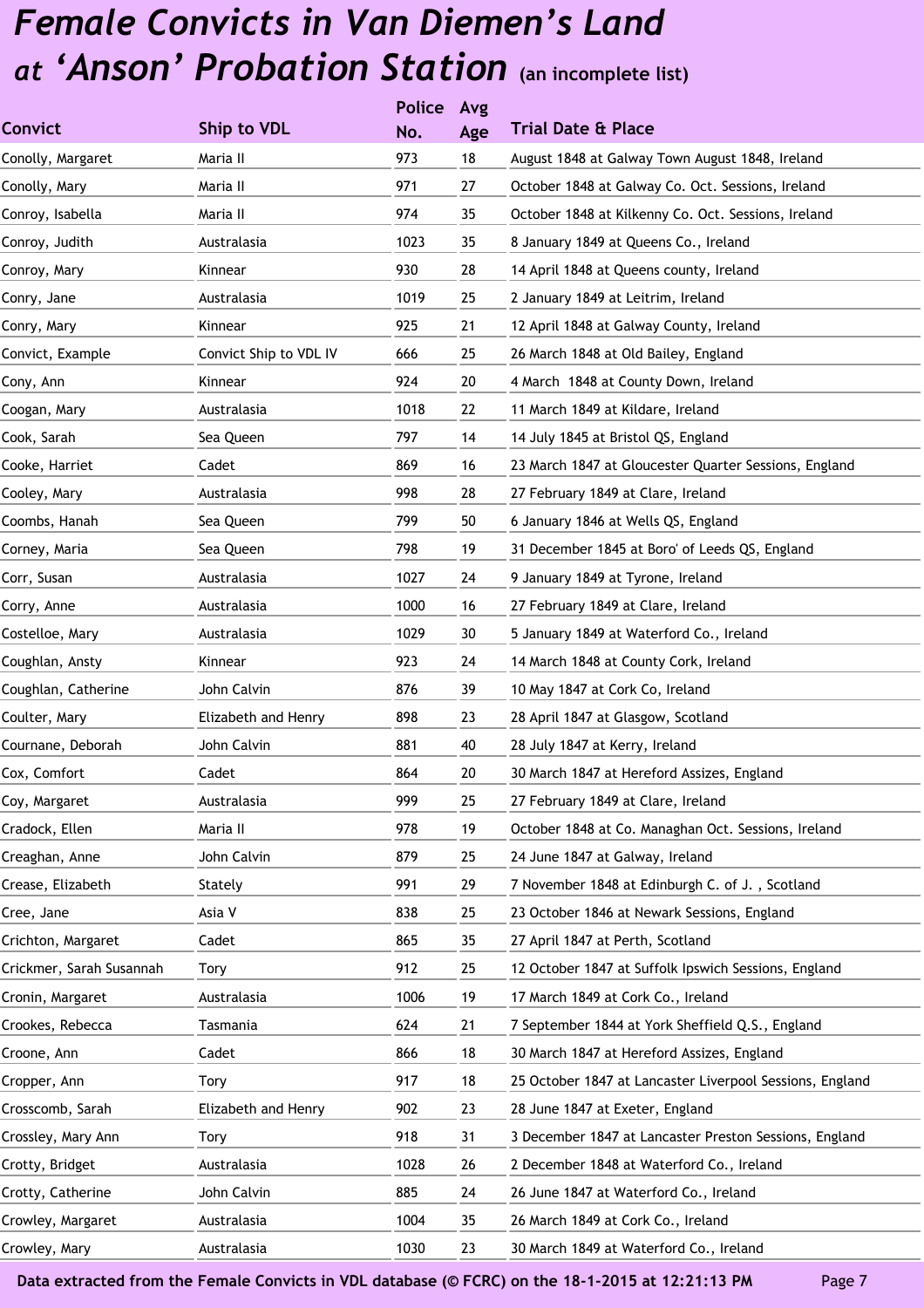|                            |              | <b>Police</b> | Avg  |                                                                 |
|----------------------------|--------------|---------------|------|-----------------------------------------------------------------|
| <b>Convict</b>             | Ship to VDL  | No.           | Age  | <b>Trial Date &amp; Place</b>                                   |
| Crummer, Catherine         | Australasia  | 1016          | 18   | 29 December 1848 at Kerry, Ireland                              |
| Crummer, Peggy             | John Calvin  | 878           | 32   | 12 March 1847 at Donegal, Ireland                               |
| Cuddihy, Bridget           | John Calvin  | 871           | 50   | 16 June 1847 at Clare, Ireland                                  |
| Cuddihy, Catherine         | John Calvin  | 874           | 17   | 16 June 1847 at Clare, Ireland                                  |
| Cuddihy, Honora            | John Calvin  | 872           | 23   | 16 June 1847 at Clare, Ireland                                  |
| Cuddihy, Mary              | John Calvin  | 873           | 18   | 16 June 1847 at Clare, Ireland                                  |
| Cull, Mary                 | Tory         | 919           | 17   | 20 December 1847 at Lancaster Liverpool Sessions, England       |
| Cullen, Bridget            | Maria II     | 975           | 25   | October 1848 at Leitrim Co. Oct. Sessions 1848, Ireland         |
| Cullen, Mary               | Cadet        | 867           | 38   | 10 May 1847 at Central Criminal Court [Old Bailey] London,      |
| Cummings, Mary             | Sea Queen    | 800           | 24   | 15 December 1845 at Cent. Criminal Court, England               |
| Cummings, Mary Ann         | Tory         | 920           | 35   | 29 February 1848 at Devon Exeter Sessions, England              |
| Cunningham, Ann            | Cadet        | 868           | 27   | 1 March 1847 at Central Criminal Court [Old Bailey], London,    |
| Curry, Elizabeth           | Australasia  | 1017          | 14   | 20 March 1849 at Kildare, Ireland                               |
| Curtis, Catherine          | Tory         | 921           | 20   | 22 November 1847 at C C C Court, England                        |
| Dainty, Hannah             | Emma Eugenia | 716           | 19   | 14 October 1845 at Brecon Quarter Sessions, Wales               |
| Daley, Alicia              | Maria II     | 653           | 30   | 12 June 1848 at Kings Co, Ireland                               |
| Daley, Ann                 | Australasia  | 677           | 22   | 20 March 1849 at Kildare, Ireland                               |
| Daley, Bridget             | John Calvin  | 590           | 24   | 29 June 1847 at Galway, Ireland                                 |
| Daley, Elizabeth           | Australasia  | 676           | 24   | 20 March 1849 at Kerry, Ireland                                 |
| Daley, Honora              | Kinnear      | 611           | 25   | 5 January 1848 at Cork Co., Ireland                             |
| Daley, Margaret            | John Calvin  | 592           | 21   | 2 July 1847 at Waterford Co, Ireland                            |
| Daley, Mary                | Cadet        | 580           | 25   | 5 April 1847 at Central Criminal Court, [Old Bailey], London,   |
| Dalton, Eliza              | Tory         | 601           | 28   | 23 December 1847 at Essex Colchester Sessions, England          |
| Darcy, Mary Anne           | John Calvin  | 591           | 28   | 28 June 1847 at Mayo, Ireland                                   |
| Davin, Bridget             | Australasia  | 675           | 18   | 4 January 1849 at Galway Co., Ireland                           |
| Davin, Mary                | Australasia  | 683           | 16.5 | 4 January 1849 at Galway Co., Ireland                           |
| Davis, Elizabeth           | Tasmania     | 515           | 22   | 9 July 1845 at Wicklow, Ireland                                 |
| Davis, Elizabeth           | Tory         | 602           | 25   | 28 February 1848 at C C Court, England                          |
| Davis, Louisa              | Emma Eugenia | 719           | 18   | 29 July 1845 at Middlesex Clerkenwell Quarter Sessions, England |
| Davis, Mary Ann            | Tasmania     | 469           | 18   | 25 March 1844 at Surrey Asss, England                           |
| Dawson, Margaret           | Cadet        | 581           | 50   | 22 April 1847 at Glasgow, Scotland                              |
| Day, Elizabeth             | Tory         | 604           | 25   | 5 July 1847 at Somerset Wells Sessions, England                 |
| Day, Margaret              | Emma Eugenia | 720           | 21   | 1 July 1845 at Gloucester Quarter Sessions, England             |
| De La Constantine, Lucilia | Emma Eugenia | 721           | 25   | 19 July 1845 at Devon Assizes, England                          |
| De Saumarez, Melorina      | Asia V       | 565           | 20   | 24 January 1847 at Winchester County Sessions, England          |
| Dean, Ellen                | Woodbridge   | 411           | 21   | 25 March 1843 at Lancaster Manchaster Assizes, England          |
| Deas, Margaret             | Cadet        | 584           | 37   | 25 January 1847 at Edinburgh, Scotland                          |
| Delany, Catherine          | John Calvin  | 595           | 19   | 16 October 1847 at Queens, Ireland                              |
| Dempsey, Ellen             | Maria II     | 643           | 20   | 20 October 1848 at Co. Carlow October Sessions, Ireland         |
| Dempsey, Rose              | Maria II     | 644           | 21   | October 1848 at Co. Carlow October Sessions, Ireland            |
|                            |              |               |      |                                                                 |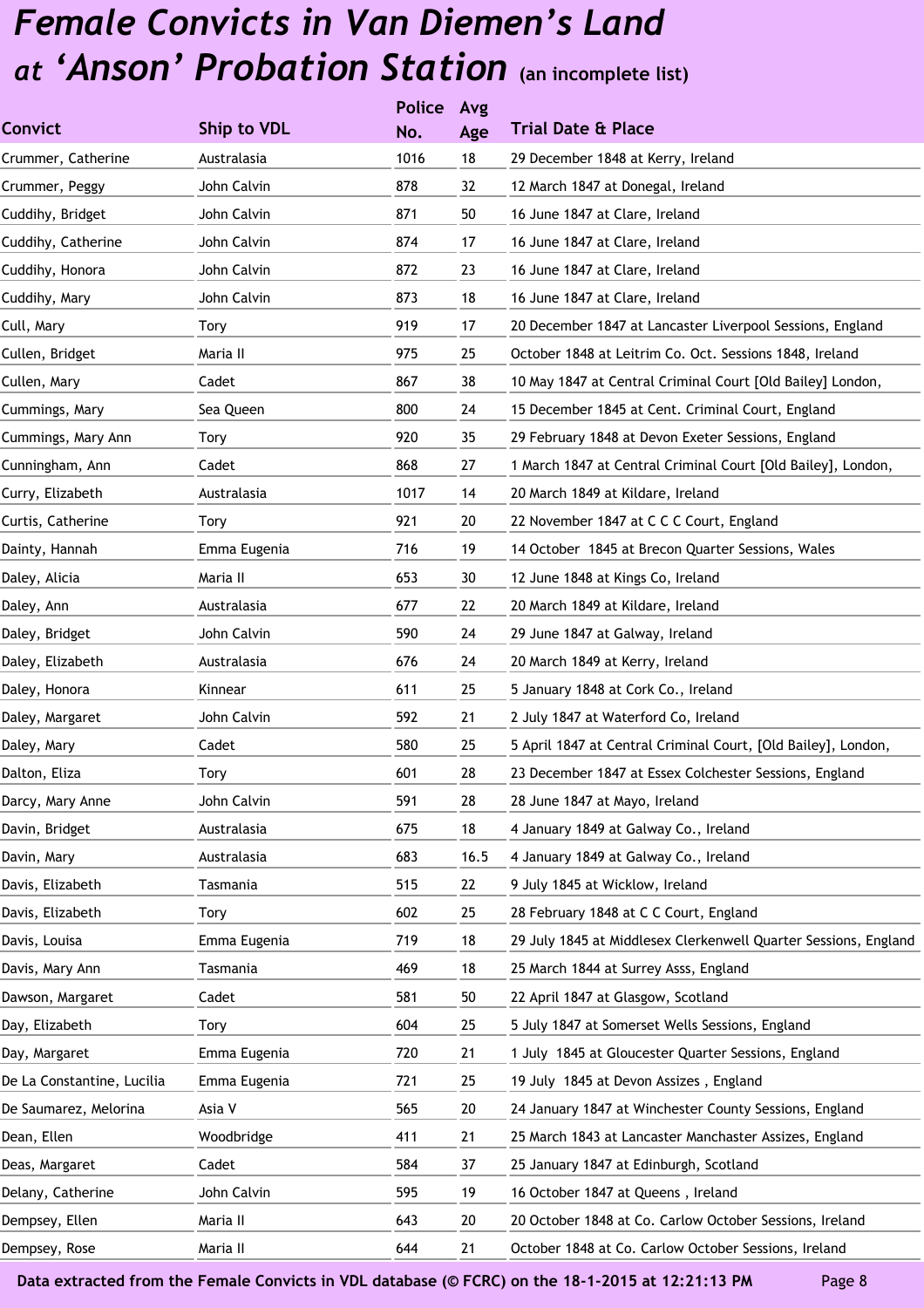|                             |                     | <b>Police</b> | Avg  |                                                              |
|-----------------------------|---------------------|---------------|------|--------------------------------------------------------------|
| <b>Convict</b>              | Ship to VDL         | No.           | Age  | <b>Trial Date &amp; Place</b>                                |
| Diamond, Sarah Ann          | Cadet               | 583           | 22   | 1 April 1847 at Bolton Quarter Sessions, England             |
| Dickson, Margaret           | Tory                | 605           | 30   | 24 January 1848 at Edinburgh, Scotland                       |
| Dignam, Catherine           | John Calvin         | 588           | 29   | 14 July 1847 at Dublin City, Ireland                         |
| Dignam, Mary                | Maria II            | 650           | 55   | June 1848 at Mayo Co. June Sessions, Ireland                 |
| Dixon, Eliza                | Sea Queen           | 731           | 17   | 17 March 1846 at Middlesex General Sess, England             |
| Dixon, Mary Ann             | Tory                | 606           | 21   | 27 October 1847 at York Leeds Sessions, England              |
| Dobson, Elizabeth           | Sea Queen           | 732           | 26   | 7 March 1846 at Spilsby Assizes, England                     |
| Doherty, Catherine          | Australasia         | 667           | 20   | 9 April 1849 at Tyrone, Ireland                              |
| Dollan, Helen               | Tory                | 609           | 31   | 20 December 1847 at Glasgow, Scotland                        |
| Donaho, Bridget             | Kinnear             | 613           | 19   | 6 April 1848 at Galway Co., Ireland                          |
| Donelly, Mary               | Maria II            | 642           | 38   | 1 July 1848 at Co. Armagh, Ireland                           |
| Donnellan, Mary             | John Calvin         | 589           | 26   | 1 January 1847 at Galway, Ireland                            |
| Donnelly, Ann               | Australasia         | 678           | 31   | 10 March 1849 at Tyrone, Ireland                             |
| Donnelly, Ann               | Australasia         | 679           | 30   | 2 January 1849 at Leitrim, Ireland                           |
| Donnelly, Honor             | Maria II            | 648           | 23   | October 1848 at Galway Co. Oct Sessions, Ireland             |
| Donohue, Witty              | Australasia         | 669           | 20   | 9 January 1849 at Clare, Ireland                             |
| Donovan, Catherine          | Australasia         | 672           | 17.5 | 26 March 1849 at Cork Co., Ireland                           |
| Donovan, Ellen              | Maria II            | 651           | 22   | 28 December 1848 at Cork Co, Ireland                         |
| Donovan, Ellen              | Tory                | 608           | 21   | 4 January 1848 at Middlesex Sessions, England                |
| Donovan, Mary               | Maria II            | 645           | 21   | October 1848 at Cork Co. Oct Sessions, Ireland               |
| Donovan, Mary               | Maria II            | 646           | 20   | October 1848 at Cork Co. Oct. Sessions, Ireland              |
| Donovan, Mary               | Maria II            | 647           | 22   | October 1848 at Cork Co. Oct Sessions 1848, Ireland          |
| Doody, Ellen                | Australasia         | 670           | 21   | 27 February 1849 at Clare, Ireland                           |
| Douglas, Christian Mitchell | Tory                | 609           | 39   | 6 November 1847 at Edinburgh, Scotland                       |
| Douglas, Mary               | John Calvin         | 594           | 24   | 23 June 1845 at Cork Co, Ireland                             |
| Dover, Maria                | Sea Queen           | 734           | 15.5 | 6 January 1846 at Norwich City QS, England                   |
| Dowling, Mary               | Cadet               | 584           | 35   | 1 March 1847 at Central Criminal Court [Old Bailey], London, |
| Doyle, Bridget              | Greenlaw            | 441           | 20   | 19 June 1843 at Galway, Ireland                              |
| Doyle, Ellen                | Australasia         | 680           | 24   | 31 October 1848 at Limerick Co., Ireland                     |
| Doyle, Margaret             | Sea Queen           | 734           | 19   | 4 September 1845 at Manchester Boro QS, England              |
| Doyle, Margaret             | Tory                | 610           | 19   | 27 October 1847 at York Leeds Sessions, England              |
| Doyle, Mary                 | Sea Queen           | 735           | 17   | 25 February 1846 at Newcastle on Tynne Assizes, England      |
| Driscoll, Margaret          | Australasia         | 671           | 16   | 15 February 1849 at Cork Co., Ireland                        |
| Drudge, Jane                | Elizabeth and Henry | 599           | 16   | 7 July 1847 at Newport Sessions, England                     |
| Druke, Elizabeth            | Kinnear             | 614           | 65   | 29 March 1848 at Kings Co., Ireland                          |
| Druke, Margaret             | Kinnear             | 615           | 29   | 29 March 1848 at Kings Co, Ireland                           |
| Duane, Mary                 | Maria II            | 652           | 44   | 4 January 1849 at Galway Co., Ireland                        |
| Duffy, Mary                 | Australasia         | 668           | 18   | 8 March 1849 at Armagh, Ireland                              |
| Duffy, Mary                 | Australasia         | 674           | 20   | 4 January 1849 at Galway Co., Ireland                        |
| Dufton, Sarah               | Elizabeth and Henry | 740           | 21   | 7 January 1846 at Wakefield Sesss., England                  |
|                             |                     |               |      |                                                              |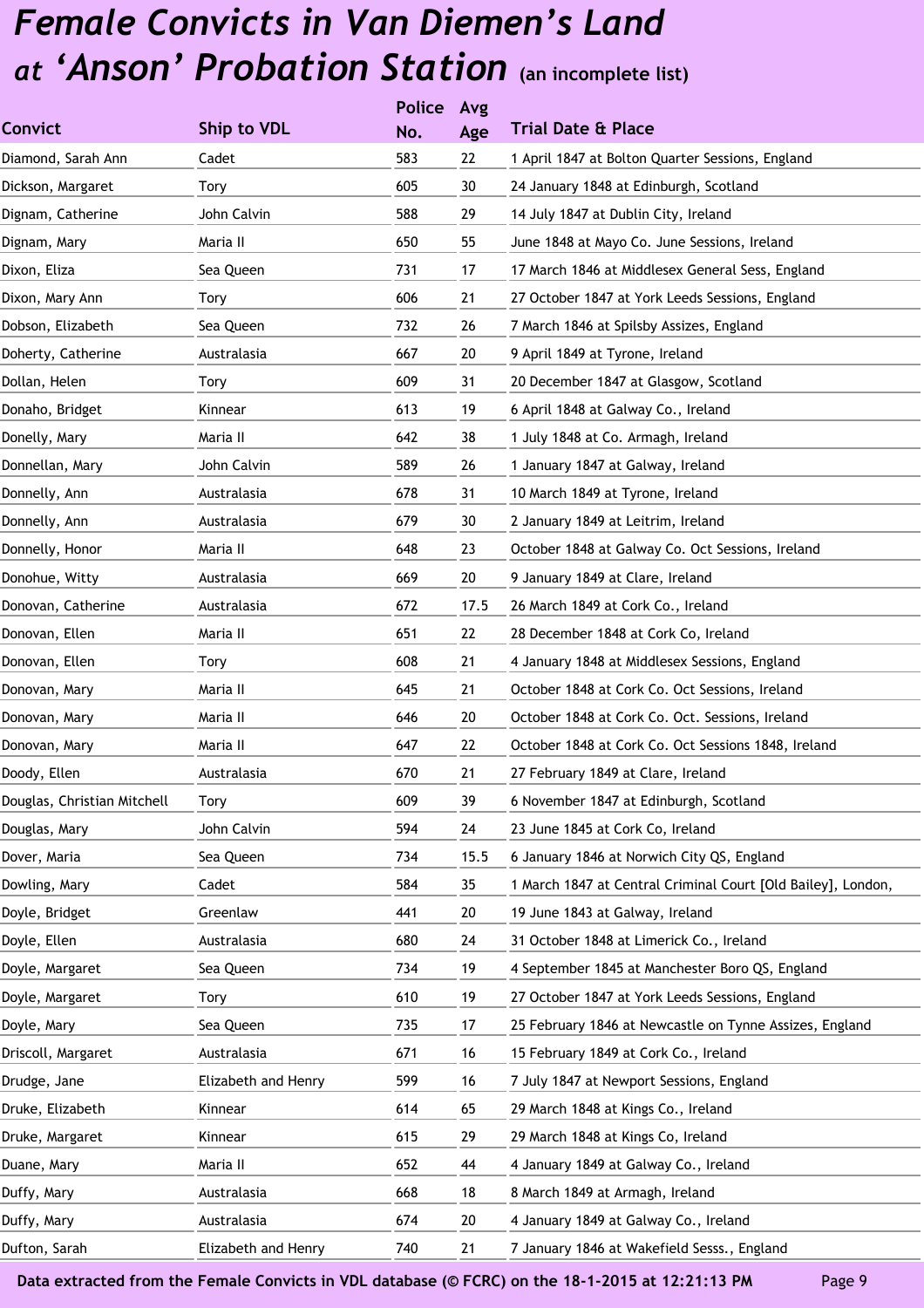|                      |              | <b>Police</b> | Avg  |                                                               |
|----------------------|--------------|---------------|------|---------------------------------------------------------------|
| <b>Convict</b>       | Ship to VDL  | No.           | Age  | <b>Trial Date &amp; Place</b>                                 |
| Duncan, Matilda      | Emma Eugenia | 435           | 20   | 26 June 1843 at York City Quarter Sessions, England           |
| Dunne, Catherine     | John Calvin  | 587           | 20   | 24 October 1845 at Cavan, Ireland                             |
| Dunne, Etty          | John Calvin  | 593           | 25   | 22 June 1847 at Wicklow, Ireland                              |
| Dwyer, Margaret      | Australasia  | 681           | 36   | 4 August 1848 at Tipperary, Ireland                           |
| Dwyer, Mary          | Maria II     | 649           | 30   | October 1848 at Limerick County Oct. Sessions 1848, Ireland   |
| Early, Mary          | Kinnear      | 176           | 32.5 | 4 January 1848 at Galway Co., Ireland                         |
| Edwards, Bridget     | Australasia  | 183           | 25   | 27 February 1849 at Clare, Ireland                            |
| Edwards, Elizabeth   | Cadet        | 161           | 28   | 14 October 1846 at Liverpool Quarter Sessions, England        |
| Eldridge, Mary       | Tasmania     | 133           | 46   | 11 April 1844 at Southampton Winchester Boro Q.S., England    |
| Elliott, Mary        | Cadet        | 162           | 34   | 30 April 1847 at Dumfries, Scotland                           |
| Elliott, Mary        | Sea Queen    | 149           | 21   | 2 February 1846 at Liverpool Boro' QS, England                |
| Ellwood, Emily       | Cadet        | 163           | 24   | 5 April 1847 at Central Criminal Court, [Old Bailey], London, |
| Ennis, Catherine     | Australasia  | 182           | 30   | 15 January 1849 at Dublin City, Ireland                       |
| Ennis, Eliza         | Tory         | 175           | 31   | 11 December 1847 at York Assizes, England                     |
| Enright, Margaret    | John Calvin  | 166           | 35   | 1 July 1847 at Limerick Co, Ireland                           |
| Entwistle, Catharine | Sea Queen    | 148           | 35   | 2 April 1846 at Lancaster Bolton Boro QS, England             |
| Eustes, Anestatia    | Tasmania     | 134           | 19.5 | 6 January 1843 at Bristol City Quarter Sessions, England      |
| Evans, Hannah        | Sea Queen    | 150           | 21   | 15 October 1845 at Stafford Q.S., England                     |
| Evans, Mary Ann      | Sea Queen    | 151           | 17   | 5 January 1846 at Stafford Q.S., England                      |
| Evans, Mary Ann      | Tasmania     | 135           | 30   | 18 September 1843 at Cl.Cl. Court, England                    |
| Evans, Sarah         | Asia V       | 158           | 19   | 23 October 1846 at Birmingham Sessions, England               |
| Everson, Mira        | Tory         | 140           | 42   | 1 July 1844 at Suffolk Beccles Q.S., England                  |
| Eyres, Jane          | Cadet        | 164           | 27   | 30 November 1846 at Manchester Quarter Sessions, England      |
| Fallin, Mary         | Sea Queen    | 340           | 23   | 3 February 1846 at Liverpool Boro' Q.S., England              |
| Fannin, Mary         | Maria II     | 423           | 27   | October 1848 at at Westmeath Co. Oct. Sessions, Ireland       |
| Fanning, Catherine   | John Calvin  | 376           | 23   | 21 June 1847 at Carlow, Ireland                               |
| Farmer, Emma         | Tasmania     | 292           | 32   | 10 June 1844 at Cl.Cl. Court, England                         |
| Farran, Nancy        | Tasmania     | 294           | 23   | 8 April 1844 at York Pontefract Q.S., England                 |
| Farrell, Judith      | Australasia  | 436           | 30   | 2 December 1848 at Waterford Co., Ireland                     |
| Farrell, Julia       | Maria II     | 419           | 20   | October 1848 at Queens Co. Oct. Sessions, Ireland             |
| Farrell, Margaret    | John Calvin  | 381           | 19   | 2 July 1847 at Waterford Co, Ireland                          |
| Farrell, Maria       | Maria II     | 415           | 23   | October 1848 at Dublin City Oct Session, Ireland              |
| Farrell, Mary        | Maria II     | 420           | 19   | October 1848 at Queens Co Oct Sessions, Ireland               |
| Farrell, Mary        | Sea Queen    | 341           | 40   | 20 October 1845 at Liverpool Q.S., England                    |
| Feely, Ann           | Australasia  | 433           | 19   | 30 March 1849 at Leitrim, Ireland                             |
| Feely, Margaret      | John Calvin  | 379           | 20   | 25 October 1847 at Dublin City, Ireland                       |
| Ferguson, Bridget    | John Calvin  | 382           | 22   | 19 October 1847 at Wexford, Ireland                           |
| Ferguson, Catherine  | John Calvin  | 380           | 26   | 22 October 1847 at Kildare, Ireland                           |
| Ferris, Louisa       | Cadet        | 372           | 29   | 5 April 1847 at Gloucester Assizes, England                   |
| Findlater, Margaret  | Cadet        | 373           | 31   | 27 April 1847 at Perth, Scotland                              |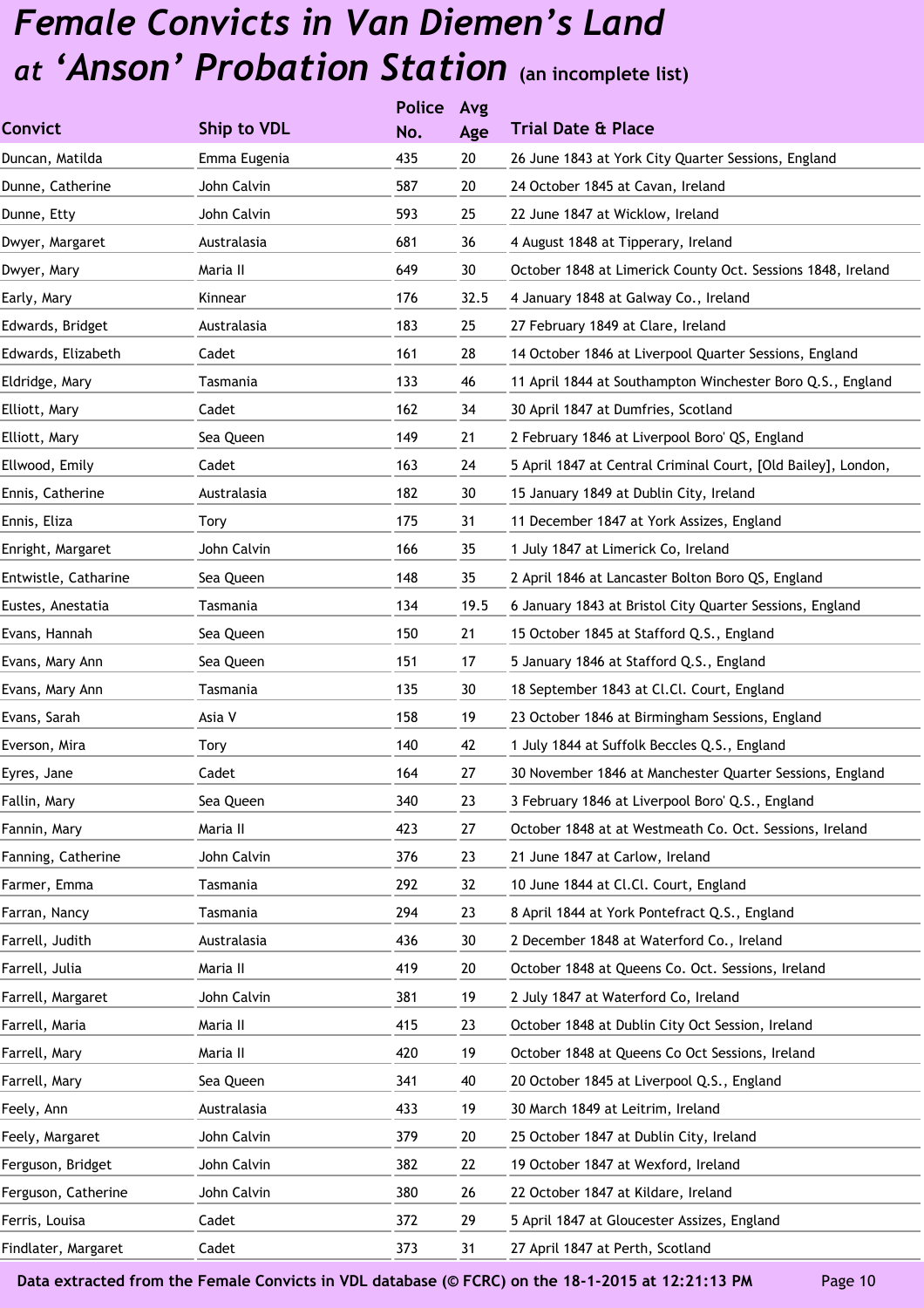|                      |                     | <b>Police</b> | Avg    |                                                           |
|----------------------|---------------------|---------------|--------|-----------------------------------------------------------|
| <b>Convict</b>       | Ship to VDL         | No.           | Age    | <b>Trial Date &amp; Place</b>                             |
| Finlay, Bridget      | Maria II            | 425           | 20     | 15 November 1848 at Dublin City, Ireland                  |
| Fisher, Mary         | Asia V              | 360           | 21     | 1 October 1846 at Glasgow, Scotland                       |
| Fitzgerald, Ellen    | Maria II            | 424           | 22     | 11 January 1849 at at Limerick Co, Ireland                |
| Fitzgerald, Margaret | Australasia         | 434           | 17     | 20 March 1849 at Kerry, Ireland                           |
| Fitzgerald, Mary     | Maria II            | 413           | 40     | October 1848 at Co. Cork, Ireland                         |
| Fitzpatrick, Ann     | Sea Queen           | 342           | 15     | 15 December 1845 at Liverpool Boro QS, England            |
| Flaherty, Mary       | Tory                | 386           | 19     | 7 January 1848 at Warwick Birmingham Sessions, England    |
| Flanagan, Ann        | Cadet               | 374           | 25     | 4 January 1847 at Stafford Quarter Sessions, England      |
| Fleeher, Catherine   | Maria II            | 418           | 28     | June 1848 at Kings Co. June Sessions, Ireland             |
| Fleming, Mary        | Sea Queen           | 343           | 17     | 26 September 1845 at Glasgow, Scotland                    |
| Fletcher, Mary       | Sea Queen           | 345           | 30     | 6 April 1846 at Manchester Boro Q.S., England             |
| Flynn, Bridget       | Maria II            | 417           | 27     | 1 July 1848 at Kilkenny City, Ireland                     |
| Flynn, Catherine     | Australasia         | 432           | 40     | 30 November 1848 at Cork Co., Ireland                     |
| Flynn, Rosanna       | Maria II            | 412           | 20     | October 1848 at Antrim Co Oct. Sessions, Ireland          |
| Foley, Ann           | Tory                | 387           | 55     | 18 October 1847 at Chester Knutsford Sessions, England    |
| Foley, Catherine     | Maria II            | 421           | 31     | October 1848 at Tipperary Co. Oct. Sessiosn, Ireland      |
| Foley, Margaret      | Maria II            | 422           | 28     | October 1848 at Waterford Co. Oct. Sessions 1848, Ireland |
| Ford, Margaret       | Elizabeth and Henry | 350           | 26     | 29 April 1846 at Glasgow, Scotland                        |
| Ford, Margaret       | John Calvin         | 377           | 50     | 16 June 1847 at Clare, Ireland                            |
| Ford, Sarah          | Cadet               | 375           | 52     | 11 March 1847 at Dorset Assizes, England                  |
| Ford, Winny          | Maria II            | 416           | 27     | 18 November 1848 at Galway Town, Ireland                  |
| Forde, Catherine     | Australasia         | 437           | 29     | 2 January 1849 at Cork Co., Ireland                       |
| Foy, Catherine       | Tasmania            | 327           | 22     | 17 July 1845 at Fermanagh, Ireland                        |
| Francis, Frances     | Tasmania            | 303           | $30\,$ | 1 March 1844 at Lanc. Manchester Boro QS., England        |
| Franklin, Mary Ann   | Asia V              | 363           | 26     | 23 November 1846 at C. C. Court, England                  |
| Fudge, Elizabeth     | Tory                | 388           | 32     | 4 January 1848 at Devon Exeter Sessions, England          |
| Fuller, Mary         | Sea Queen           | 344           | 29     | 16 February 1846 at Hertford Q.S., England                |
| Fulton, Charlotte    | John Calvin         | 378           | 33     | 25 June 1847 at Down, Ireland                             |
| Fyall, Christian     | Tory                | 389           | 22     | 5 October 1847 at Perth, Scotland                         |
| Gadd, Mary Ann       | Emma Eugenia        | 344           | 16     | 11 April 1843 at Bristol City Quarter Sessions, England   |
| Gaffney, Mary Ann    | Australasia         | 520           | 20     | 27 December 1848 at Mayo, Ireland                         |
| Gainor, Catherine    | Australasia         | 513           | 18.5   | 16 April 1849 at Dublin City, Ireland                     |
| Gale, Elizabeth      | Cadet               | 439           | 21     | 28 April 1847 at Glasgow, Scotland                        |
| Gallavan, Ellen      | Maria II            | 495           | 24     | September 1848 at Co. Cork, Ireland                       |
| Galway, Ellen        | John Calvin         | 451           | 23     | 1 July 1847 at Limerick Co, Ireland                       |
| Gamble, Ellen        | Australasia         | 519           | 18     | 28 February 1849 at Longford, Ireland                     |
| Gannon, Peggy        | Australasia         | 514           | 34     | 23 June 1848 at Galway Co., Ireland                       |
| Gannon, Peggy        | Australasia         | 515           | 16     | 4 January 1849 at Galway Co., Ireland                     |
| Gaynor, Mary         | Maria II            | 501           | 37     | October 1848 at Longford Co. Oct. Sessions, Ireland       |
| Geoghegan, Bridget   | John Calvin         | 448           | 20     | 23 June 1847 at Dublin Co, Ireland                        |
|                      |                     |               |        |                                                           |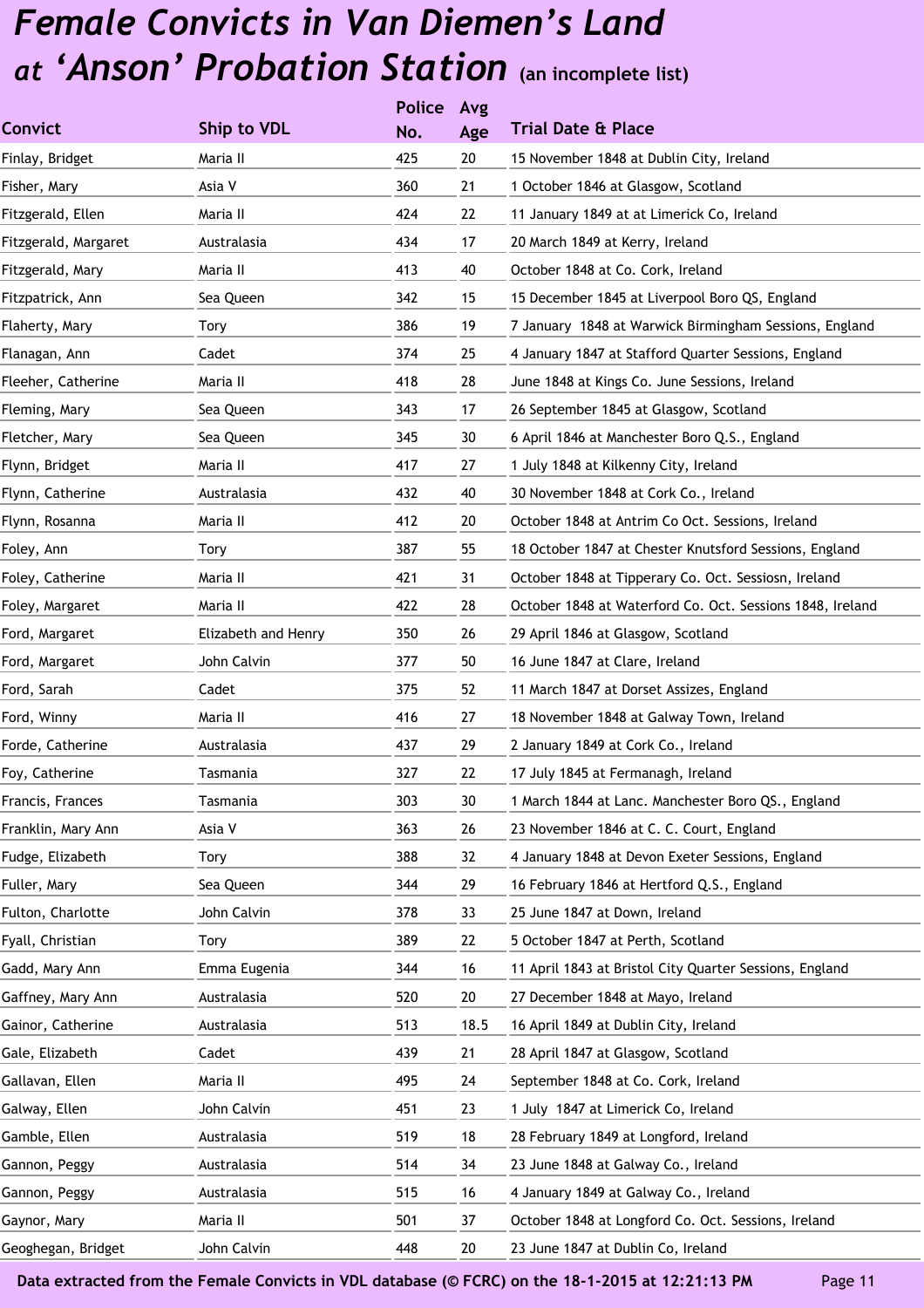|                     | <b>Police</b> | Avg  |                                                                 |
|---------------------|---------------|------|-----------------------------------------------------------------|
| Ship to VDL         | No.           | Age  | <b>Trial Date &amp; Place</b>                                   |
| Tory                | 471           | 28   | 29 December 1847 at Lancaster Bolton Sessions, England          |
| Australasia         | 612           | 20   | 2 March 1849 at Cavan, Ireland                                  |
| Maria II            | 500           | 20   | July 1848 at Kings Co. July assizes, Ireland                    |
| Cadet               | 440           | 44   | 22 February 1847 at Manchester Quarter Sessions, England        |
| Woodbridge          | 342           | 37   | 27 December 1842 at Glasgow Ct of Justiciary, Scotland          |
| Tory                | 472           | 34   | 18 October 1847 at Stafford Bolton Sessions, England            |
| Arabian             | 430           | 22   | 30 June 1846 at Mayo, Ireland                                   |
| Tory                | 473           | 19   | 29 September 1847 at Aberdeen, Scotland                         |
| Sea Queen           | 410           | 48   | 6 January 1846 at Glasgow, Scotland                             |
| John Calvin         | 450           | 42   | 2 July 1847 at Kings, Ireland                                   |
| Maria II            | 494           | 20   | October 1848 at Antrim Co. Oct. Sessions 1848, Ireland          |
| Sea Queen           | 411           | 23   | 16 December 1845 at Centl. Criminal Court, England              |
| Australasia         | 521           | 18   | 6 January 1849 at Tipperary, Ireland                            |
| Australasia         | 516           | 21   | 20 March 1849 at Kerry, Ireland                                 |
| Tory                | 469           | 18   | 18 October 1847 at Stafford Sessions, England                   |
| Kinnear             | 477           | 25   | 10 December 1847 at County Cork, Ireland                        |
| Sea Queen           | 415           | 47   | 10 August 1844 at Monmouth Assizes, Wales                       |
| Tory                | 475           | 22   | 19 October 1847 at Devon Exeter Sessions, England               |
| Maria II            | 497           | 22   | August 1848 at Cork City, Ireland                               |
| Stately             | 510           | 30   | 5 February 1849 at Edinburgh C. of J., Scotland                 |
| Lloyds              | 391           | 21   | 9 December 1844 at Edinbro' Ct. of Justy, Scotland              |
| Cadet               | 441           | 20   | 8 February 1847 at Edinburgh, Scotland                          |
| Maria II            | 502           | 30   | October 1848 at Queens Co. Oct. Sessions, Ireland               |
| Maria II            | 496           | 21   | October 1848 at Cork Co. Oct. Sessions 1848, Ireland            |
| Elizabeth and Henry | 459           | 29   | 1 May 1847 at Perth, Scotland                                   |
| John Calvin         | 452           | 40   | 25 October 1847 at Antrim, Ireland                              |
| Cadet               | 442           | 45.5 | 21 April 1847 at Aberdeen, Scotland                             |
| Cadet               | 443           | 24   | <[X:23]>2 <[X:April]>July <[X:1847]>1845 at <[X:Glasgow]> York, |
| Cadet               | 444           | 15   | 14 October 1844 at Stafford Quarter Sessions, England           |
| Tory                | 468           | 23   | 23 December 1847 at Glasgow, Scotland                           |
| Australasia         | 517           | 20   | 20 March 1849 at Kerry, Ireland                                 |
| John Calvin         | 449           | 20   | 17 August 1847 at Galway, Ireland                               |
| Maria II            | 498           | 35   | October 1848 at Galway, Ireland                                 |
| Cadet               | 445           | 23   | 1 March 1847 at Salford Quarter Sessions, England               |
| Sea Queen           | 412           | 22   | 5 January 1846 at Stafford QS, England                          |
| Sea Queen           | 413           | 38   | 29 July 1845 at Hereford Assizes, England                       |
| Sea Queen           | 414           | 25   | 6 January 1846 at Clerkenwell Q.S., England                     |
| Tory                | 470           | 28   | 28 September 1847 at Ayr                                        |
| Tory                | 474           | 19   | 3 January 1848 at Devon Exeter Sessions, England                |
| Cadet               | 446           | 23   | 1 April 1847 at Monmouth Usk Assizes, Wales                     |
|                     |               |      |                                                                 |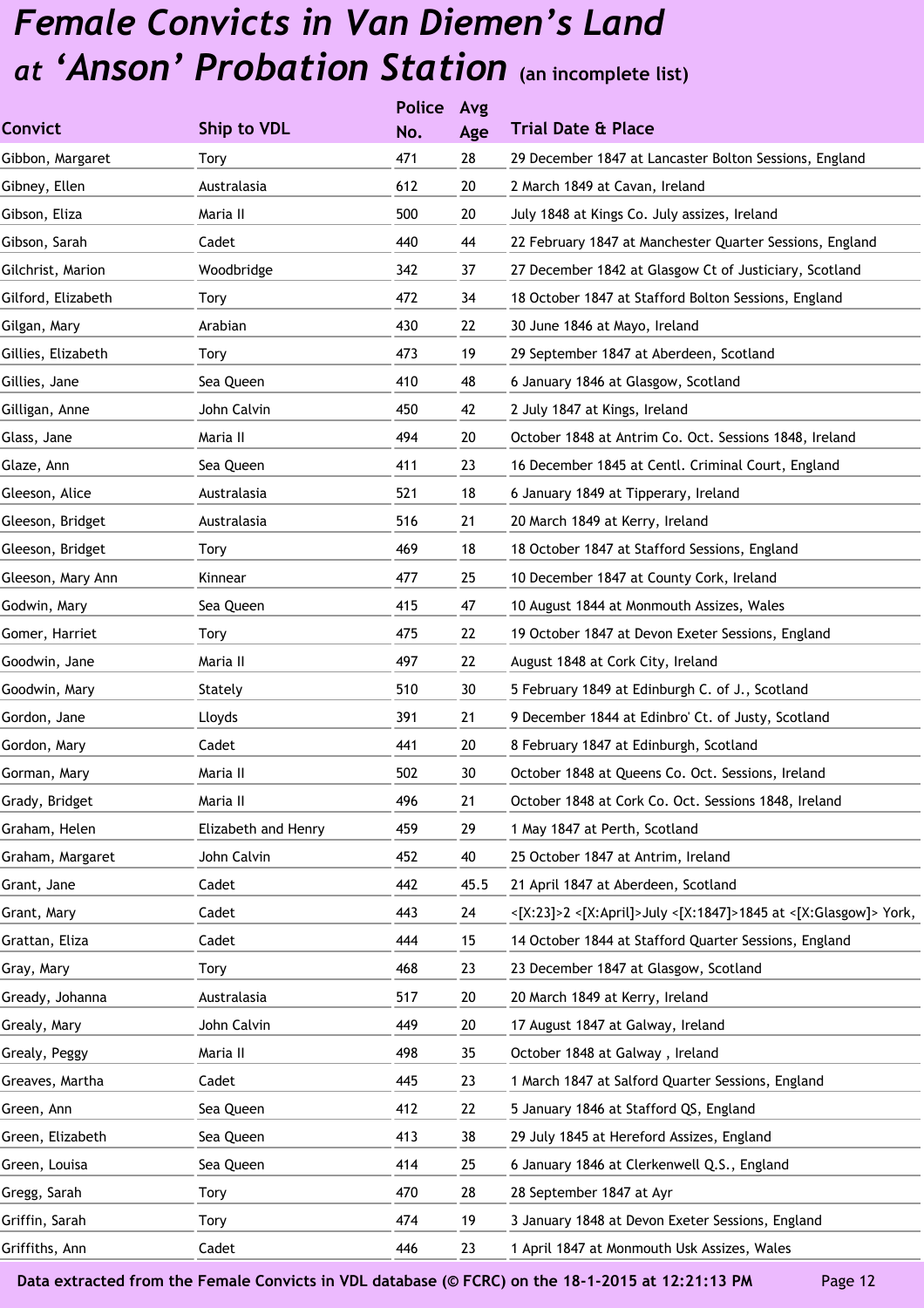|                      |             | <b>Police</b> | Avg    |                                                         |
|----------------------|-------------|---------------|--------|---------------------------------------------------------|
| <b>Convict</b>       | Ship to VDL | No.           | Age    | <b>Trial Date &amp; Place</b>                           |
| Groves, Esther       | Tory        | 476           | 36     | 22 October 1847 at Warwick Birmingham Sessions, England |
| Guilfoyle, Eliza     | Australasia | 518           | 19     | 20 March 1849 at Kildare, Ireland                       |
| Gunn, Janet          | Cadet       | 447           | 41     | 28 April 1847 at Glasgow, Scotland                      |
| Haigh, Ann           | Stately     | 789           | 28     | 25 October 1848 at York QS., England                    |
| Haiman, Mary Ann     | Stately     | 790           | 19     | 18 December 1848 at Edinburgh C. of J., Scotland        |
| Haines, Bridget      | Australasia | 797           | 26.5   | 30 November 1848 at Co. Cork, Ireland                   |
| Halfpenny, Mary      | Cadet       | 677           | 29     | 1 February 1847 at Liverpool Quarter Sessions, England  |
| Hall, Susan          | John Calvin | 692           | 18     | 26 June 1847 at Galway, Ireland                         |
| Hamilton, Margaret   | Angelina    | 569           | 15     | 20 September 1843 at Glasgow Ct. of Justy., Scotland    |
| Hamilton, Margaret   | Maria II    | 785           | 20     | October 1848 at Wexford Co. Oct. Sessions, Ireland      |
| Hampson, Jane        | Stately     | 788           | 34     | 21 October 1848 at Derby Boro Q.S., England             |
| Hanlon, Joanna       | Maria II    | 787           | 21.5   | 30 November 1848 at Cork CO., Ireland                   |
| Hanna, Bessy         | John Calvin | 704           | 18     | 18 June 1847 at Down, Ireland                           |
| Harkness, Jane       | Sea Queen   | 642           | 28     | 7 January 1846 at Glasgow Court of Justiciary, Scotland |
| Hartley, Ellen       | Tory        | 721           | 20     | 5 January 1848 at Lancaster Preston Sessions, England   |
| Harvey, Ann          | Tory        | 722           | 21     | 7 December 1847 at Middlesex Sessions, England          |
| Harvey, Johanna      | Australasia | 802           | 29     | 22 January 1849 at Wexford, Ireland                     |
| Harvey, Mary         | Sea Queen   | 643           | 35     | 1 July 1845 at Devon Exeter Q.S., England               |
| Hassett, Mary        | Australasia | 795           | 18     | 20 January 1849 at Clare, Ireland                       |
| Hastings, Mary Ann   | Cadet       | 680           | 27     | 1 February 1847 at Liverpool Quarter Sessions, England  |
| Haughegan, Bridget   | John Calvin | 693           | 15     | 17 August 1847 at Galway, Ireland                       |
| Hawkes, Sarah        | Tory        | 723           | 24     | 22 October 1847 at Berkshire Reading Sessions, England  |
| Hawkie, Ann          | Cadet       | 688           | 24     | 22 April 1847 at Glasgow, Scotland                      |
| Hay, Barbara         | Cadet       | 681           | $20\,$ | 15 March 1847 at Edinburgh, Scotland                    |
| Hay, Mary            | Tory        | 724           | 19     | 21 July 1847 at Edinburgh, Scotland                     |
| Hayes, Bridget       | Australasia | 800           | 19     | 31 October 1848 at Limerick City, Ireland               |
| Hayes, Bridget       | John Calvin | 701           | 26     | 2 July 1847 at Waterford Co, Ireland                    |
| Hayes, Honora        | John Calvin | 699           | 27     | 30 October 1847 at Limerick, Ireland                    |
| Hayes, Margaret      | John Calvin | 697           | 20     | 23 July 1847 at Limerick Co, Ireland                    |
| Healy, Bridget       | Maria II    | 778           | 20     | October 1848 at Galway Co. Oct. Sessions, Ireland       |
| Healy, Ellen         | John Calvin | 696           | 26     | 30 June 1847 at Kilkenny, Ireland                       |
| Heath, Eliza         | Sea Queen   | 644           |        | 20 October 1845 at Gloucester City Q.S., England        |
| Hefferman, Ellen     | Australasia | 798           | 21     | 14 April 1849 at Dublin City, Ireland                   |
| Heggarty, Honora     | Maria II    | 775           | 40     | October 1848 at Cork Co. Oct. Sessions, Ireland         |
| Hemes, Mary          | John Calvin | 702           | 30     | 8 July 1847 at Wicklow, Ireland                         |
| Henderson, Catherine | Cadet       | 682           | 28     | 21 October 1846 at Leeds Quarter Sessions, England      |
| Hescott, Jane        | Sea Queen   | 646           | 24     | 24 November 1845 at Cent. Criminal Court, England       |
| Hestian, Margaret    | Australasia | 801           | 20     | 12 April 1849 at Mayo, Ireland                          |
| Hewett, Harriet      | Tory        | 725           | 27     | 19 October 1847 at Norwich Sessions, Norfolk, England   |
| Heyburn, Susan       | John Calvin | 691           | 26     | 29 July 1847 at Dublin City, Ireland                    |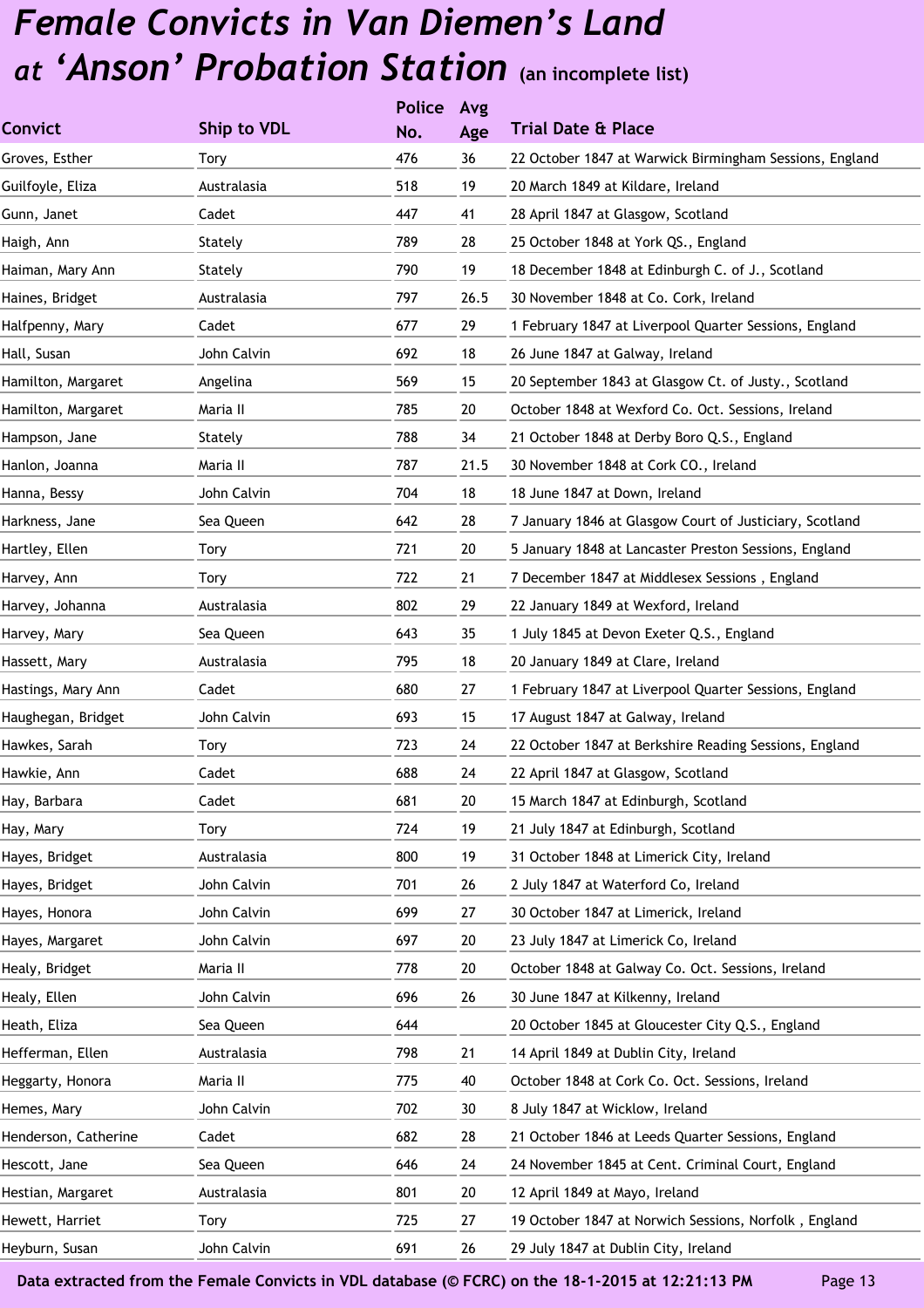|                      |             | <b>Police</b> | Avg  |                                                                 |
|----------------------|-------------|---------------|------|-----------------------------------------------------------------|
| <b>Convict</b>       | Ship to VDL | No.           | Age  | <b>Trial Date &amp; Place</b>                                   |
| Hickey, Bridget      | John Calvin | 695           | 24   | 22 October 1847 at Kildare, Ireland                             |
| Hickey, Margaret     | Maria II    | 784           | 16   | 4 August 1848 at Tipperary Co, Ireland                          |
| Hide, Elizabeth      | Tory        | 726           | 28   | 23 February 1848 at Sussex Lewes Sessions, England              |
| Higgins, Bridget     | Australasia | 799           | 17.5 | 16 January 1849 at Galway Town, Ireland                         |
| Higgins, Hanna       | Earl Grey   | 828           | 30   | 21 June 1849 at Clare, Ireland                                  |
| Higgins, Julia       | Cadet       | 683           | 18   | 5 April 1847 at Central Criminal Court [Old Bailey], London,    |
| Higgins, Mary        | Maria II    | 773           | 38   | July 1848 at Co. Cork, Ireland                                  |
| Hill, Deborah        | Cadet       | 684           | 17   | 1 February 1847 at Central Criminal Court [Old Bailey], London, |
| Hill, Elizabeth      | John Calvin | 703           | 40   | 2 July 1847 at Armagh, Ireland                                  |
| Hill, Jane           | Cadet       | 685           | 16   | 13 April 1847 at Barnstaple Borough Quarter Sessions, England   |
| Hill, Jane           | <b>Tory</b> | 727           | 42   | 20 October 1847 at Warwick Coventry Sessions, England           |
| Hine, Sarah          | Tory        | 728           | 23   | 31 January 1848 at C C Court, England                           |
| Hocks, Celia         | Maria II    | 783           | 20   | October 1848 at Mayo Co. Oct. Sessions, Ireland                 |
| Hoctor, Mary         | John Calvin | 689           | 28   | 2 July 1847 at Kings, Ireland                                   |
| Hodder, Mary Ann     | Sea Queen   | 647           | 31   | 29 October 1845 at Bristol Q.S., England                        |
| Hodges, Jessie       | Tory        | 729           | 20   | 3 January 1848 at Devon Exeter Sessions, England                |
| Holden, Margaret     | John Calvin | 698           | 27   | 7 April 1847 at Kilkenny Co, Ireland                            |
| Hollohan, Bridget    | John Calvin | 690           | 30   | 30 July 1847 at Carlow, Ireland                                 |
| Holmes, Bridget      | Maria II    | 780           | 23   | 29 July 1848 at Kilkenny Co, Ireland                            |
| Holmes, Mary         | Maria II    | 776           | 33   | December 1848 at Dublin City, Ireland                           |
| Hones, Sarah         | <b>Tory</b> | 730           | 28   | 19 October 1847 at Kent Maidstone Sessions, England             |
| Horgan, Margaret     | Maria II    | 786           | 25   | 30 Novmeber 1848 at Cork Co., Ireland                           |
| Hourigan, Judith     | Australasia | 796           | 24   | 27 February 1849 at Clare, Ireland                              |
| Hughes, Ann          | Cadet       | 687           | 23   | 1 February 1847 at Liverpool Quarter Sessions, England          |
| Hughes, Bridget      | John Calvin | 694           | 35   | 18 August 1847 at Galway, Ireland                               |
| Hughes, Bridget      | Maria II    | 777           | 23   | December 1848 at Dublin Co., Ireland                            |
| Hughes, Ellen        | Stately     | 792           | 24   | 25 September 1848 at Lancaster Q.S., England                    |
| Hughes, Honor        | Maria II    | 782           | 40   | June 1848 at Mayo Co. June Sessions, Ireland                    |
| Hughes, Margaret     | <b>Tory</b> | 732           | 17   | 20 April 1847 at Glasgow, Scotland                              |
| Hughes, Mary         | Maria II    | 779           | 20   | August 1848 at Galway Town, Ireland                             |
| Humphreys, Jane      | Tory        | 733           | 24   | 11 August 1847 at Lancaster Liverpool Assizes, England          |
| Hunt, Charlotte      | Tory        | 734           | 19   | 10 January 1848 at Somerset (Taunton) Quarter Sessions,         |
| Hunter, Elizabeth    | Tory        | 735           | 26   | 8 January 1848 at Edinburgh, Scotland                           |
| Hurley, Bridget      | John Calvin | 700           |      | 9 April 1847 at Waterford County, Ireland                       |
| Hurley, Honora       | Maria II    | 781           | 21   | October 1848 at Limerick Co. Oct. Sessions, Ireland             |
| Hurley, Mary         | Maria II    | 774           | 30   | July 1848 at Co Cork, Ireland                                   |
| Hutchings, Mary      | Angelina    | 567           | 48   | 9 October 1843 at Middlesex (Westmr. Cy.), England              |
| Hutchinson, Mary Ann | Tory        | 736           | 23   | 18 October 1847 at Leicester Sessions, England                  |
| Ingham, Catherine    | Stately     | 88            | 19   | 16 October 1848 at Lancaster (Boro of Manchester) Q.S., England |
| Irwin, Mary Ann      | John Calvin | 87            | 34   | 16 March 1846 at Cork Co., Ireland                              |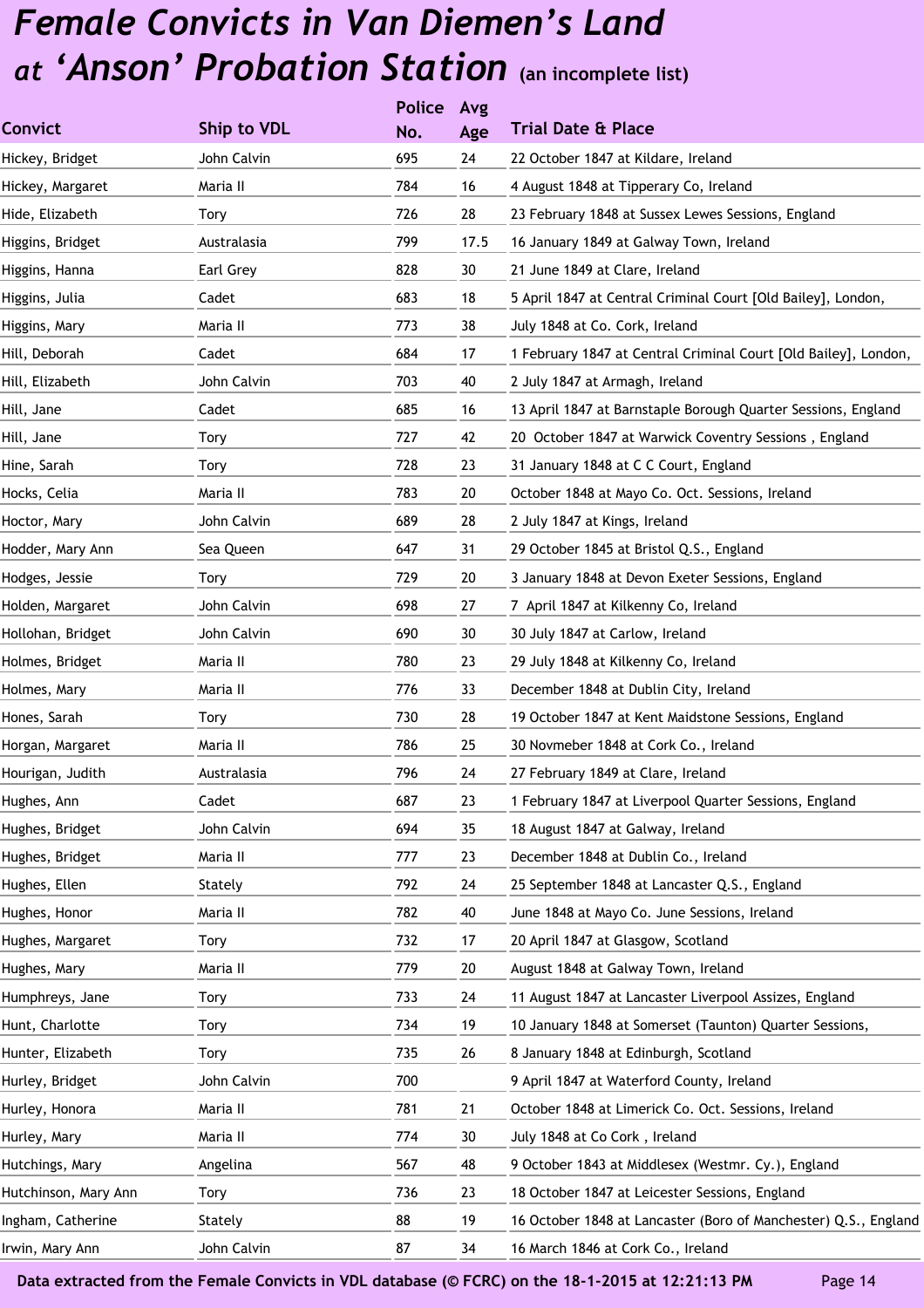|                       |                     | <b>Police</b> | Avg  |                                                                |
|-----------------------|---------------------|---------------|------|----------------------------------------------------------------|
| <b>Convict</b>        | Ship to VDL         | No.           | Age  | <b>Trial Date &amp; Place</b>                                  |
| Jackson, Charlotte    | Cadet               | 322           | 19   | 10 May 1857 at Central Criminal Court [Old Bailey], London,    |
| Jackson, Mary         | Asia V              | 317           | 20   | 8 January 1847 at Birmingham Sessions, England                 |
| Jackson, Rebecca      | Waverley            | 318           | 17   | 1 January 1847 at Donegal, Ireland                             |
| Jackson, Sarah        | Greenlaw            | 267           | 40   | 25 October 1843 at Dublin City, Ireland                        |
| Jackson, Sarah        | Stately             | 362           | 19   | 4 December 1848 at Surry Q.S., England                         |
| James, Ann            | Stately             | 363           | 25   | 3 April 1848 at C.C. Court, England                            |
| Jamieson, Janet       | Asia V              | 310           | 19   | 23 September 1846 at Perth, Scotland                           |
| Jane, Rosetta         | Stately             | 364           | 22   | 2 January 1849 at Cornwall Q.S., England                       |
| Johnson, Eliza        | Cadet               | 323           | 25   | 4 May 1847 at Clerkenwell Quarter Sessions, England            |
| Johnston, Margaret    | John Calvin         | 315           | 23   | 18 June 1847 at Down, Ireland                                  |
| Johnston, Margaret    | John Calvin         | 316           | 19   | 18 July 1847 at Fermanagh, Ireland                             |
| Johnstone, Mary Ann   | Tory                | 335           | 30   | 24 December 1847 at Glasgow, Scotland                          |
| Jones, Agnes          | Elizabeth and Henry | 304           | 30   | 13 April 1846 at Middx Sesss., England                         |
| Jones, Ann            | Cadet               | 324           | 17   | 19 October 1846 at Stafford Quarter Sessions, England          |
| Jones, Ann            | Cadet               | 355           | 24   | 24 July 1848 at Liverpool, England                             |
| Jones, Ann            | Sea Queen           | 297           | 26   | 13 October 1845 at Stafford Q.S., England                      |
| Jones, Ann Sophia     | Tory                | 336           | 28   | 31 January 1848 at C C Court, England                          |
| Jones, Caroline       | Cadet               | 323           | 23   | 8 February 1847 at Newington Quarter Sessions, England         |
| Jones, Caroline       | Sea Queen           | 299           | 26   | 23 February 1846 at Manchester Boro Q.S.,                      |
| Jones, Eliza          | Sea Queen           | 300           | 29   | 14 July 1845 at Bristol Q.S., England                          |
| Jones, Eliza          | Tory                | 337           | 26   | 7 December 1847 at Middlesex Sessions, England                 |
| Jones, Harriet        | Elizabeth and Henry | 306           | 24   | 2 March 1846 at Wakefield Sesss., England                      |
| Jones, Jane Elizabeth | Tory                | 338           | 17   | 22 October 1847 at Warwick Birmingham Sessions, England        |
| Jones, Mary           | Tory                | 339           | 24   | 20 December 1847 at Lancaster Liverpool Sessions, England      |
| Jones, Sarah          | Cadet               | 327           | 20   | 1 February 1847 at Lancaster, Liverpool Borough Quarter        |
| Jones, Sarah          | Emma Eugenia        | 264           | 20   | 3 August 1843 at Warwick Assizes for Warwick Division, England |
| Joy, Mary             | Maria II            | 360           | 20   | October 18148 at Kerry Co. Oct. Sessions, Ireland              |
| Judge, Mary           | Australasia         | 369           | 22   | 2 January 1849 at Leitrim, Ireland                             |
| Kane, Agnes           | John Calvin         | 311           | 25   | 23 June 1847 at Antrim, Ireland                                |
| Kavanagh, Margaret    | Maria II            | 354           | 30   | December 1848 at Dublin City, Ireland                          |
| Kean, Emma            | Elizabeth and Henry | 291           | 22   | 20 May 1846 at Lewes Sesss., England                           |
| Keane, Catherine      | Australasia         | 371           | 18   | 3 January 1849 at Mayo, Ireland                                |
| Kearney, Bridget      | Australasia         | 368           | 21   | 3 January 1849 at Kildare, Ireland                             |
| Kearney, Catherine    | Greenlaw            | 248           | 25   | 12 August 1843 at Dublin City, Ireland                         |
| Kearns, Catherine     | Australasia         | 372           | 21   | 5 January 1849 at Monaghan, Ireland                            |
| Kearns, Ellen         | Maria II            | 357           | 33   | 13 July 1849 at Tipperary, Ireland                             |
| Keegan, Alice         | Sea Queen           | 289           | 22   | 15 December 1845 at Lancaster [Liverpool] Borough Quarter      |
| Keegan, Mary          | Australasia         | 370           | 20   | 1 March 1849 at Longford, Ireland                              |
| Keely, Catherine      | Australasia         | 365           | 18   | 8 January 1849 at Dublin Co., Ireland                          |
| Keely, Mary           | John Calvin         | 315           | 29.5 | 17 August 1847 at Galway, Ireland                              |
|                       |                     |               |      |                                                                |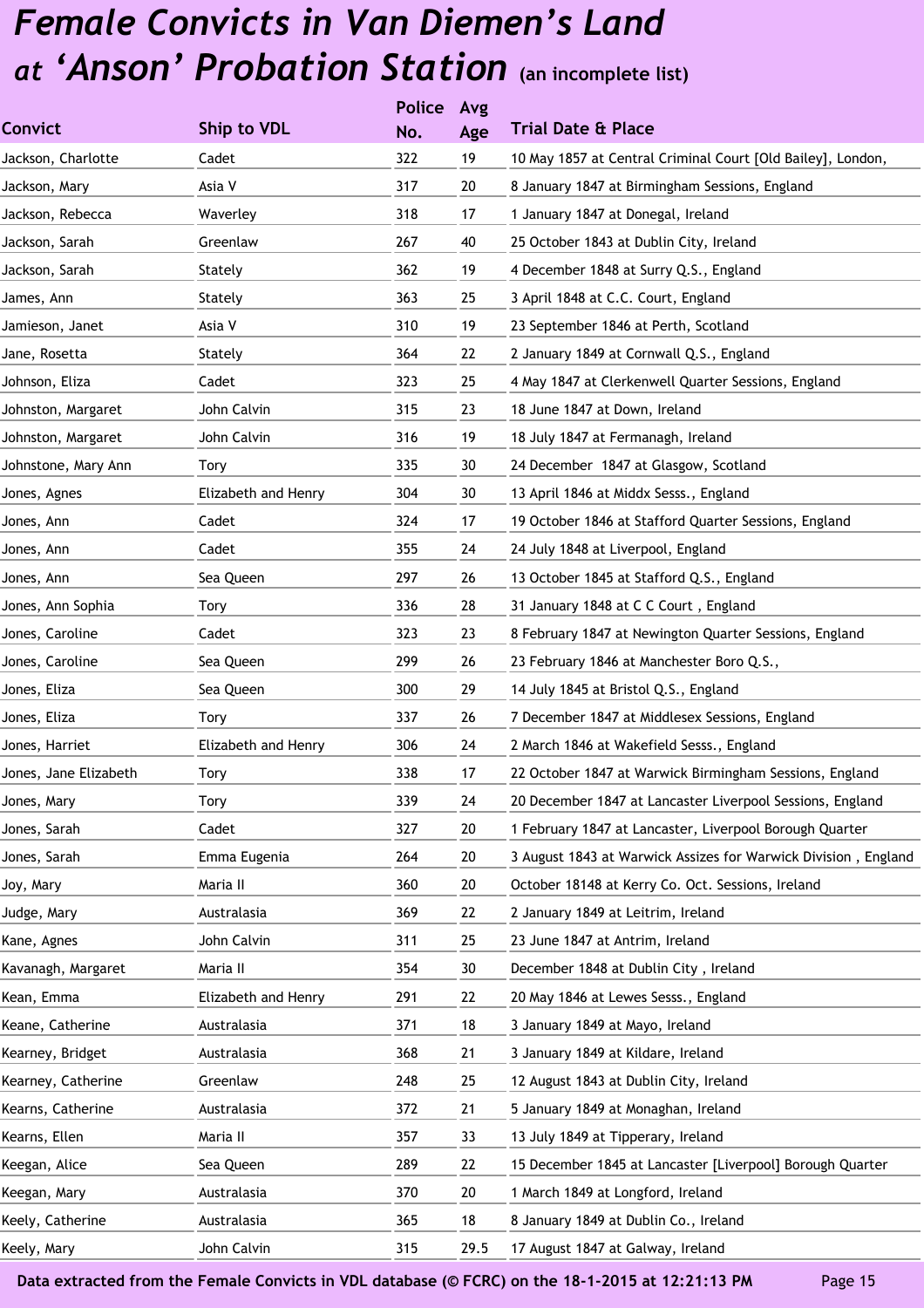|                    |             | <b>Police</b> | Avg  |                                                                 |
|--------------------|-------------|---------------|------|-----------------------------------------------------------------|
| <b>Convict</b>     | Ship to VDL | No.           | Age  | <b>Trial Date &amp; Place</b>                                   |
| Keenan, Catherine  | Greenlaw    | 247           | 18   | 20 October 1843 at Dublin, Ireland                              |
| Keene, Maria       | Maria II    | 353           | 37   | October 1848 at Dublin City Oct. Sessions, Ireland              |
| Kehoe, Elizabeth   | Kinnear     | 341           | 50   | 3 January 1848 at Wexford County, Ireland                       |
| Keilly, Catherine  | Maria II    | 351           | 20.5 | October 1848 at Cork, Ireland                                   |
| Keily, Nevoy       | Arabian     | 299           | 30   | 21 July 1846 at Tipperary, Ireland                              |
| Kelleher, Joanna   | Maria II    | 350           | 50   | February 1848 at Co Cork, Ireland                               |
| Kelly, Anne        | John Calvin | 317           | 29   | 3 August 1847 at Kildare, Ireland                               |
| Kelly, Anne        | John Calvin | 319           | 30   | 22 June 1847 at Kilkenny Co, Ireland                            |
| Kelly, Bridget     | John Calvin | 321           | 19   | 15 June 1847 at Mayo, Ireland                                   |
| Kelly, Eliza       | Maria II    | 352           | 33   | October 1848 at Dublin City Oct. Sessions, Ireland              |
| Kelly, Mary        | Australasia | 374           | 20   | 10 March 1849 at Tyrone, Ireland                                |
| Kelly, Mary        | John Calvin | 314           | 36   | 22 October 1847 at Fermanagh, Ireland                           |
| Kelly, Mary        | John Calvin | 316           | 39   | 30 October 1847 at Galway, Ireland                              |
| Kelly, Mary        | John Calvin | 318           | 27   | 3 August 1847 at Kildare, Ireland                               |
| Kelly, Sarah       | John Calvin | 313           | 24   | 24 May 1847 at Dublin City, Ireland                             |
| Kelly, Susan       | John Calvin | 324           | 32   | 30 December 1846 at Westmeath, Ireland                          |
| Kennedy, Bridget   | Lloyds      | 277           | 21.5 | 5 April 1845 at Stafford (Litchfield Borough) Quarter Sessions, |
| Kennedy, Catherine | Kinnear     | 337           | 18.5 | 1 January 1848 at Limerick, Ireland                             |
| Kennedy, Catherine | Maria II    | 358           | 35   | 11 January 1849 at Limerick County, Ireland                     |
| Kennedy, Eliza     | John Calvin | 312           | 30   | 11 October 1847 at Down, Ireland                                |
| Kennedy, Sophia    | Sea Queen   | 290           | 15   | 6 April 1846 at Manchester Boro Q.S., England                   |
| Kennigan, Honora   | Australasia | 375           | 30   | 15 February 1849 at Cork County, Ireland                        |
| Kenning, Elizabeth | Cadet       | 308           | 16   | 9 March 1847 at Clerkenwell Quarter Sessions, England           |
| Kenny, Bridget     | John Calvin | 320           | 45   | 15 June 1847 at Mayo, Ireland                                   |
| Kenny, Elizabeth   | Australasia | 369           | 21.5 | 3 January 1849 at Kildare, Ireland                              |
| Keogh, Anne        | Waverley    | 305           | 19   | 16 October 1846 at Wexford, Ireland                             |
| Kerr, Anne         | John Calvin | 322           | 23   | 21 July 1847 at Tyrone, Ireland                                 |
| Kerr, Anne         | John Calvin | 323           | 42   | 21 July 1847 at Tyrone, Ireland                                 |
| Kerr, Margaret     | Cadet       | 309           | 20   | 28 April 1847 at Glasgow, Scotland                              |
| Kershaw, Sarah     | Tasmania    | 261           | 18.5 | 4 July 1844 at Lancr Bolton Boro QS., England                   |
| King, Catherine    | Maria II    | 355           | 36   | August 1848 at Galway Co. Augt. Assizes, Ireland                |
| King, Kitty        | Australasia | 366           | 30   | 10 April 1849 at Galway Co., Ireland                            |
| King, Margaret     | Tory        | 330           | 25   | 11 August 1847 at Lancaster Liverpool Sessions, England         |
| King, Marion       | Tasmania    | 262           | 20   | 5 January 1844 at Glasgow Ct of Justy., Scotland                |
| King, Mary         | Australasia | 373           | 19   | 5 March 1849 at Monaghan, Ireland                               |
| King, Mary         | Maria II    | 359           | 26   | 12 January 1849 at Limerick City, Ireland                       |
| Kinnealy, Margaret | Australasia | 364           | 17.5 | 17 March 1849 at Cork Co., Ireland                              |
| Kirkbridge, Ann    | Cadet       | 300           | 37   | 5 April 1847 at Durham Quarter Sessions, England                |
| Kirkham, Martha    | Tory        | 331           | 32   | 4 January 1848 at York Northallerton Sessions, England          |
| Kissane, Honora    | Maria II    | 356           | 21   | October 1848 at Kerry Co. Oct. Sessions, Ireland                |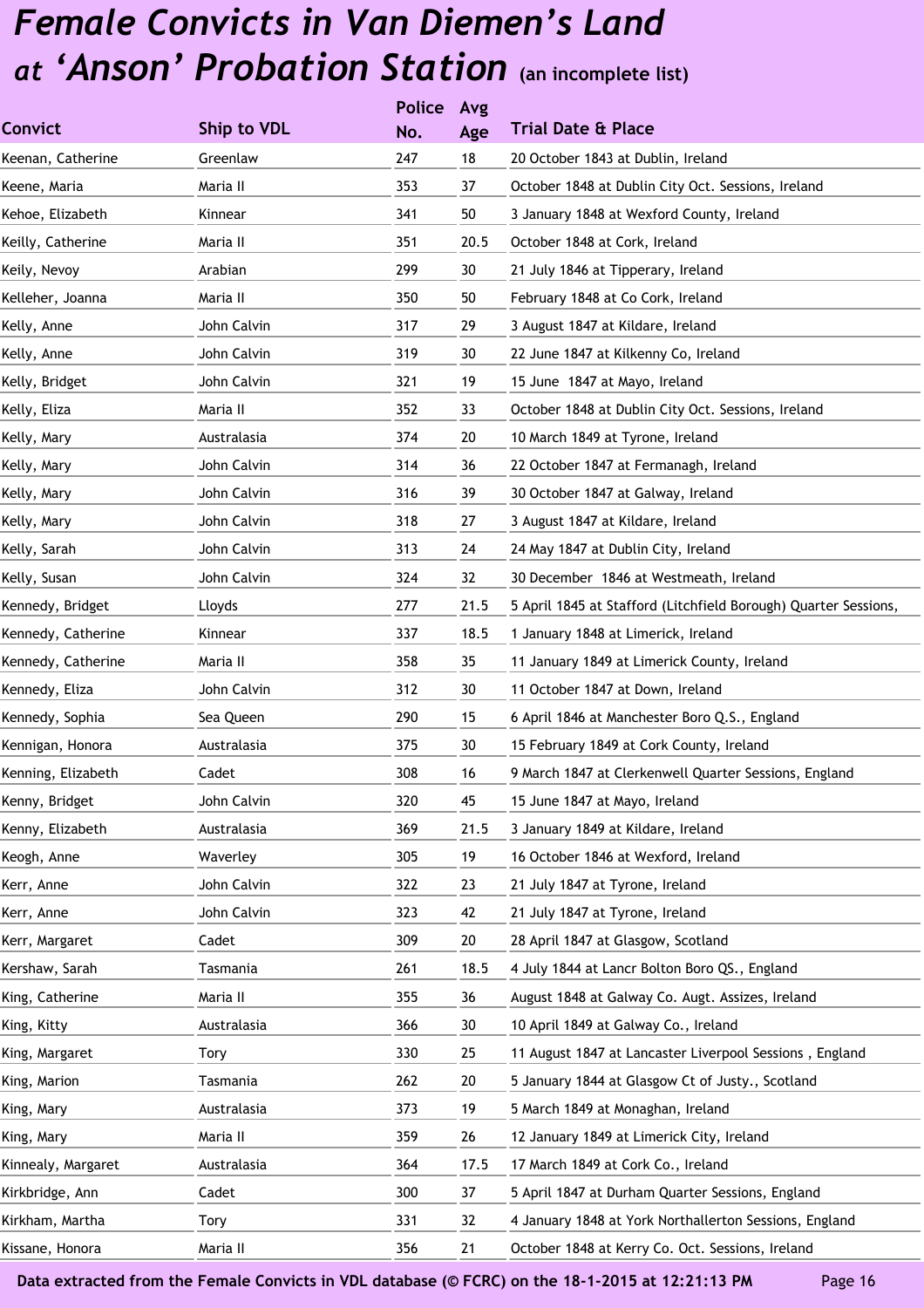|                      |                     | <b>Police</b> | Avg  |                                                              |
|----------------------|---------------------|---------------|------|--------------------------------------------------------------|
| <b>Convict</b>       | Ship to VDL         | No.           | Age  | <b>Trial Date &amp; Place</b>                                |
| Lalor, Mary          | John Calvin         | 393           | 33   | 22 October 1847 at Queens, Ireland                           |
| Lamb, Eliza          | John Calvin         | 394           | 22.5 | 3 September 1847 at Dublin City, Ireland                     |
| Langstaff, Frances   | Phoebe              | 337           | 29   | 16 August 1844 at Dublin (City), Ireland                     |
| Larkin, Margaret     | John Calvin         | 391           | 22   | 30 October 1847 at Galway, Ireland                           |
| Larter, Mary         | Cadet               | 311           | 31   | 6 January 1847 at Coventry Quarter Sessions, England         |
| Latham, Mary         | Emma Eugenia        | 302           | 22   | 31 July 1843 at Chestershire (Nether Knutsford) Quarter      |
| Lawlor, Nassy        | Australasia         | 451           | 20   | 20 March 1849 at Kildare, Ireland                            |
| Lawton, Mary Ann     | Asia V              | 380           | 28   | 1 August 1846 at Chester Assizes, England                    |
| Leahy, Anne          | Maria II            | 433           | 23.5 | October 1848 at Limerick Co. Oct Sessions, Ireland           |
| Leary, Margaret      | John Calvin         | 390           | 27   | 12 July 1847 at Cork Co., Ireland                            |
| Leech, Ann           | Australasia         | 447           | 20   | 6 February 1849 at Dublin City, Ireland                      |
| Leek, Charlotte      | Emma Eugenia        | 305           | 21   | 15 July 1843 at Lincoln City Assizes, England                |
| Lenton, Sarah        | Elizabeth and Henry | 371           | 35   | 17 July 1846 at Huntingdon Asss., England                    |
| Letham, Margaret     | <b>Tory</b>         | 399           | 38   | 4 October 1847 at Glasgow, Scotland                          |
| Levison, Mary        | Sea Queen           | 367           | 40   | 7 January 1846 at Gloucester Q.S., England                   |
| Lilley, Emily        | Cadet               | 387           | 31   | 1 March 1847 at Central Criminal Court [Old Bailey], London, |
| Lilley, Hannah       | Tory                | 401           | 25   | 27 October 1847 at Cambridge Ely Sessions, England           |
| Livingstone, Jane    | Cadet               | 388           | 23   | 22 April 1847 at Glasgow, Scotland                           |
| Loague, Jane         | Australasia         | 452           | 24   | 9 April 1849 at Tyrone, Ireland                              |
| Loague, Jane         | Australasia         | 453           | 24.5 | 18 April 1849 at Tyrone, Ireland                             |
| Lockett, Caroline    | Tory                | 400           | 23   | 14 February 1848 at Chester Knutsford Sessions, England      |
| Lofthouse, Sarah     | Sea Queen           | 368           | 24   | 13 March 1846 at Town of Nottingham Asss., England           |
| Londergan, Anne      | John Calvin         | 395           | 28   | 21 June 1847 at Tipperary, Ireland                           |
| Longstone, Jane      | Sea Queen           | 365           | 25   | <[X:24]> 15 <[X:November]> December 1845 at Cent Criminal    |
| Loughlan, Ellen      | Australasia         | 450           | 40.5 | 16 March 1849 at Galway Co., Ireland                         |
| Lourigan, Bridget    | Maria II            | 434           | 40   | October 1848 at Limerick Co. Octr. Sessions 1848, Ireland    |
| Lundy, Bridget       | John Calvin         | 3922013       | 30   | 21 October 1847 at Mayo, Ireland                             |
| Lyden, Ellen         | Australasia         | 449           | 24   | 4 January 1849 at Galway Co., Ireland                        |
| Lyden, Mary          | Australasia         | 448           | 24   | 4 January 1849 at Galway Co., Ireland                        |
| Lyhane, Joanna       | Maria II            | 431           | 22   | October 1848 at Cork Co. Oct Sessions, Ireland               |
| Lyhane, Mary         | Maria II            | 430           | 23   | October 1848 at Cork Co. Oct. Sessions, Ireland              |
| Lynch, Bridget       | Australasia         | 445           | 26   | 27 February 1849 at Clare, Ireland                           |
| Lynch, Catherine     | Australasia         | 444           | 18   | 27 February 1849 at Clare, Ireland                           |
| Lynch, Eliza         | Maria II            | 432           | 18   | October 1848 at Cork City - Oct. Sessions, Ireland           |
| Lynch, Ellen         | Australasia         | 446           | 23   | 27 February 1849 at Clare, Ireland                           |
| Lynch, Margaret      | Greenlaw            | 313           | 23.5 | 4 November 1843 at Limerick, Ireland                         |
| Lynch, Mary          | Greenlaw            | 312           | 23   | 30 June 1843 at Kerry, Ireland                               |
| Lyons, Catherine     | Waverley            | 383           | 35   | 27 October 1846 at Galway, Ireland                           |
| Lyons, Ellen         | Arabian             | 376           | 35   | 4 August 1846 at Dublin City, Ireland                        |
| Macdonald, Catherine | Tory                | 881           | 30   | 23 September 1847 at Glasgow, Scotland                       |
|                      |                     |               |      |                                                              |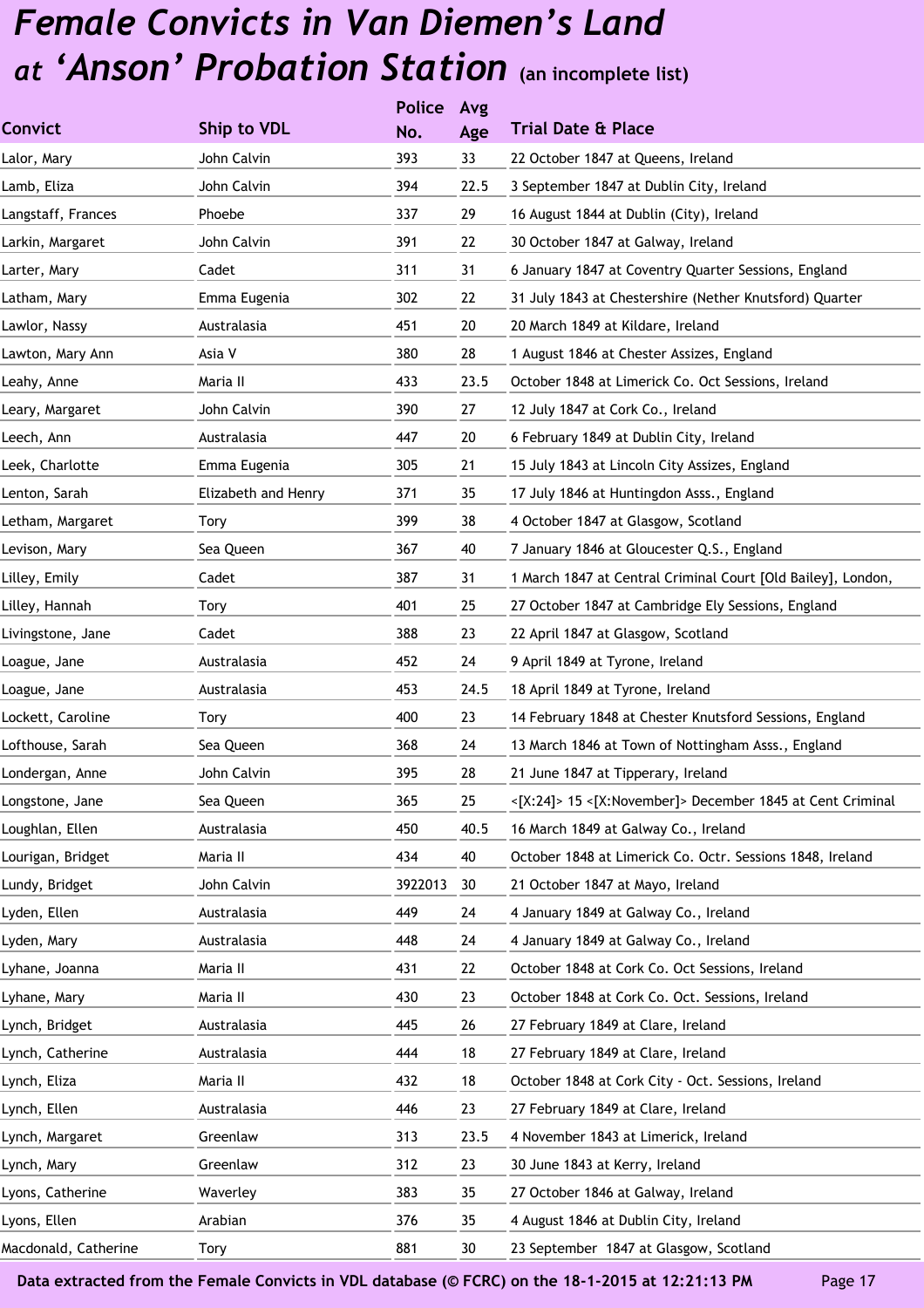|                     |             | <b>Police</b> | Avg  |                                                              |
|---------------------|-------------|---------------|------|--------------------------------------------------------------|
| <b>Convict</b>      | Ship to VDL | No.           | Age  | <b>Trial Date &amp; Place</b>                                |
| Macdonald, Jane     | Cadet       | 810           | 26   | 16[?] September 1846 at Liverpool Borough Quarter Sessions,  |
| Mace, Matilda       | Cadet       | 317           | 16   | 29 June 1846 at Worcester Quarter Sessions, England          |
| Mack, Ann           | Tory        | 876           | 16   | 7 February 1848 at Lancaster Liverpool Sessions, England     |
| Mack, Bridget       | Tasmania    | 530           | 36   | 5 January 1844 at Warwick Birmingham Boro QS, England        |
| Mack, Margaret      | Kinnear     | 918           | 24   | 8 April 1848 at Kings Co, Ireland                            |
| Madden, Marion      | Sea Queen   | 675           | 29   | 26 January 1845 at Edinburgh, Scotland                       |
| Magee, Margaret     | Australasia | 1051          | 25.5 | 5 March 1849 at Fermanagh, Ireland                           |
| Magennis, Margaret  | Greenlaw    | 506           | 21   | 20 October 1843 at Down, Ireland                             |
| Maguire, Bell       | Australasia | 1058          | 20   | 14 July 1848 at Fermanagh, Ireland                           |
| Maguire, Catherine  | Australasia | 1060          | 18   | 9 April 1849 at Tyrone, Ireland                              |
| Maguire, Sarah Ann  | Australasia | 1059          | 25   | 1 March 1849 at Louth, Ireland                               |
| Mahon, Anne         | John Calvin | 828           | 25   | 18 October 1847 at Carlow, Ireland                           |
| Mahon, Catherine    | Australasia | 1039          | 50   | 2 March 1849 at Wexford, Ireland                             |
| Mahon, Honor        | John Calvin | 841           | 30   | 30 October 1847 at Galway, Ireland                           |
| Mahony, Bridget     | Maria II    | 995           | 35   | July 1848 at Co. Cork, Ireland                               |
| Mahony, Caroline    | Maria II    | 1005          | 40   | October 1848 at Tipperary Co., Ireland                       |
| Mahony, Elizabeth   | John Calvin | 833           | 27   | 25 October 1847 at Cork Co., Ireland                         |
| Mahony, Margaret    | John Calvin | 830           | 24   | 18 March 1847 at Cork Co., Ireland                           |
| Mahony, Mary        | Australasia | 1028          | 15   | 15 February 1849 at Cork Co., Ireland                        |
| Malia, Margaret     | Greenlaw    | 509           |      | 27 October 1843 at Kings, Ireland                            |
| Mallow, Ellen       | John Calvin | 850           | 30   | 8 March 1847 at Tyrone, Ireland                              |
| Malone, Ellen       | Phoebe      | 548           | 24   | 1 March 1844 at Dublin (City), Ireland                       |
| Maloney, Mary       | John Calvin | 848           | 20   | 1 July 1847 at Tipperary, Ireland                            |
| Mangan, Eliza       | Maria II    | 1002          | 24   | October 1848 at Mayo, Ireland                                |
| Manley, Mary Ann    | Cadet       | 319           | 23   | 23 February 1847 at Exeter General Sessions, England         |
| Mannion, Ann        | Australasia | 1034          | 40   | 16 January 1849 at Galway Town, Ireland                      |
| Marlen, Louisa      | Stately     | 1022          | 45.5 | 8 January 1849 at Kent Q.S., England                         |
| Marrow, Sarah Jane  | Tasmania    | 615           | 20   | 28 October 1844 at Antrim, Ireland                           |
| Marshall, Ann       | Sea Queen   | 676           | 18   | 27 February 1846 at Preston Genl. Sesss., England            |
| Marshall, Ann       | Tory        | 899           | 24   | 20 December 1847 at Lancaster Liverpool Sessions, England    |
| Marshall, Elizabeth | Tory        | 890           | 20   | 19 October 1847 at Kent Maidstone Sessions, England          |
| Martin, Esther      | Cadet       | 320           | 19   | 14 December 1846 at Liverpool Borough Quarter Sessions,      |
| Martin, Mary        | Tasmania    | 538           | 26   | 26 June 1844 at Lancr Manchester Boro QS., England           |
| Martin, Mary Ann    | Tory        | 891           | 22   | 31 January 1848 at Central Criminal Court, England           |
| Mason, Caroline     | Sea Queen   | 677           | 19   | 9 September 1845 at Clerkenwell Sesss., England              |
| Masters, Eliza      | Tory        | 892           | 20   | 20 October 1847 at Cambridge (Ely) Quarter Sessions, England |
| Matthews, Ann       | Australasia | 1023          | 21   | 8 January 1849 at Antrim, Ireland                            |
| Maycock, Eliza      | Sea Queen   | 678           | 21   | 11 March 1846 at Huntington Crown Court, Cambridgeshire,     |
| Mayne, Elizabeth    | Tory        | 893           | 17   | 29 June 1847 at Bodmin Sessions, Cornwall, England           |
| Mcaleer, Catherine  | Australasia | 1056          | 20   | 29 December 1848 at Tyrone, Ireland                          |
|                     |             |               |      |                                                              |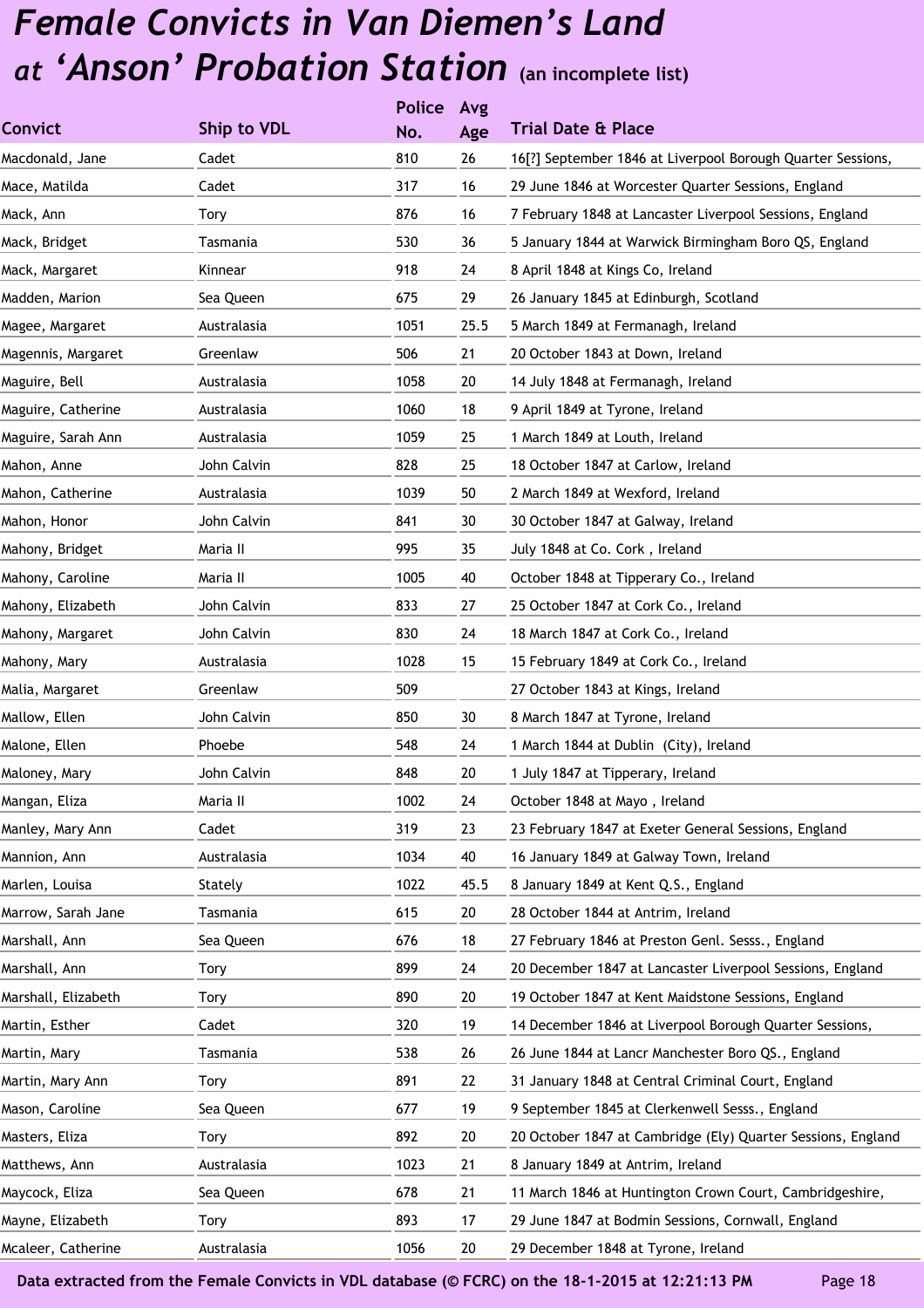|                           |             | <b>Police</b> | Avg    |                                                    |
|---------------------------|-------------|---------------|--------|----------------------------------------------------|
| <b>Convict</b>            | Ship to VDL | No.           | Age    | <b>Trial Date &amp; Place</b>                      |
| Mcandrew, Agnes           | Tory        | 877           | 24     | 31 January 1848 at Edinburgh, Scotland             |
| Mcarthur, Mary            | Tory        | 878           | 18     | 23 December 1847 at Glasgow, Scotland              |
| Mcavine, Anne             | Tasmania    | 632           | 22     | 17 July 1845 at Fermanagh, Ireland                 |
| Mccabe, Ann               | Australasia | 1053          | 20     | 25 February 1849 at Meath, Ireland                 |
| Mccabe, Bridget           | Maria II    | 989           | 40     | October 1848 at Meath, Ireland                     |
| Mccallum, Alexa Christina | Cadet       | 808           | 19     | 21 December 1846 at Glasgow, Scotland              |
| Mccann, Ann               | Sea Queen   | 664           | 24.5   | 6 December 1845 at York Special Asss., England     |
| Mccann, Ellen             | Cadet       | 809           | 34     | 17 May 1847 at Leicester Quarter Sessions, England |
| Mccann, Mary              | Australasia | 1054          | 21     | 5 March 1849 at Monaghan, Ireland                  |
| Mccarthy, Anastasia       | Maria II    | 991           | 50     | June 1848 at Waterford, Ireland                    |
| Mccarthy, Hannah          | Tory        | 879           | 22     | 31 January 1848 at C C Court, England              |
| Mccarthy, Honora          | Australasia | 1046          | 18     | 30 November 1848 at Co. Cork, Ireland              |
| Mccarthy, Julia           | Maria II    | 983           | 18     | September 1848 at Co. Cork, Ireland                |
| Mccarthy, Margaret        | Maria II    | 986           | 52     | October 1848 at Kerry Co., Ireland                 |
| Mccarthy, Mary            | Maria II    | 982           | 20     | September 1848 at Co. Cork, Ireland                |
| Mccarthy, Mary            | Maria II    | 993           | 22     | 30 November 1848 at Cork Col., Ireland             |
| Mccaulfield, Euphemia     | John Calvin | 854           | 20     | 22 June 1847 at Dublin City, Ireland               |
| Mcconville, Margaret      | John Calvin | 834           | 15     | 2 July 1847 at Down, Ireland                       |
| Mccook, Catherine         | Maria II    | 985           | 42     | June 1848 at Galway, Ireland                       |
| Mccullagh, Jane           | Maria II    | 992           | 17     | 10 July 1848 at Drogheda, Ireland                  |
| Mcculloch, Janet          | <b>Tory</b> | 880           | 48     | 21 December 1847 at Glasgow, Scotland              |
| Mccurrie, Jean            | Sea Queen   | 665           | 26.5   | 7 January 1846 at Glasgow Ct of Justy, Scotland    |
| Mcdaid, Margaret          | John Calvin | 836           | 35     | 1 July 1847 at Fermanagh, Ireland                  |
| Mcdermot, Mary            | Maria II    | 984           | $20\,$ | October 1848 at Cork City, Ireland                 |
| Mcdermott, Anne           | John Calvin | 854           | 20     | 29 June 1846 at Armagh, Ireland                    |
| Mcdermott, Margaret       | Australasia | 1047          | 33     | 5 April 1849 at Dublin City, Ireland               |
| Mcdonald, Catherine       | Tasmania    | 531           | 30     | 1 May 1844 at Perth Ct. of Justy, Scotland         |
| Mcdonald, Margaret        | <b>Tory</b> | 882           | 20     | 21 September 1847 at Stirling, Scotland            |
| Mcdonnell, Catherine      | Maria II    | 990           | 40     | June 1847 at Queens Co., Ireland                   |
| Mcdonnell, Mary           | Maria II    | 987           | 23     | July 1848 at Kilkenny, Ireland                     |
| Mcdonough, Mary           | John Calvin | 840           | 22.5   | 17 August 1847 at Galway, Ireland                  |
| Mcdougall, Margaret       | Cadet       | 311           | 39     | 23 April 1847 at Glasgow, Scotland                 |
| Mcevoy, Ann               | Australasia | 1055          | 33     | 30 December 1848 at Queens Co., Ireland            |
| Mcgeary, Catherine        | Australasia | 1057          | 26     | 9 April 1849 at Tyrone, Ireland                    |
| Mcghie, Ann               | Cadet       | 312           | 24     | 11 March 1847 at Worcester Assizes, England        |
| Mcgillian, Bridget        | Waverley    | 806           | 25     | 11 January 1847 at Tyrone, Ireland                 |
| Mcginley, Mary            | John Calvin | 849           | 32     | 8 March 1847 at Tyrone, Ireland                    |
| Mcginnis, Mary Ann        | Cadet       | 313           | 17     | 28 April 1847 at Glasgow, Scotland                 |
| Mcgoverin, Margaret       | Tory        | 884           | 20     | 4 January 1848 at Derby Sessions, England          |
| Mcgovern, Rose            | Australasia | 1052          | 21     | 28 December 1848 at Meath, Ireland                 |
|                           |             |               |        |                                                    |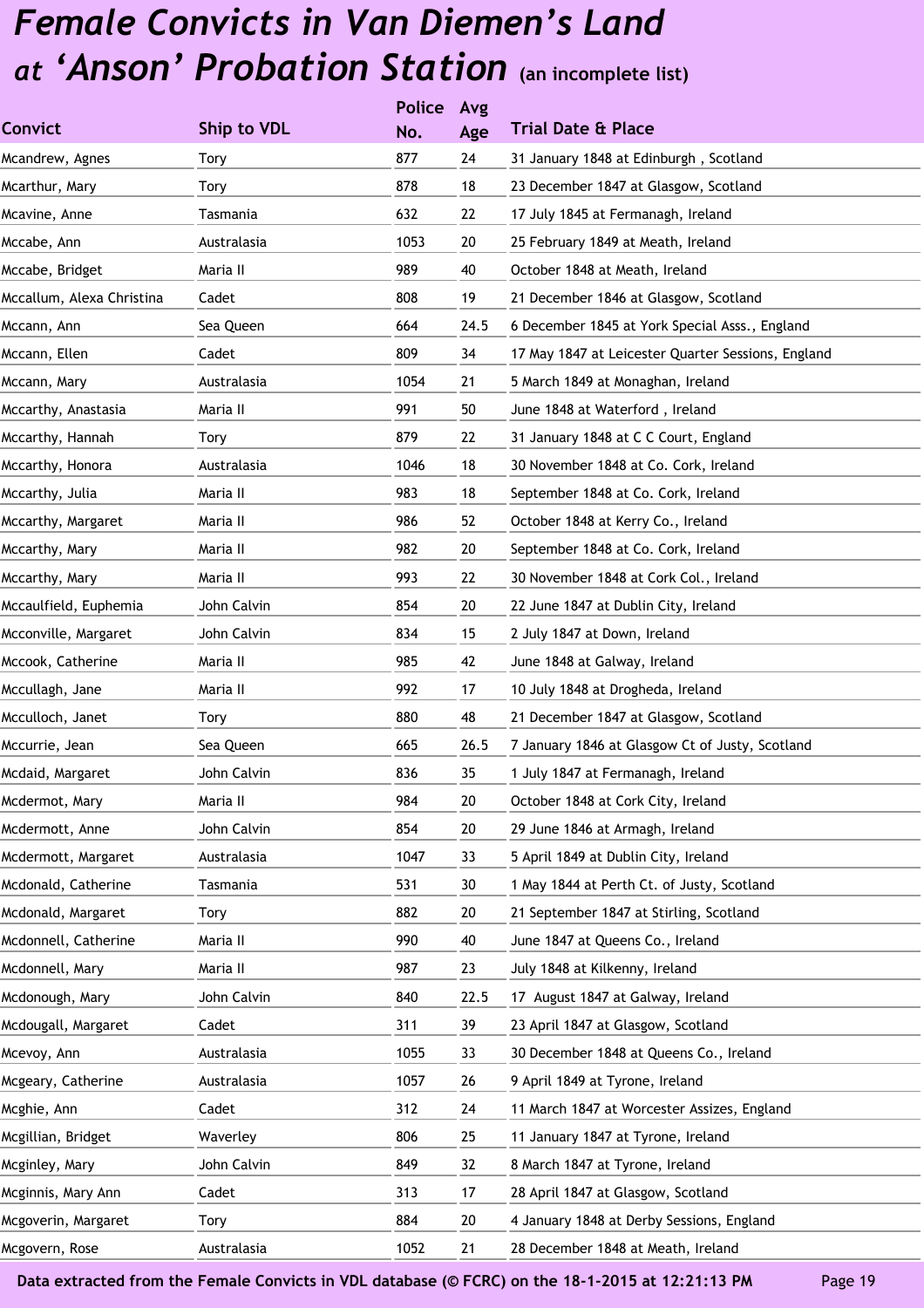|                      |              | <b>Police</b> | Avg  |                                                                 |
|----------------------|--------------|---------------|------|-----------------------------------------------------------------|
| <b>Convict</b>       | Ship to VDL  | No.           | Age  | <b>Trial Date &amp; Place</b>                                   |
| Mcgovern, Rose       | John Calvin  | 843           | 23   | 20 October 1847 at Leitrim, Ireland                             |
| Mcguire, Biddy       | John Calvin  | 851           | 40   | 19 June 1847 at Tyrone, Ireland                                 |
| Mcgurn, Mary         | John Calvin  | 838           | 46.5 | 22 October 1847 at Fermanagh, Ireland                           |
| Mchenry, Bridget     | Australasia  | 1049          | 20   | 12 January 1849 at Kilkenny Co., Ireland                        |
| Mchugo, Kitty        | Australasia  | 1048          | 21   | 27 December 1848 at Galway Co., Ireland                         |
| Mcinerhenry, Honora  | Australasia  | 1045          | 15   | 27 February 1849 at Clare, Ireland                              |
| Mcinnis, Christina   | Sea Queen    | 666           | 26.5 | 5 November 1845 at Glasgow Ct. of Justy., Scotland              |
| Mcintyre, Mary       | Angelina     | 77            | 19   | 10 July 1843 at Edinbro' Ct. of Jy., Scotland                   |
| Mcinulty, Elizabeth  | Angelina     | 78            | 20   | 6 January 1843 at Glasgow Ct. of Justy., Scotland               |
| Mckenna, Jane        | Maria II     | 981           | 21   | October 1848 at Co. Armagh Octr. Sessions 1848, Ireland         |
| Mckenzie, Catherine  | Sea Queen    | 670           | 54   | 8 January 1846 at Edinburgh Ct of Jusicy, Scotland              |
| Mckenzie, Mary       | Sea Queen    | 671           | 28   | 8 January 1846 at Glasgow Court of Justicty, Scotland           |
| Mckinnon, Sarah      | Sea Queen    | 672           | 19   | 23 September 1845 at Glasgow, Scotland                          |
| Mcknight, Ellen      | Australasia  | 1050          | 27   | 2 April 1849 at Limerick Co., Ireland                           |
| Mclaren, Jane        | <b>Tory</b>  | 883           | 31   | 14 March 1848 at Edinburgh, Scotland                            |
| Mclaren, Margaret    | Tory         | 886           | 21   | 21 December 1847 at Glasgow, Scotland                           |
| Mclean, Christian    | Sea Queen    | 673           | 35   | 8 January 1846 at Glasgow Ct. of Justcy., Scotland              |
| Mclochlin, Margaret  | Cadet        | 314           | 36   | 1 February 1847 at Central Criminal Court [Old Bailey], London, |
| Mcloughlin, Mary Ann | Australasia  | 1041          | 20   | 8 March 1849 at Armagh, Ireland                                 |
| Mcmahon, Catherine   | Australasia  | 1044          | 22   | 27 February 1849 at Clare, Ireland                              |
| Mcmillan, Janet      | <b>Tory</b>  | 888           | 20   | 20 September 1847 at Stirling, Scotland                         |
| Mcmurray, Janet      | Emma Eugenia | 651           | 23.5 | 31 December 1842 at Glasgow court of Justiciary, Scotland       |
| Mcnally, Alice       | <b>Tory</b>  | 885           | 14   | 6 August 1848 at Lancaster Manchester Sessions, England         |
| Mcnamara, Ellen      | Maria II     | 988           | 22   | October 1848 at Limerick, Ireland                               |
| Mcnamara, Mary       | Australasia  | 1042          | 21   | 27 February 1849 at Clare, Ireland                              |
| Mcnamara, Mary       | Australasia  | 1043          | ?    | 27 February 1849 at Clare, Ireland                              |
| Mcnamara, Mary       | Australasia  | 1051          | 40   | 12 March 1849 at Limerick City, Ireland                         |
| Mcneill, Isabella    | Sea Queen    | 674           | 50   | 6 January 1846 at Glasgow, Scotland                             |
| Mcpeak, Susan        | Tory         | 889           | 19   | 21 February 1848 at Edinburgh, Scotland                         |
| Mcrae, Margaret      | Cadet        | 316           | 21   | 15 March 1847 at Edinburgh, Scotland                            |
| Mctegart, Margaret   | John Calvin  | 837           | 24   | 1 July 1847 at Fermanagh, Ireland                               |
| Mctigue, Ellen       | Maria II     | 994           | 40   | October 1848 at Co. Clare, Ireland                              |
| Mctigue, Sarah       | Waverley     | 801           | 30   | 14 October 1846 at County Mayo, Ireland                         |
| Mealey, Catherine    | John Calvin  | 831           | 26   | 5 July 1847 at Cork City, Ireland                               |
| Meek, Agnes          | Cadet        | 321           | 36   | 22 February 1847 at Edinburgh, Scotland                         |
| Menzies, Christian   | Emma Eugenia | 663           | 29   | 7 October 1845 at Perth Court of Justicary, Scotland            |
| Merritt, Mary Ann    | Sea Queen    | 679           | 19   | 5 January 1846 at Lewis Q.S., England                           |
| Merton, Mary Ann     | Tory         | 894           | 30   | 4 January 1848 at Middlesex Sessions, England                   |
| Miller, Jane         | Cadet        | 322           | 48   | 31 May 1847 at Edinburgh, Scotland                              |
| Miller, Jean         | Sea Queen    | 681           | 47   | 7 January 1846 at Glasgow Court of Justcy., Scotland            |
|                      |              |               |      |                                                                 |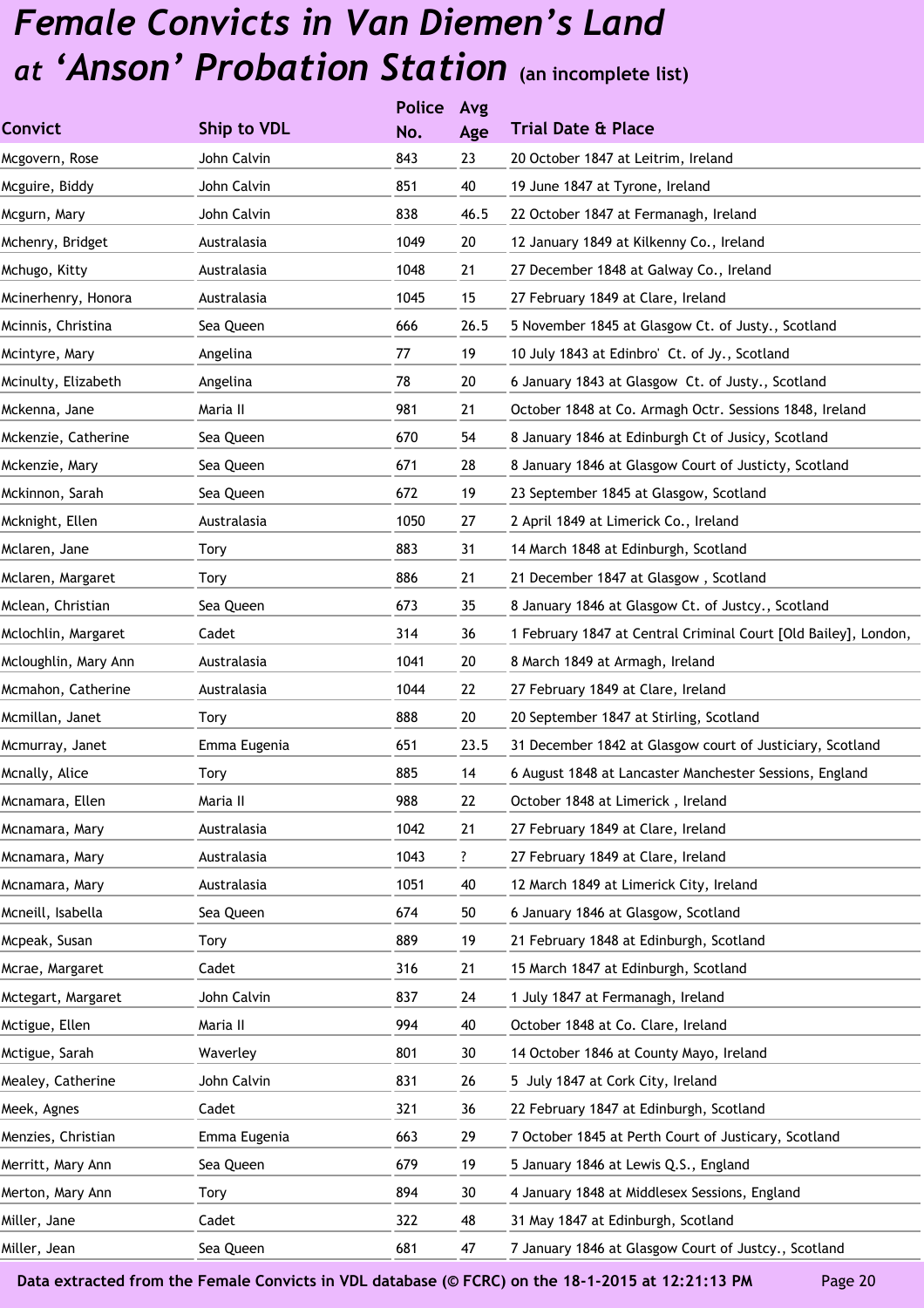|                       |              | <b>Police</b> | Avg  |                                                             |
|-----------------------|--------------|---------------|------|-------------------------------------------------------------|
| <b>Convict</b>        | Ship to VDL  | No.           | Age  | <b>Trial Date &amp; Place</b>                               |
| Molloy, Alice         | Australasia  | 1037          | 28.5 | 6 January 1849 at Tipperary, Ireland                        |
| Molony, Judy          | John Calvin  | 829           | 24   | 12 October 1847 at Clare, Ireland                           |
| Molony, Mary          | Australasia  | 1029          | 23   | 17 March 1849 at Limerick Co., Ireland                      |
| Monohan, Mary         | Australasia  | 1032          | 20   | 4 January 1849 at Galway Co., Ireland                       |
| Montgomery, Elizabeth | Sea Queen    | 683           | 16   | 15 September 1845 at Cent Criminal Ct., England             |
| Moody, Eliza          | Tory         | 567           | 19   | 25 November 1844 at Cl. Cl. Court, England                  |
| Mooney, Catherine     | Tory         | 895           | 32   | 6 October 1847 at Perth, Scotland                           |
| Mooney, Honor         | Maria II     | 1000          | 24   | June 1848 at Galway, Ireland                                |
| Mooney, Rosannah      | Sea Queen    | 682           | 19   | 7 January 1846 at Glasgow Court of Justiciary, Scotland     |
| Moore, Caroline       | Maria II     | 999           | 21   | December 1848 at Dublin Co., Ireland                        |
| Moore, Nora           | Australasia  | 1040          | 23   | 30 March 1849 at Waterford Co., Ireland                     |
| Moore, Norah          | John Calvin  | 835           | 24   | 6 January 1848 at Dublin City, Ireland                      |
| Moore, Sarah          | Cadet        | 325           | 16   | 29 June 1846 at Oxford Quarter Sessions, England            |
| Moran, Mary           | John Calvin  | 853           | 50   | 7 April 1847 at Westmeath, Ireland                          |
| Morony, Johanna       | John Calvin  | 852           | 16   | 27 October 1847 at Waterford Co., Ireland                   |
| Morpass, Elizabeth    | Tory         | 896           | 36   | 7 January 1848 at Warwick Birmingham Sessions, England      |
| Morris, Elizabeth     | Sea Queen    | 686           | 25   | 8 January 1846 at Radnor Presteign Q.S., Wales              |
| Morrow, Mary Jane     | John Calvin  | 826           | 15   | 25 October 1847 at Antrim, Ireland                          |
| Moscrop, Jane         | Sea Queen    | 687           | 15   | 8 January 1846 at Bolton Boro Q.S., England                 |
| Moss, Eliza           | Sea Queen    | 685           | 17   | 6 January 1846 at Cambridge Boro Q.S., England              |
| Mulcahy, Margaret     | Australasia  | 1036          | 23   | 12 March 1849 at Limerick City, Ireland                     |
| Mulcahy, Mary         | John Calvin  | 845           | 25   | 2 November 1847 at Limerick City, Ireland                   |
| Mulcolney, Elizabeth  | Australasia  | 1030          | 21   | 27 February 1849 at Clare, Ireland                          |
| Mulhair, Mary         | Phoebe       | 556           | 23   | Kilkenny on indent, Ireland<br>7 March 1844 at Kings County |
| Mulhern, Mary         | Maria II     | 1003          | 25   | October 1848 at Sligo, Ireland                              |
| Mulkearns, Catherine  | Maria II     | 1006          | 23   | 16 January 1849 at Galway Town, Ireland                     |
| Mulloy, Mary          | Emma Eugenia | 662           | 40   | 20 October 1845 at Lancaster Liverpool Borough Quarter      |
| Mulrooney, Mary       | Australasia  | 1038          | 23.5 | 8 January 1849 at Wexford, Ireland                          |
| Mumby, Eliza          | Tory         | 897           | 27   | 18 October 1847 at Boston Sessions, Lincolnshire, England   |
| Murdoch, Jane         | Cadet        | 323           | 22   | 26 April 1847 at Glasgow, Scotland                          |
| Murphy, Catherine     | Australasia  | 1027          | 21   | 29 March 1849 at Kings Co., Ireland                         |
| Murphy, Catherine     | John Calvin  | 832           | 40   | 3 August 1847 at Cork Co., Ireland                          |
| Murphy, Catherine     | Maria II     | 1004          | 21   | 4 August 1848 at Tipperary, Ireland                         |
| Murphy, Elizabeth     | Stately      | 1019          | 16   | 18 October 1848 at Northumberland Q.S., England             |
| Murphy, Elizabeth     | Waverley     | 794           | 28   | 23 June 1846 at Kildare, Ireland                            |
| Murphy, Esther        | John Calvin  | 854           | 24.5 | 28 June 1847 at Wicklow, Ireland                            |
| Murphy, Jane          | John Calvin  | 839           | 22   | 17 August 1847 at Galway, Ireland                           |
| Murphy, Jane          | Sea Queen    | 688           | 18   | 23 February 1846 at Manchester Sesss., England              |
| Murphy, Margaret      | Australasia  | 1024          | 21   | 19 March 1849 at Antrim, Ireland                            |
| Murphy, Margaret      | John Calvin  | 827           | 24   | 25 June 1847 at Carlow, Ireland                             |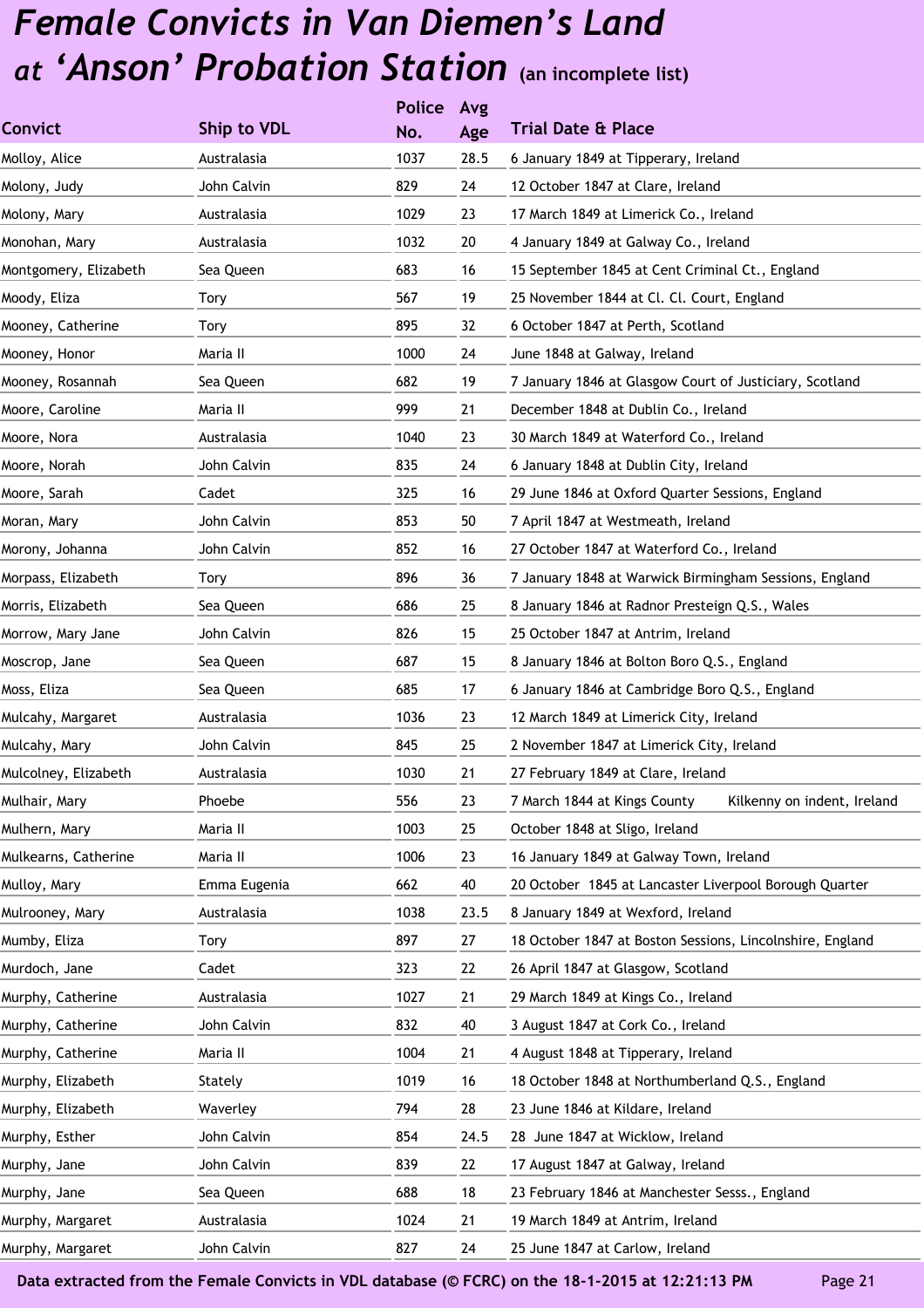| Ship to VDL  | No.  | Age           | <b>Trial Date &amp; Place</b>                                   |
|--------------|------|---------------|-----------------------------------------------------------------|
| Australasia  | 1026 | 30            | 28 February 1849 at Waterford City, Ireland                     |
| Cadet        | 324  | 28            | 30 November 1846 at Edinburgh, Scotland                         |
| John Calvin  | 847  | 40            | 13 October 1847 at Meath, Ireland                               |
| Maria II     | 1001 | 30            | October 1848 at Mayo Co., Ireland                               |
| Maria II     | 996  | 27.5          | July 1848 at Co. Cork, Ireland                                  |
| Maria II     | 997  | 24.5          | September 1848 at Co. Cork, Ireland                             |
| Maria II     | 998  | 30            | December 1848 at Co. Cork, Ireland                              |
| Australasia  | 1025 | 22            | 8 March 1849 at Armagh, Ireland                                 |
| Maria II     | 1007 | 26            | 8 January 1849 at Tipperary, Ireland                            |
| Australasia  | 1033 | 40            | 4 January 1849 at Galway Co., Ireland                           |
| Emma Eugenia | 479  | 16            | 24 July 1843 at Lancaster, Liverpool Boro Quarter Sessions,     |
| <b>Tory</b>  | 898  | 32            | 6 October 1847 at Perth, Scotland                               |
| Sea Queen    | 688  | 19            | 15 December 1845 at Edinburgh, Scotland                         |
| John Calvin  | 842  | 24            | 3 August 1847 at Kildare, Ireland                               |
| Lloyds       | 612  | 24            | 3 July 1844 at York County (Bradford) Quarter Sessions, England |
| John Calvin  | 171  | 23            | 25 June 1847 at Kerry, Ireland                                  |
| John Calvin  | 172  | 27.5          | 9 January 1847 at Kilkenny Co., Ireland                         |
| John Calvin  | 169  | 50            | 5 January 1846 at Down, Ireland                                 |
| Cadet        | 168  | 27            | 18 May 1847 at Edinburgh, Scotland                              |
| Australasia  | 194  | 20            | 4 January 1849 at Galway Co., Ireland                           |
| Sea Queen    | 151  |               | 24 November 1845 at Centl. Criminal Court, England              |
| Maria II     | 187  | 20            | June 1848 at Galway Co., Ireland                                |
| Tory         | 146  | 33            | 18 November 1844 at Edinboro' Ct of Justy, Scotland             |
| Australasia  | 193  | 26            | 17 April 1849 at Clare, Ireland                                 |
| Sea Queen    | 152  | 24            | 11 October 1845 at Perth, Scotland                              |
| John Calvin  | 170  | 30            | 12 January 1846 at Down, Ireland                                |
| Sea Queen    | 153  | 22            | 1 January 1846 at Nottingham Boro Genl. Sesss., England         |
| <b>Tory</b>  | 177  | 23            | 20 December 1847 at Liverpool Sheffield Sessions, England       |
| Sea Queen    | 154  | 17.5          | 6 January 1846 at Norfolk City of Norwich Q.S., England         |
| Stately      | 191  | 20            | 15 July 1848 at York Assizes, England                           |
| Australasia  | 195  | 21            | 20 March 1849 at Kildare, Ireland                               |
| Australasia  | 192  | 20            | 27 February 1849 at Clare, Ireland                              |
| Tory         | 178  | 20            | 26 July 1847 at Suffolk Ipswich Sessions, England               |
| Tory         | 179  | 32            | 11 December 1847 at York Assizes, England                       |
| <b>Tory</b>  | 181  | 26            | 3 January 1848 at Oxford Sessions, England                      |
| Tory         | 180  | 30            | 20 December 1847 at Lancaster Liverpool Sessions, England       |
| John Calvin  | 174  | 21.5          | 26 October 1847 at Wicklow, Ireland                             |
| John Calvin  | 173  | 30            | 22 June 1847 at Wicklow, Ireland                                |
| Tory         | 182  | 27            | 28 February 1848 at C C Court, England                          |
| Arabian      | 165  | 21.5          | 8 December 1845 at Dublin, Ireland                              |
|              |      | <b>Police</b> | Avg                                                             |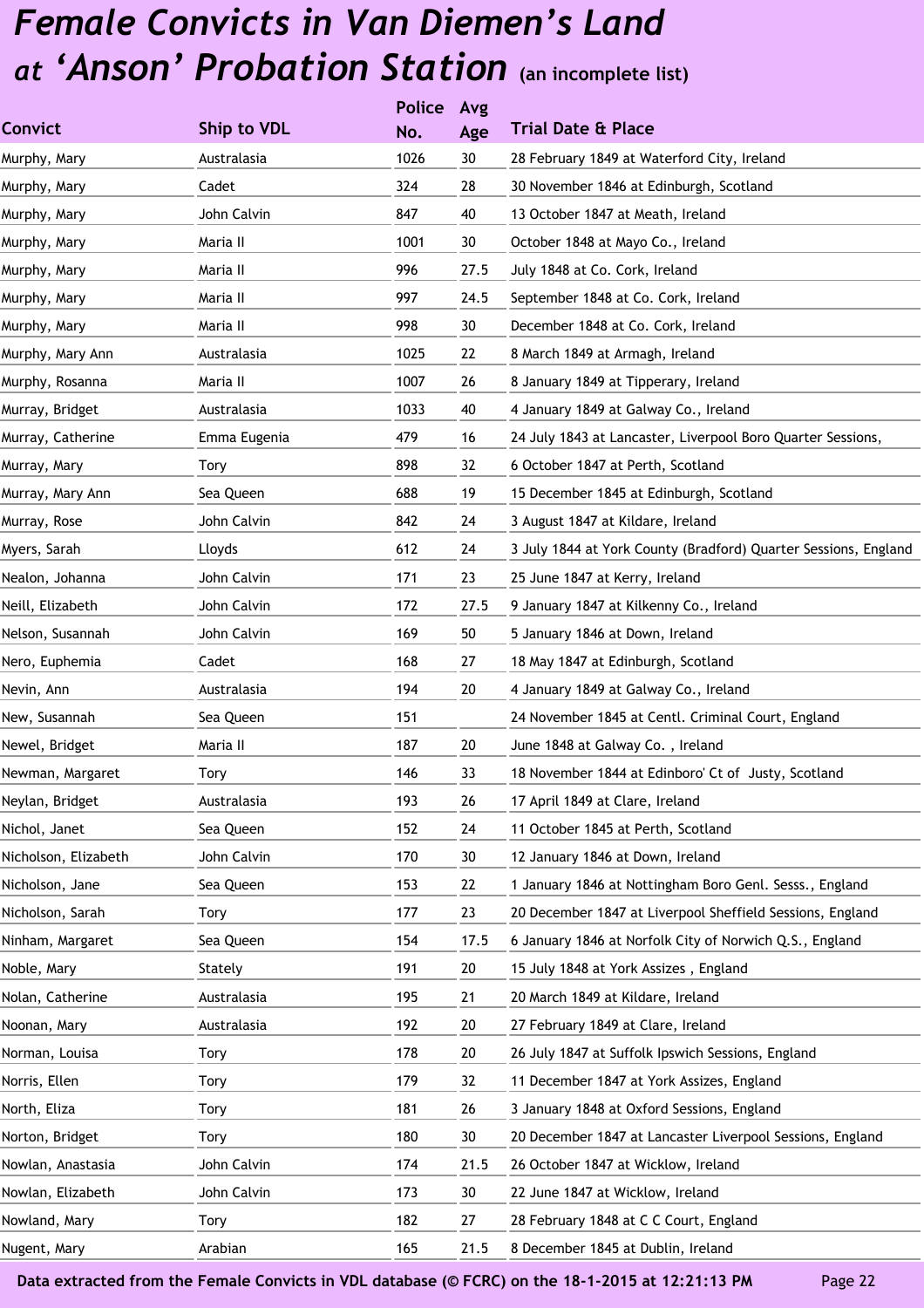|                        |                     | <b>Police</b> | Avg  |                                                             |
|------------------------|---------------------|---------------|------|-------------------------------------------------------------|
| <b>Convict</b>         | Ship to VDL         | No.           | Age  | <b>Trial Date &amp; Place</b>                               |
| Nunan, Johanna         | Maria II            | 188           | 20   | 9 December 1847 at Cork County, Ireland                     |
| Nuttall, Elizabeth     | <b>Tory</b>         | 183           | 20   | 5 January 1848 at Lancaster Preston Sessions, England       |
| O'brian, Bridget       | Asia V              | 74            | 23   | 23 December 1846 at Glasgow, Scotland                       |
| O'brien, Mary          | Australasia         | 97            | 40   | 18 September 1848 at Cork Co., Ireland                      |
| O'bryan, Bridget       | Greenlaw            | 48            | 20   | 6 November 1843 at Limerick City, Ireland                   |
| O'donnell, Mary        | Maria II            | 93            | 50   | 1 July 1848 at Tipperary, Ireland                           |
| O'hear, Mary           | Arabian             | 66            | 22   | 6 April 1846 at Down, Ireland                               |
| O'neal, Catherine      | Australasia         | 98            | 24   | 2 January 1849 at Fermanagh, Ireland                        |
| O'neill, Ann           | Maria II            | 92            | 23   | 4 January 1849 at Galway Co., Ireland                       |
| O'neill, Ann           | Tory                | 53            | 20   | 27 May 1844 at Chester. Nether Knutsford Q. S., England     |
| O'neill, Catherine     | Maria II            | 90            | 28   | June 1848 at Antrim Co., Ireland                            |
| O'neill, Catherine     | Maria II            | 91            | 18   | 4 January 1849 at Galway Co., Ireland                       |
| Oldfield, Harriett     | Sea Queen           | 63            | 19   | 12 March 1846 at Town of Nottingham Asss., England          |
| Olsan, Elizabeth       | Cadet               | 78            | 40   | 10 May 1847 at Central Criminal Court [Old Bailey], London, |
| Onions, Ellenor        | Australasia         | 99            | 25   | 18 July 1848 at Westmeath, Ireland                          |
| Owens, Eliza           | Maria II            | 94            | 22   | October 1848 at Dublin, Ireland                             |
| Oxley, Hannah          | Stately             | 96            | 38   | 19 May 1848 at York Q.S., England                           |
| Parfit, Mary           | Tasmania            | 291           | 22   | 11 April 1844 at Somerset (Bath) Quarter Sessions, England  |
| Parish, Charlotte      | <b>Tory</b>         | 378           | 18   | 15 July 1847 at Bristol Sessions, England                   |
| Park, Margaret         | Stately             | 401           | 32   | 19 September 1848 at Glasgow C. of J., Scotland             |
| Parker, Ellen          | Sea Queen           | 324           | 23   | 26 February 1846 at Lewis Q.S., England                     |
| Parkinson, Elizabeth   | Tory                | 377           | 26   | 10 January 1848 at York Sheffield Sessions, England         |
| Parks, Matilda         | Stately             | 400           | 30.5 | 25 September 1848 at Lancaster Q.S., England                |
| Parry, Maria           | Sea Queen           | 325 J         | 45.5 | 2 February 1846 at Liverpool Boro Q.S., England             |
| Parting, Mary          | Tory                | 379           | 19   | 20 December 1847 at Lancaster Liverpool Sessions, England   |
| Parton, Ann            | Cadet               | 360           | 22   | 11 March 1847 at Stafford Quarter Sessions, England         |
| Parton, Margaret       | Cadet               | 365           | 24   | 18 March 1847 at Edinburgh, Scotland                        |
| Patterson, Jane        | Cadet               | 361           | 28   | 8 February 1847 at Edinburgh, Scotland                      |
| Pattinson, Margaret    | Sea Queen           | 326           | 26   | 6 December 1845 at York Special Assis., England             |
| Paver, Ann             | Sea Queen           | 327           | 55   | 1 January 1846 at Boro of Kingston upon Hull Q.S., England  |
| Payne, Frances         | Sea Queen           | 328           |      | 24 November 1845 at Centl. Criminal Court, England          |
| Payne, Margaret        | <b>Tory</b>         | 380           | 30   | 28 June 1847 at Monmouth Usk Sessions, Wales                |
| Peacock, Ann           | Elizabeth and Henry | 359           | 21   | 17 July 1846 at Huntingdon Sesss., England                  |
| Pender, Jean           | Sea Queen           | 329           | 21   | 9 January 1846 at Glasgow Ct. of Justy., Scotland           |
| Petrie, Mary           | Cadet               | 362           | 24   | 15 September 1846 at Aberdeen Court of Justiciary, Scotland |
| Phillips, Elizabeth    | Sea Queen           | 330           | 35   | 8 October 1845 at Perth, Scotland                           |
| Phillips, Mary         | Cadet               | 363           | 21   | 16 March 1847 at Edinburgh, Scotland                        |
| Pickerill, Mary        | Tasmania            | 293           | 34   | 9 January 1844 at Stafford Newcastle Under Lyne Boro QS,    |
| Pierce, Ellen          | Australasia         | 405           | 23   | 26 March 1849 at Cork Co., Ireland                          |
| Plenderleith, Margaret | Sea Queen           | 331           | 42   | 5 November 1845 at Edinburgh, Scotland                      |
|                        |                     |               |      |                                                             |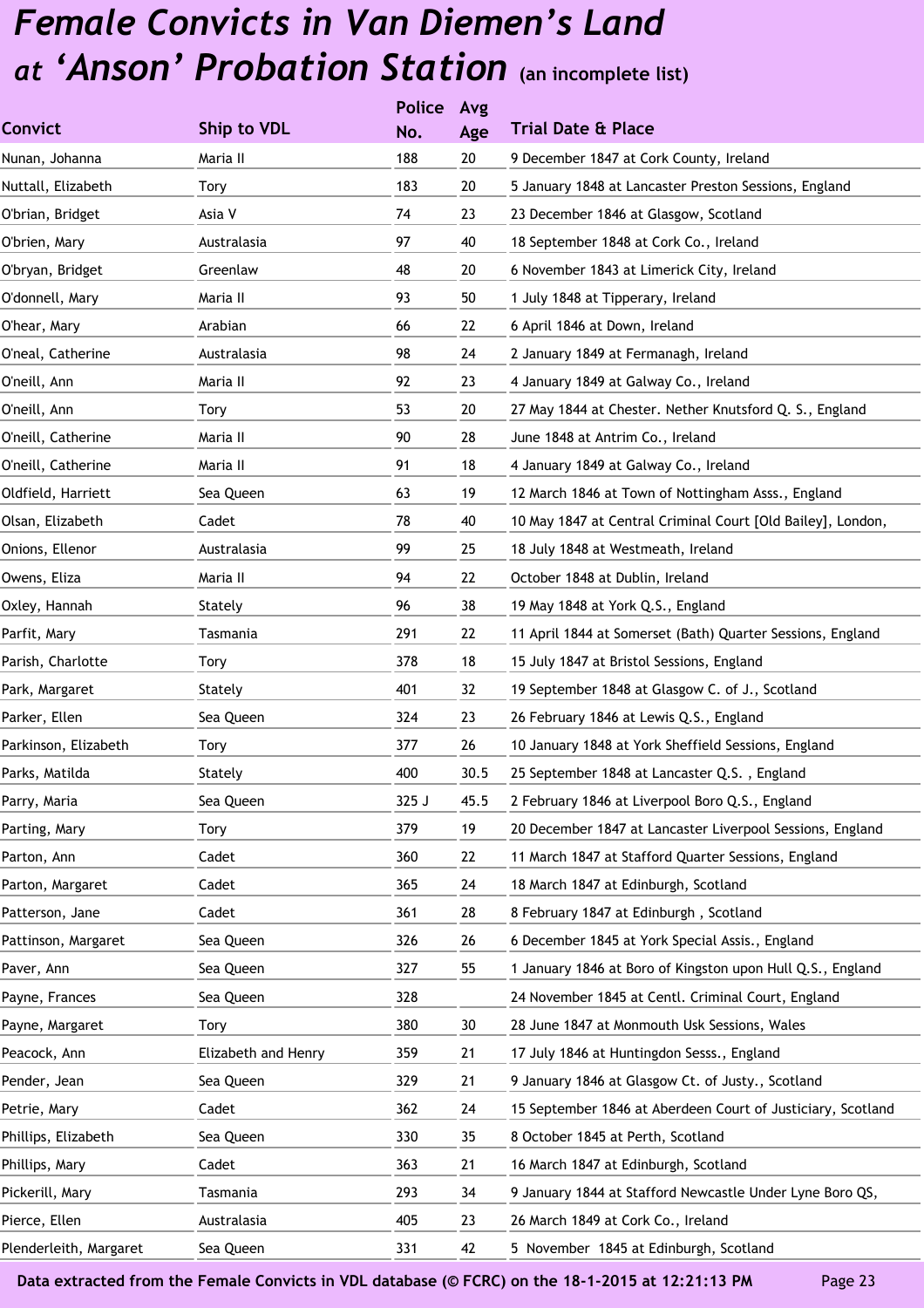|                     |                     | <b>Police</b> | Avg  |                                                                 |
|---------------------|---------------------|---------------|------|-----------------------------------------------------------------|
| <b>Convict</b>      | Ship to VDL         | No.           | Age  | <b>Trial Date &amp; Place</b>                                   |
| Plummer, Catherine  | Cadet               | 364           | 24   | 9 April 1847 at Plymouth Borough Quarter Sessions, England      |
| Plummer, Mary Ann   | Tory                | 384           | 28   | 14 October 1847 at Norfolk Great Yarmouth Sessions, England     |
| Plummer, Sarah      | Stately             | 403           | 21   | 13 July 1848 at <[X:Berks]> at Abingdon Assizes; Berks Assizes, |
| Porter, Mary Jane   | Maria II            | 399           | 20   | October 1848 at Antrim Co., Ireland                             |
| Pottinger, Caroline | Emma Eugenia        | 323           | 18   | 21 October 1845 at Middlesex Quarter Sessions, England          |
| Price, Jane         | Tory                | 382           | 32   | 26 October 1847 at Middlesex Clerkenwell Sessions, England      |
| Price, Mary Ann     | Tory                | 383           | 30   | 20 December 1847 at Lancaster Liverpool Sessions, England       |
| Pritchett, Caroline | Tory                | 381           | 27.5 | 7 January 1848 at Warwick Birmingham Sessions, England          |
| Probert, Mary       | Sea Queen           | 332           | 25   | 16 October 1845 at Radnor Presteigne Q.S., Wales                |
| Pryke, Mary Ann     | Sea Queen           | 333           | 17   | 7 July 1845 at Suffolk Bury St Edmonds Boro Q.S., England       |
| Pugh, Harriet       | Sea Queen           | 334           | 22   | 5 January 1846 at Hereford Q.S., England                        |
| Pulley, Maria       | Stately             | 404           | 30   | 18 October 1848 at Northhampton G. S., England                  |
| Purcell, Margaret   | John Calvin         | 366           | 30   | 3 August 1847 at Cork Co., Ireland                              |
| Purvis, Anne        | John Calvin         | 367           | 24   | 21 July 1847 at Tyrone, Ireland                                 |
| Quamby, Elizabeth   | Sea Queen           | 23            | 23   | 6 December 1845 at York Special Assizes, England                |
| Quigley, Mary       | John Calvin         | 25            | 50   | 24 June 1847 at Louth, Ireland                                  |
| Quigley, Sarah      | Maria II            | 32            | 25   | July 1848 at Kilkenny City, Ireland                             |
| Rae, Mary           | Cadet               | 433           | 30   | 21 April 1847 at Glasgow, Scotland                              |
| Rafferty, Unity     | Elizabeth and Henry | 404           | 36   | 6 March 1846 at Birmingham Sess., England                       |
| Ranahan, Anne       | Maria II            | 497           | 24   | 12 January 1848 at Limerick, Ireland                            |
| Ranahan, Catherine  | Maria II            | 496           | 20   | 12 January 1849 at Limerick, Ireland                            |
| Rankin, Caroline    | Australasia         | 507           | 38   | 20 March 1849 at Kildare, Ireland                               |
| Rankin, Maria       | Stately             | 499           | 25   | 21 September 1848 at Glasgow C. of J., Scotland                 |
| Ratcliffe, Hannah   | Sea Queen           | 396           | 29   | 5 January 1846 at Oxford City Sesss., England                   |
| Raymond, Eliza      | Tory                | 367           | 25   | 31 October 1844 at Southampton Boro' QS, England                |
| Rayon, Elizabeth    | Sea Queen           | 397           | 17   | 3 February 1846 at Clerkenwell Genl. Sesss., England            |
| Reardon, Margaret   | Maria II            | 494           | 18.5 | 25 July 1848 at Queens Co., Ireland                             |
| Reed, Esther        | John Calvin         | 449           | 50   | at Wicklow, Ireland                                             |
| Regan, Catherine    | John Calvin         | 349           | 29   | 3 August 1847 at Cork, Ireland                                  |
| Regan, Mary         | Australasia         | 506           | 21   | 14 May 1849 at Cork Co., Ireland                                |
| Regan, Mary         | Maria II            | 495           | 30   | 15 February 1849 at Cork CO., Ireland                           |
| Reidy, Catherine    | Australasia         | 503           | 35   | 27 February 1849 at Clare, Ireland                              |
| Reilly, Mary        | Maria II            | 489           | 20.5 | September 1848 at Cork, Ireland                                 |
| Reynolds, Ann       | Sea Queen           | 398           | 44   | 12 January 1846 at Bristol Q.S., England                        |
| Reynolds, Bridget   | John Calvin         | 443           | 26   | 1 July 1847 at Leitrim, Ireland                                 |
| Richards, Elizabeth | Cadet               | 434           | 19   | 25 July 1846 at Devon Assizes, England                          |
| Richards, Sarah     | John Calvin         | 442           | 26   | 3 August 1847 at Kildare, Ireland                               |
| Richardson, Ruth    | Sea Queen           | 399           | 29   | 6 December 1845 at York Special Asss., England                  |
| Ridley, Eliza       | Tory                | 459           | 19   | 28 February 1848 at C C Court, England                          |
| Rigg, Harriet       | Sea Queen           | 400           |      | 7 January 1846 at Preston Q.S., England                         |
|                     |                     |               |      |                                                                 |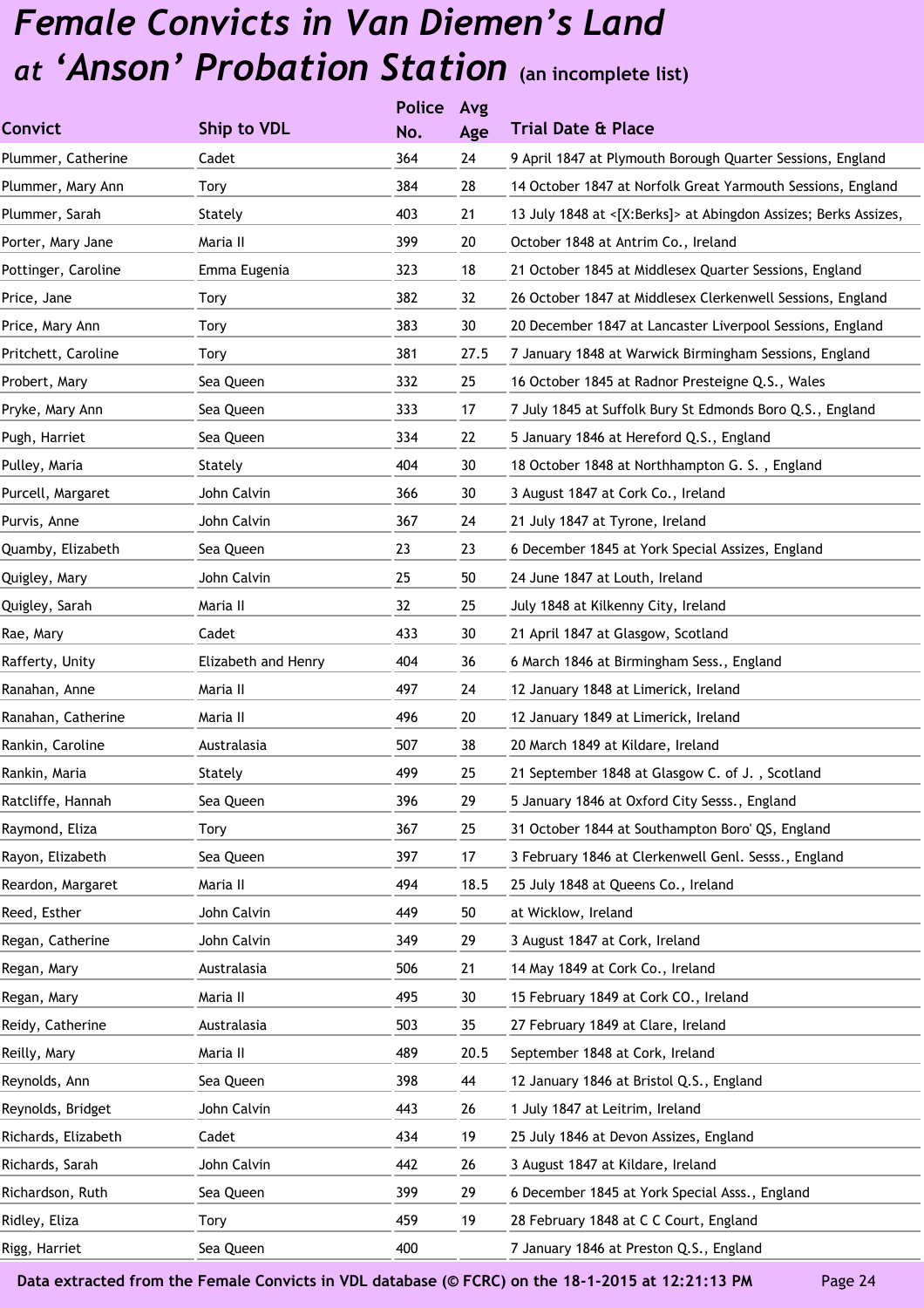|                      |             | <b>Police</b> | Avg  |                                                           |
|----------------------|-------------|---------------|------|-----------------------------------------------------------|
| <b>Convict</b>       | Ship to VDL | No.           | Age  | <b>Trial Date &amp; Place</b>                             |
| Riley, Catherine     | Cadet       | 435           | 18   | 1 February 1847 at Liverpool Quarter Sessions, England    |
| Riordan, Mary        | Australasia | 504           | 26   | 9 December 1848 at Cork Co., Ireland                      |
| Ritchie, Isabella    | Tory        | 460           | 26   | 29 September 1847 at Aberdeen, Scotland                   |
| Roberts, Ann         | Sea Queen   | 401           | 20   | 6 December 1845 at York Asss., England                    |
| Roberts, Ruth        | Cadet       | 436           | 41   | 10 March 1847 at Monmouth Quarter Sessions, Wales         |
| Robertson, Sarah     | Cadet       | 437           | 20   | 16 March 1847 at Edinburgh, Scotland                      |
| Robinson, Caroline   | John Calvin | 441           | 25   | 7 December 1847 at Dublin City, Ireland                   |
| Robinson, Emma       | Tory        | 461           | 14   | 19 October 1847 at Essex Chelsea Sessions, England        |
| Robinson, Jane       | Cadet       | 438           | 27   | 12 April 1847 at Salford Quarter Sessions, England        |
| Roche, Ellen         | Maria II    | 491           | 25   | October 1848 at Cork, Ireland                             |
| Roche, Mary          | Maria II    | 490           | 17   | October 1848 at Co. Cork, Ireland                         |
| Rodgers, Hanna       | John Calvin | 446           | 25   | 28 October 1846 at Monaghan, Ireland                      |
| Rogers, Mary         | Sea Queen   | 462           | 20   | 8 January 1846 at Montgomery Q.S., Wales                  |
| Rogers, Mary A       | Maria II    | 492           | 21   | October 1848 at Leitrim, Ireland                          |
| Rogers, Mary Ann     | Sea Queen   | 463           | 20.5 | 25 February 1846 at Northumberland Town of Newcastle upon |
| Rogers, Mary Ann     | Stately     | 500           | 26   | 26 June 1848 at Lancaster Q.S., England                   |
| Rooney, Elizabeth    | John Calvin | 440           | 17   | 2 July 1847 at Down, Ireland                              |
| Rose, Sarah          | Tasmania    | 356           | 19   | 8 April 1844 at Cl.Cl.Court, England                      |
| Rosney, Ellen        | Australasia | 511           | 20   | 2 April 1849 at Kings Co., Ireland                        |
| Ross, Elizabeth      | Tory        | 462           | 25   | 11 December 1847 at York Assizes, England                 |
| Ross, Margaret       | Cadet       | 487           | 21   | 13 April 1848 at Aberdeen, Scotland                       |
| Rourke, Mary Ann     | John Calvin | 445           | 22   | 15 June 1847 at Mayo, Ireland                             |
| Rowe, Catherine      | Australasia | 510           | 17   | 5 March 1849 at Monaghan, Ireland                         |
| Rowland, Mary        | Stately     | 501           | 27   | 16 October 1848 at Lancaster Q.S., England                |
| Royayne, Bridget     | John Calvin | 447           | 23   | 28 October 1846 at Waterford Co., Ireland                 |
| Russell, Mary        | Australasia | 505           | 26   | 17 March 1849 at Cork Co., Ireland                        |
| Rutledge, Maria      | Maria II    | 493           | 28   | October 1848 at Mayo, Ireland                             |
| Ryan, Bridget        | John Calvin | 444           | 20   | 30 October 1847 at Limerick Co., Ireland                  |
| Ryan, Elizabeth      | Australasia | 508           | 24   | 1 March 1849 at Louth, Ireland                            |
| Ryan, Elizabeth      | Australasia | 509           | 30   | 18 April 1849 at Limerick Co., Ireland                    |
| Ryan, Mary           | John Calvin | 448           | 16   | 27 October 1847 at Waterford Co., Ireland                 |
| Ryley, Ann           | Stately     | 502           | 23   | 23 October 1848 at C.C.Court, England                     |
| Sainsbury, Elizabeth | Stately     | 870           | 26   | 29 January 1849 at C.C.Court, England                     |
| Salisbury, Elizabeth | Cadet       | 764           | 18   | 4 March 1847 at Leeds Quarter Sessions, England           |
| Salter, Ann          | Stately     | 867           | 24   | 17 October 1848 at Devon (Exeter) Q. S., England          |
| Sandford, Jane       | Stately     | 865           | 24   | 5 December 1848 at Chester Assizes, England               |
| Sankey, Mary         | John Calvin | 785           | 23   | 23 June 1847 at King's, Ireland                           |
| Saville, Jane        | Cadet       | 767           | 23   | 14 December 1846 at Liverpool Quarter Sessions, England   |
| Sawyer, Bessy        | Tory        | 665           | 18   | 2 July 1844 at Stafford Q.S., England                     |
| Scandlane, Catherine | Sea Queen   | 706           | 28   | 7 January 1846 at Glasgow, Scotland                       |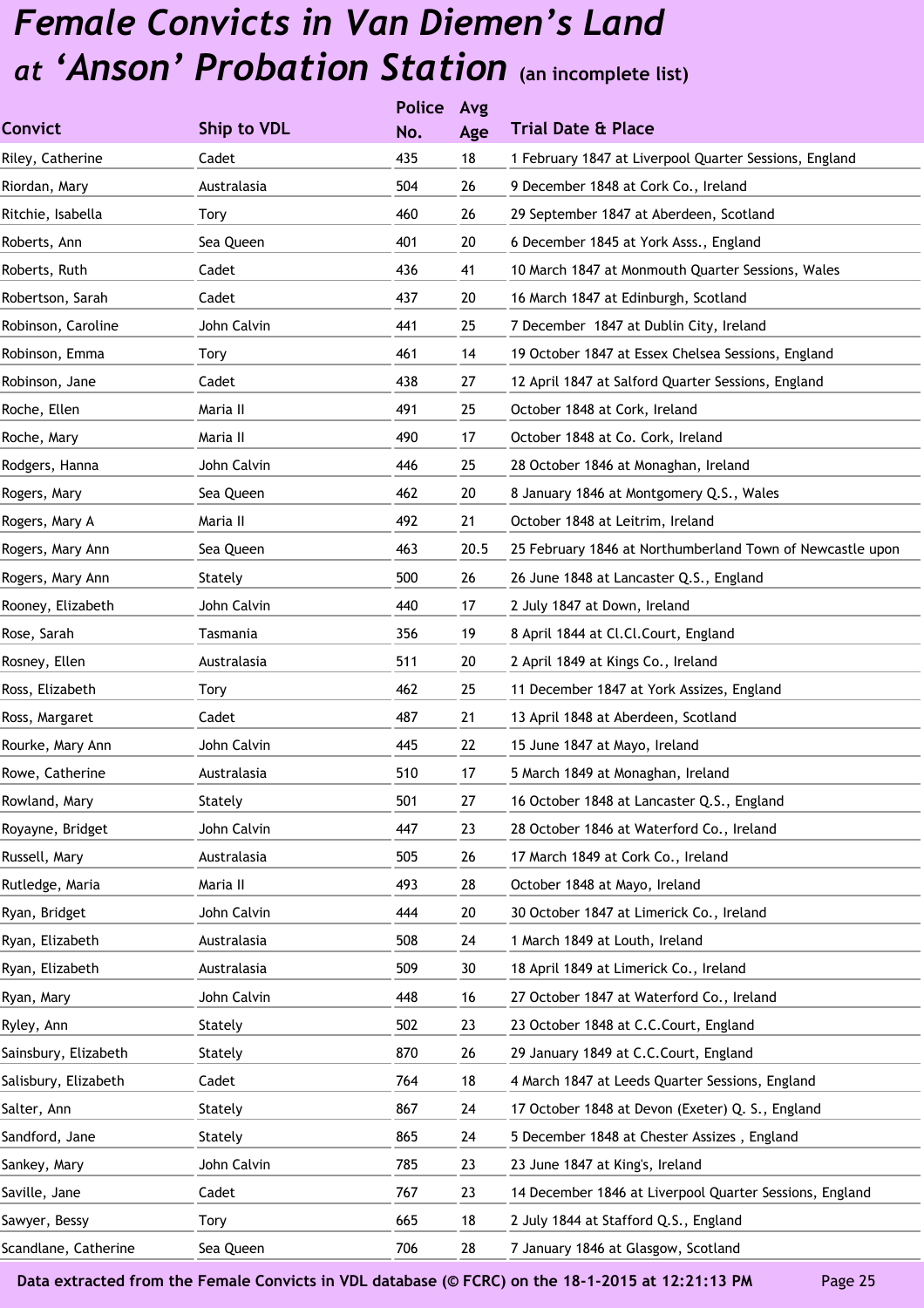|                     |                     | <b>Police</b> | Avg  |                                                                 |
|---------------------|---------------------|---------------|------|-----------------------------------------------------------------|
| <b>Convict</b>      | Ship to VDL         | No.           | Age  | <b>Trial Date &amp; Place</b>                                   |
| Scanlon, Bridget    | Australasia         | 892           | 20   | 30 March 1849 at Waterford Co., Ireland                         |
| Scholey, Caroline   | Stately             | 880           | 20   | 15 July 1848 at York Assizes, England                           |
| Scollan, Mary       | Maria II            | 862           | 19   | October 1848 at Leitrim, Ireland                                |
| Scott, Charlotte    | Sea Queen           | 700           | 28.5 | 5 November 1845 at Edinburgh, Scotland                          |
| Scott, Ellen        | Maria II            | 863           | 24.5 | 4 August 1848 at Tipperary, Ireland                             |
| Scott, Mary         | Maria II            | 860           | 30   | October 1848 at Galway, Ireland                                 |
| Scott, Mary Ann     | Sea Queen           | 707           | 34   | 20 October <[X:1846] 1845 at Liverpool Boro Q.S., England       |
| Scoullar, Grace     | Tory                | 819           | 24   | 27 September 1847 at Ayr, Scotland                              |
| Seymour, Elizabeth  | Tory                | 809           | 17   | 28 December 1847 at Devon Plymouth Sessions, England            |
| Sharkey, Biddy      | Australasia         | 890           | 22   | 28 February 1849 at Longford, Ireland                           |
| Sharkey, Bridget    | Australasia         | 891           | 24   | 1 March 1849 at Louth, Ireland                                  |
| Shaw, Janet         | Stately             | 868           | 21   | 3 January 1849 at Edinburgh C. of J., Scotland                  |
| Shaw, Mary          | Sea Queen           | 708           | 19   | 20 October 1845 at Liverpool Boro Q.S., England                 |
| Shearman, Mary Ann  | Sea Queen           | 709           | 17   | 6 January 1846 at Norwich City Sesss., England                  |
| Sheridan, Elizabeth | Cadet               | 768           | 29   | 1 February 1847 at Liverpool Quarter Sessions, England          |
| Shew, Jane          | Cadet               | 769           | 16   | 26 October 1846 at Wells Quarter Sessions, Somersetshire,       |
| Short, Catherine    | Stately             | 879           | 37   | 19 May 1848 at York Q.S., England                               |
| Shortall, Ellen     | Maria II            | 861           | 26   | 29 July 1848 at Kilkenny, Ireland                               |
| Shreenan, Susan     | Australasia         | 895           | 25   | 1 January 1849 at Monaghan, Ireland                             |
| Sims, Jane          | John Calvin         | 783           | 26   | 29 July 1847 at Dublin City, Ireland                            |
| Smith, Amelia       | Stately             | 881           | 16   | 16 October 1848 at Stafford Q.S., England                       |
| Smith, Ann          | Cadet               | 770           | 29   | 8 February 1847 at Newington, England                           |
| Smith, Ann          | Cadet               | 771           | 36   | 6 March 1847 at Oxford Assizes, England                         |
| Smith, Ann          | Tory                | 815           | 24   | 20 September 1847 at C C Court, England                         |
| Smith, Anna         | Stately             | 874           | 26   | 18 September 1848 at C.C. Court, England                        |
| Smith, Anne         | John Calvin         | 787           | 18   | 24 October 1847 at Longford, Ireland                            |
| Smith, Bridget      | John Calvin         | 788           | 17   | 1 July 1847 at Tipperary, Ireland                               |
| Smith, Eliza        | Cadet               | 772           | 28   | 6 January 1847 at Coventry Quarter Sessions, England            |
| Smith, Eliza        | Stately             | 876           | 21   | 21 August 1848 at C.C.Court, England                            |
| Smith, Elizabeth    | Cadet               | 674           | 24   | 1 February 1847 at Central Criminal Court [Old Bailey], London, |
| Smith, Elizabeth    | John Calvin         | 789           | 42   | 24 June 1847 at Wexford, Ireland                                |
| Smith, Elizabeth    | Stately             | 875           | 22.5 | 2 September 1849 at Glasgow C. of J., Scotland                  |
| Smith, Emma         | Tory                | 816           | 21   | 22 October 1847 at Warwick Birmingham Sessions, England         |
| Smith, Harriet      | Elizabeth and Henry | 729           | 20   | 11 May 1846 at Cent. Criml Court, England                       |
| Smith, Jane         | Australasia         | 893           | 25   | 29 January 1849 at Kings Co., Ireland                           |
| Smith, Jane         | Sea Queen           | 800           |      | 7 January 1846 at Chester Netherknutsford, England              |
| Smith, Margaret     | Cadet               | 675           | 19   | 28 December 1846 at Plymouth Borough Quarter Sessions,          |
| Smith, Margaret     | John Calvin         | 790           | 34.5 | 22 June 1847 at Wicklow, Ireland                                |
| Smith, Maria        | Sea Queen           | 801           | 26   | 3 January 1846 at Banbury Sesss., England                       |
| Smith, Mary         | Australasia         | 894           | 22   | 2 April 1849 at Meath, Ireland                                  |
|                     |                     |               |      |                                                                 |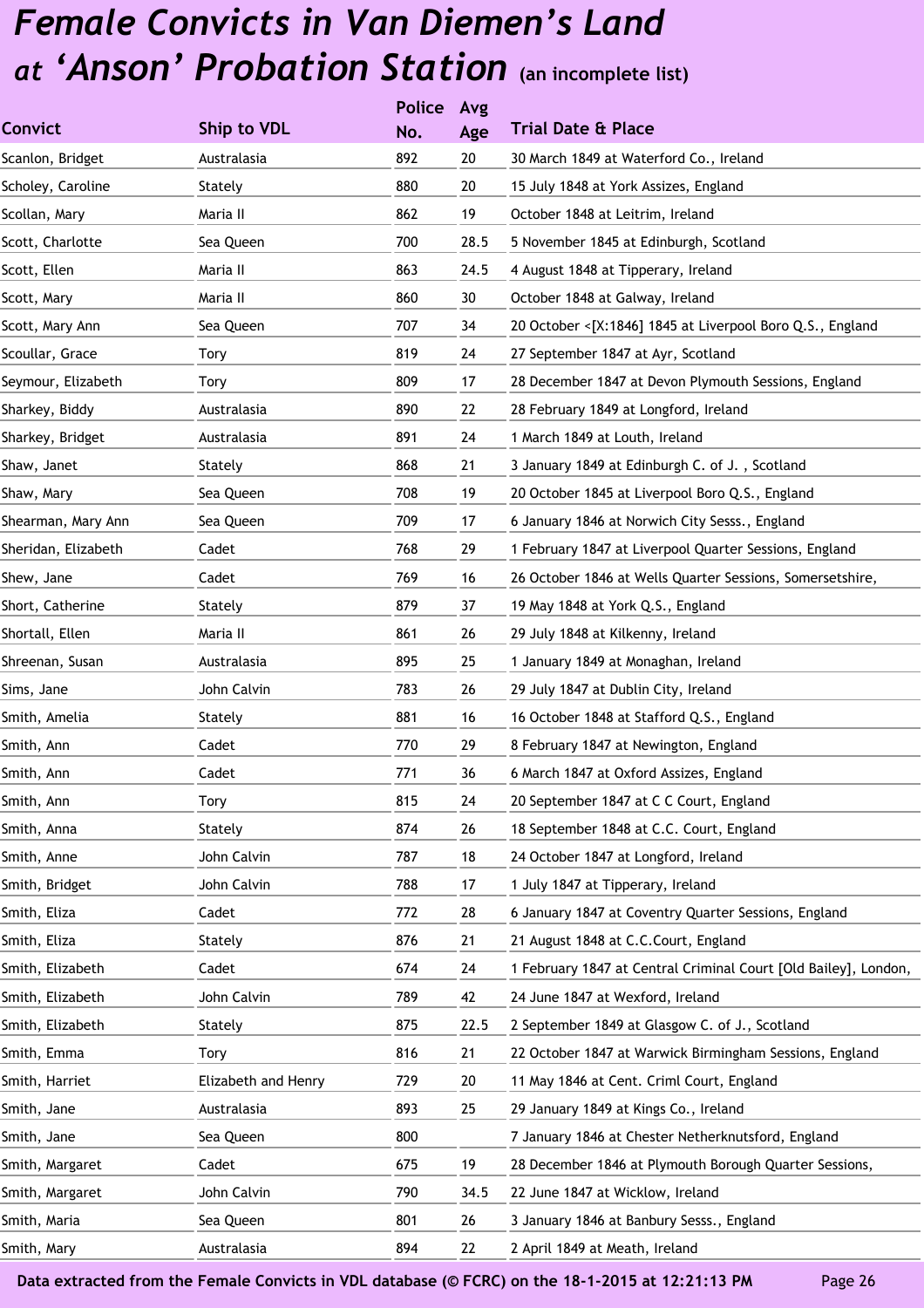|                          |              | <b>Police</b> | Avg |                                                              |
|--------------------------|--------------|---------------|-----|--------------------------------------------------------------|
| <b>Convict</b>           | Ship to VDL  | No.           | Age | <b>Trial Date &amp; Place</b>                                |
| Smith, Mary              | Tory         | 818           | 40  | 31 Janaury 1848 at C C Court, England                        |
| Smith, Mary Ann          | Cadet        | 676           | 20  | 11 March 1847 at Stafford Quarter Sessions, England          |
| Smith, Mary Ann          | Sea Queen    | 802           | 44  | 23 February 1846 at Centl. Criminal Court, England           |
| Smith, Mary Ann          | Sea Queen    | 803           | 29  | 5 January 1846 at Worcester Q.S., England                    |
| Smith, Mary Ann          | Stately      | 877           | 25  | 26 June 1848 at Salop Q.S., England                          |
| Smith, Mary Ann          | Tory         | 817           | 18  | 26 October 1847 at Middlesex, Clerkenwell Sessions, England  |
| Sparrow, Jane            | Tory         | 808           | 38  | 3 January 1848 at Stafford Sessions, England                 |
| Spellicy, Margaret       | John Calvin  | 786           | 30  | 3 November 1847 at Limerick City, Ireland                    |
| Spragg, Elizabeth        | Emma Eugenia | 702           | 24  | 18 July 1845 at Warwick Birmingham Boro' Quarter Sessions,   |
| Spruhan, Bridget         | John Calvin  | 784           | 22  | 29 March 1847 at Kilkenny City, Ireland                      |
| Stacey, Eliza            | Stately      | 869           | 35  | 23 October 1848 at C.C.Court, England                        |
| Stanley, Sarah           | Maria II     | 859           | 30  | December 1848 at Dublin, Ireland                             |
| Stephens, Elizabeth Jane | Stately      | 872           | 22  | 1 January 1849 at Worcester City Q.S., England               |
| Stephenson, Sarah        | Cadet        | 679           | 15  | 14 April 1846 at Louth Quarter Sessions, England             |
| Stern, Mary              | Tory         | 810           | 17  | 3 January 1848 at Cambridge Sessions, England                |
| Sterry, Jane             | Cadet        | 680           | 26  | 8 January 1847 at Birmingham Quarter Sessions, England       |
| Stevens, Ann             | Sea Queen    | 804           | 23  | 5 January 1846 at Stafford Q. S., England                    |
| Stevens, Sarah           | Tory         | 811           | 19  | 18 October 1847 at Southampton Winchester Sessions, England  |
| Stewart, Catherine       | Australasia  | 883           | 24  | 8 March 1849 at Armagh, Ireland                              |
| Stewart, Catherine       | Stately      | 873           | 29  | 12 October 1848 at Perth C. of J., Scotland                  |
| Stewart, Fanny           | Cadet        | 681           | 21  | 14 May 1847 at Manchester Quarter Sessions, England          |
| Stewart, Margaret        | Stately      | 871           | 21  | 2 January 1849 at Edinburgh C. of J., Scotland               |
| Stock, Elizabeth         | Stately      | 878           | 44  | 28 March 1848 at Somerset Q.S., England                      |
| Storr, Jane              | Cadet        | 682           | 33  | 1 March 1848 at Central Criminal Court [Old Bailey], London, |
| Stubbins, Elizabeth      | Sea Queen    | 806           | 19  | 12 January 1846 at East Retford Q.S., England                |
| Sugene, Bridget          | Australasia  | 889           | 25  | 20 March 1849 at Kerry, Ireland                              |
| Sullivan, Bridget        | Australasia  | 888           | 22  | 20 March 1849 at Kerry, Ireland                              |
| Sullivan, Ellen          | Australasia  | 886           | 20  | 17 March 1849 at Cork Co., Ireland                           |
| Sullivan, Johanna        | Australasia  | 885           | 23  | 20 March 1849 at Kerry, Ireland                              |
| Sullivan, Johanna        | Maria II     | 856           | 25  | October 1848 at Cork, Ireland                                |
| Sullivan, Julia          | Australasia  | 887           | 22  | 20 March 1849 at Kerry, Ireland                              |
| Sullivan, Margaret       | Sea Queen    | 720           | 24  | 3 February 1846 at Clerkenwell Generall Sess., England       |
| Sullivan, Margaret       | Tory         | 820           | 18  | 22 October 1847 at Warwick Birmingham Sessions, England      |
| Sullivan, Mary           | Arabian      | 742           | 23  | 22 June 1846 at Cork County, Ireland                         |
| Sullivan, Mary           | Australasia  | 884           | 22  | 28 December 1848 at Cork, Ireland                            |
| Sullivan, Mary           | Maria II     | 857           | 18  | October 1848 at Cork Co., Ireland                            |
| Sullivan, Mary           | Maria II     | 858           | 30  | December 1848 at Dublin City, Ireland                        |
| Sullivan, Mary           | Sea Queen    | 810           | 22  | 1 April 1846 at Monmouth Asss., Wales                        |
| Sweeney, Catherine       | Maria II     | 864           | 20  | 30 November 1848 at Cork, Ireland                            |
| Sweeney, Mary            | Sea Queen    | 808           | 31  | 15 December 1845 at Centl. Criminal Court, England           |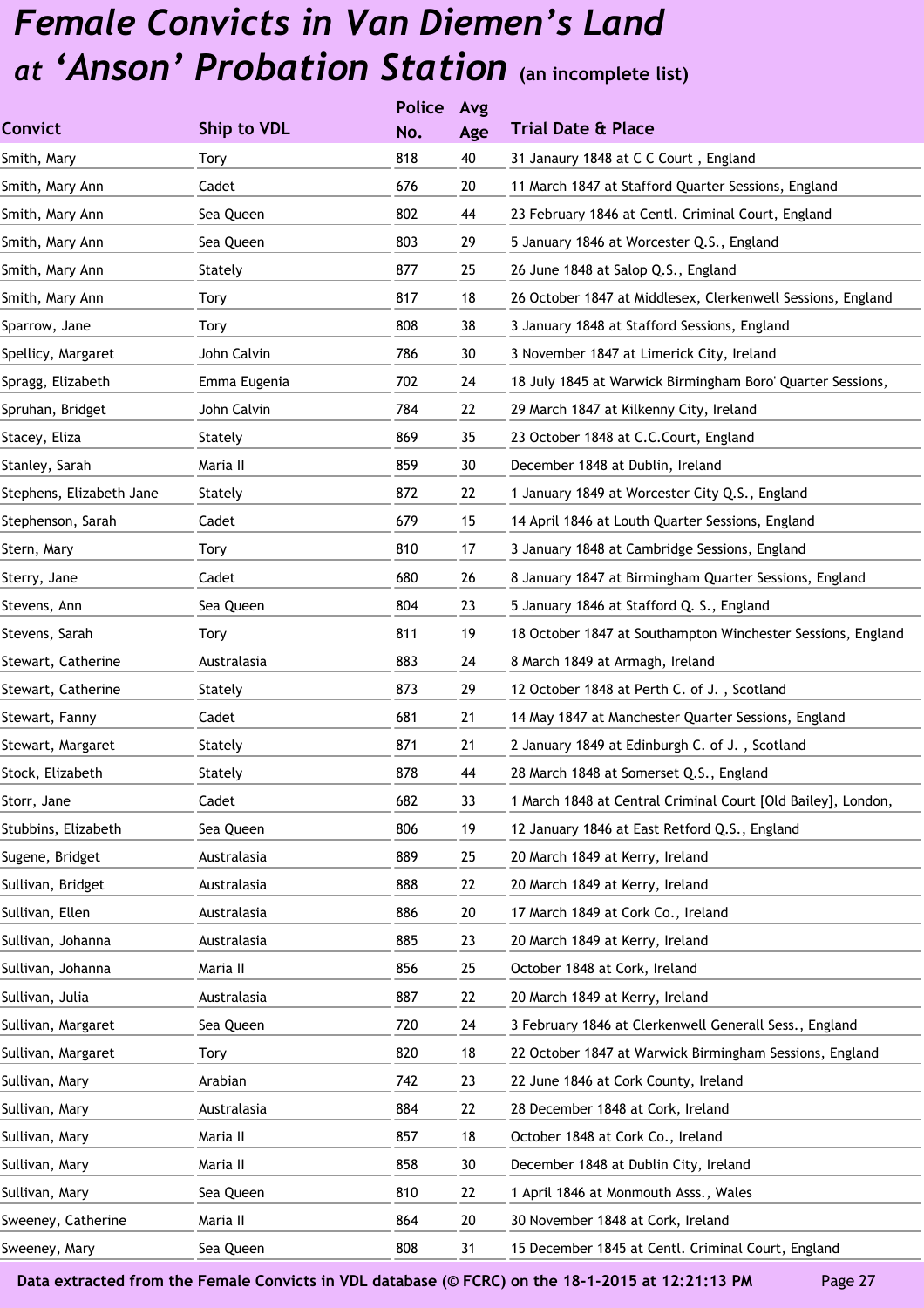|                         |             | <b>Police</b> | Avg  |                                                              |
|-------------------------|-------------|---------------|------|--------------------------------------------------------------|
| <b>Convict</b>          | Ship to VDL | No.           | Age  | <b>Trial Date &amp; Place</b>                                |
| Sweenie, Mary           | Tory        | 812           | 17   | 21 December 1847 at Glasgow, Scotland                        |
| Swift, Sarah            | Sea Queen   | 809           | 19   | 21 March 1846 at Liverpool Asss., England                    |
| Tahny, Bridget          | John Calvin | 315           | 20   | 20 October 1847 at Leitrim, Ireland                          |
| Tait, Margaret          | Stately     | 351           | 24   | 4 December 1848 at Edinburgh C. of J., Scotland              |
| Tannyan, Mary           | John Calvin | 312           | 19   | 17 August 1847 at Galway, Ireland                            |
| Taylor, Elizabeth       | Asia V      | 290           | 20   | 26 October 1846 at Wells Sessions, England                   |
| Taylor, Elizabeth       | Stately     | 352           | 28   | 4 December 1848 at Surrey Q.S., England                      |
| Taylor, Fanny           | Stately     | 360           | 20   | 7 March 1849 at Stafford Q. S., England                      |
| Taylor, Jane            | Lloyds      | 561           | 36   | 25 November 1844 at Edinh Ct of Justy, Scotland              |
| Taylor, Janet           | Tory        | 324           | 28   | 6 December 1847 at Ayr, Scotland                             |
| Taylor, Mary            | Stately     | 350           | 23   | 15 July 1848 at Northampton Assizes, England                 |
| Taylor, Mary Ann        | Tory        | 325           | 23   | 22 October 1847 at Warwick Birmingham Sessions, England      |
| Terry, Hannah           | Tory        | 326           | 23   | 18 October 1847 at Stafford Sessions, England                |
| Thomas, Ann             | Stately     | 358           | 26   | 17 October 1848 at Glamorgan Q.S., Wales                     |
| Thomas, Eliza           | Cadet       | 305           | 22   | 8 January 1847 at Montgomery Quarter Sessions, Wales         |
| Thomas, Elizabeth       | Cadet       | 306           | 45   | 7-10-2010 January 1847 at Carnarvon Quarter Sessions, Wales  |
| Thomas, Mary            | Sea Queen   | 575           | 19   | 15 December 1845 at Liverpool Boro Q.S., England             |
| Thompson, Agnes         | Stately     | 357           | 24   | 22 February 1849 at Northumberland Assizes, England          |
| Thompson, Ann           | Sea Queen   | 576           | 23   | 16 December 1845 at Clerkenwell Genl. Sesss., England        |
| Thompson, Jane          | Tory        | 558           | 16   | 3 July 1843 at Northumd Newcastle-upon-Tyne Boro QS, England |
| Thompson, Mary Ann      | Tory        | 331           | 30   | 20 December 1847 at Liverpool Lancaster Sessions, England    |
| Thompson, Mary Ellen    | Stately     | 359           | 35   | 2 January 1849 at Leicester Q.S., England                    |
| Thomson, Janet          | Cadet       | 309           | 37   | 12 May 1847 at Edinburgh, Scotland                           |
| Thomson, Janet          | Sea Queen   | 577           | 19   | 30 June 1845 at Edinburgh, Scotland                          |
| Thornton, Jane          | Stately     | 356           | 24   | 25 September 1848 at Lancaster Q.S., England                 |
| Thorpe, Martha Rosegood | Cadet       | 307           | 26   | 23 February 1847 at Exeter General Sessions, England         |
| Tilley, Sarah           | Sea Queen   | 574           | 28   | 5 January 1846 at Stafford Q.S., England                     |
| Tinsdale, Mary Ann      | Tory        | 330           | 19   | 20 December 1847 at Liverpool Sessions, England              |
| Tipping, Catherine      | John Calvin | 311           | 30   | 23 June 1847 at Antrim, Ireland                              |
| Tobin, Mary             | Stately     | 354           | 50   | 3 July 1848 at C.C. Court, England                           |
| Tomlin, Sarah           | Stately     | 355           | 20   | 29 June 1848 at Lincoln Q. S., England                       |
| Tomny, Teresa           | Sea Queen   | 578           | 17   | 7 November 1845 at Edinburgh, Scotland                       |
| Toogood, Elizabeth      | Sea Queen   | 579           | 42   | 15 October 1845 at Coventry Q.S., England                    |
| Toole, Catherine        | John Calvin | 314           | 30   | 18 August 1847 at Galway, Ireland                            |
| Toole, Ellen            | John Calvin | 313           | 25   | 17 August 1847 at Galway, Ireland                            |
| Toomey, Catherine       | John Calvin | 316           | 34   | 2 November 1847 at Limerick, Ireland                         |
| Toomy, Margaret         | Maria II    | 349           | 19.5 | 19 January 1849 at Cork, Ireland                             |
| Towie, Madge            | Australasia | 361           | 19   | 8 January 1849 at Antrim, Ireland                            |
| Toy, Mary Ann           | Cadet       | 308           | 25   | 21 September 1846 at Central Criminal Court, [Old Bailey],   |
| Tracy, Elizabeth        | John Calvin | 317           | 38   | 31 August 1847 at Dublin, Ireland                            |
|                         |             |               |      |                                                              |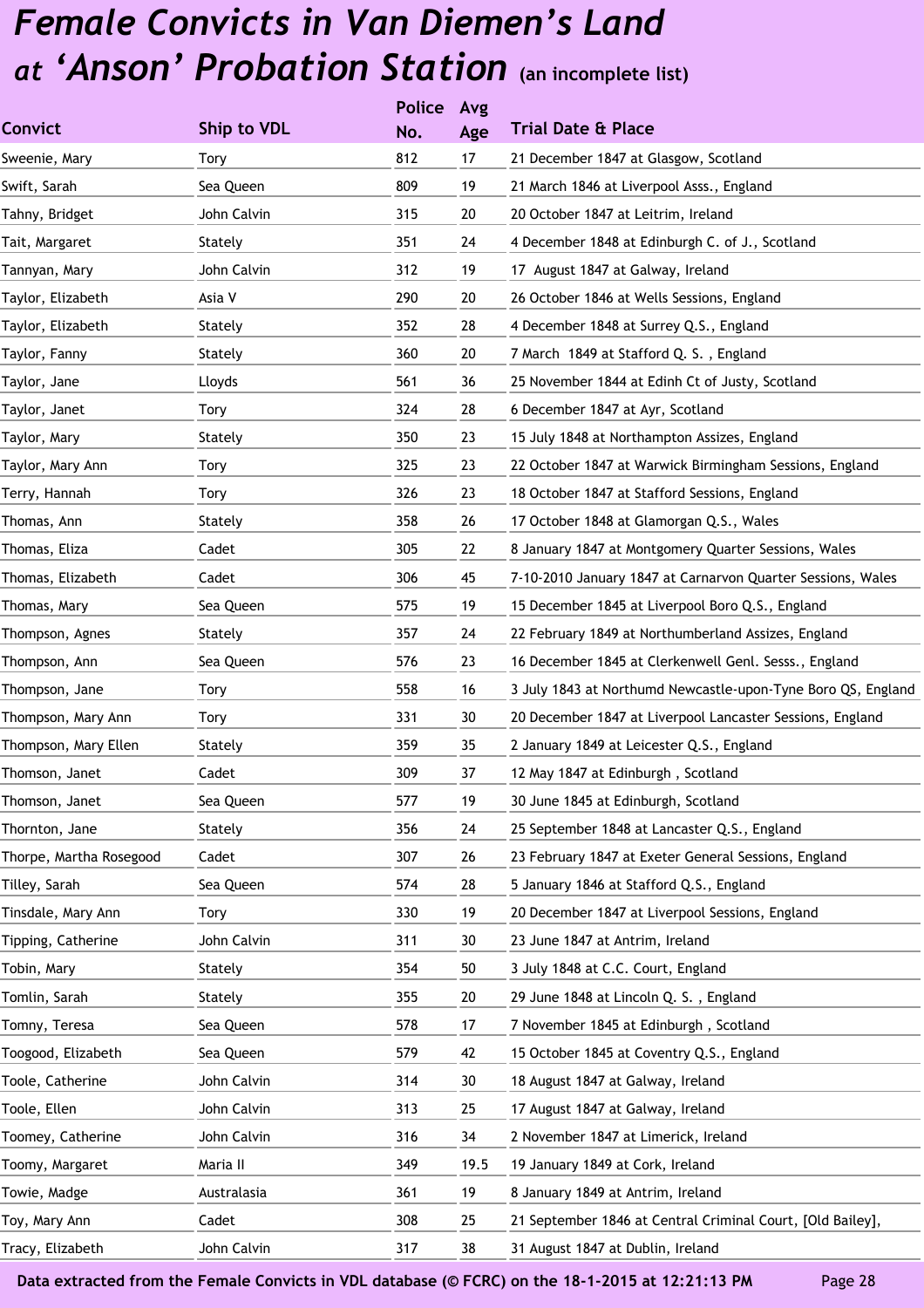|                         |             | <b>Police</b> | Avg  |                                                              |
|-------------------------|-------------|---------------|------|--------------------------------------------------------------|
| <b>Convict</b>          | Ship to VDL | No.           | Age  | <b>Trial Date &amp; Place</b>                                |
| Treanor, Margaret       | Tasmania    | 552           | 19   | 24 June 1844 at Lancr Manchester Boro QS., England           |
| Tremelling, Honor       | Tory        | 327           | 40   | 30 December 1846 at Cornwall Penzance Sessions, England      |
| Tressler, Elizabeth     | Cadet       | 310           | 17   | 19 April 1847 at Northampton Quarter Sessions, England       |
| Trevelian, Matilda      | Tory        | 329           | 19   | 19 October 1847 at Dorchester Sessions, England              |
| Tully, Ann              | Australasia | 362           | 22   | 19 March 1849 at Antrim, Ireland                             |
| Tully, Mary             | Australasia | 363           | 36   | 14 July 1848 at Meath, Ireland                               |
| Turner, Ann             | Tasmania    | 553           | 22   | 8 April 1844 at Cl.Cl. Court, England                        |
| Turner, Eliza           | Sea Queen   | 580           | 27   | 27 November 1845 at Sussex, Lewis Q.S., England              |
| Turner, Mary            | Greenlaw    | 231           | 25   | 9 January 1844 at Kerry, Ireland                             |
| Tyrrell, Elizabeth      | Sea Queen   | 581           | 15   | 15 December 1845 at Liverpool Boro Q.S., England             |
| Veale, Bridget          | Maria II    | 37            | 24   | October 1848 at Waterford, Ireland                           |
| Verity, Ellen           | Tory        | 34            | 19   | 5 January 1848 at York Wakefield Sessions, England           |
| Vernon, Margaret        | Cadet       | 36            | 23   | 1 February 1847 at Liverpool Quarter Sessions, England       |
| Vowels, Eliza           | Cadet       | 37            | 31   | 1 March 1847 at Central Criminal Court [Old Bailey], London, |
| Walker, Jane            | Cadet       | 708           | 19   | 1 February 1847 at Liverpool Quarter Sessions, England       |
| Wallace, Catherine      | Stately     | 805           | 27   | 11 October 1848 at Perth C. of J., Scotland                  |
| Wallace, Julia          | Stately     | 815           | 24   | 23 June 1848 at Kent Q. S., England                          |
| Wallace, Mary Ann       | Sea Queen   | 693           | 19   | 7 January 1846 at Chester Nether Knutsford Q.S., England     |
| Walsh, Bridget          | Maria II    | 793           | 40   | October 1848 at Co. Carlow, Ireland                          |
| Walsh, Catherine        | Australasia | 828           | 20   | 2 April 1849 at Limerick Co., Ireland                        |
| Walsh, Johanna          | Maria II    | 795           | 21   | September 1848 at Cork, Ireland                              |
| Walsh, Julia            | John Calvin | 729           | 22.5 | 3 August 1847 at Kildare, Ireland                            |
| Walsh, Margaret         | Australasia | 830           | 19   | 2 March 1849 at Wexford, Ireland                             |
| Walsh, Mary             | Australasia | 829           | 18   | 12 April 1849 at Mayo, Ireland                               |
| Walsh, Mary             | John Calvin | 727           | 30   | 3 August 1847 at Cork Co., Ireland                           |
| Walsh, Mary             | John Calvin | 728           | 23   | 3 August 1847 at Kildare, Ireland                            |
| Walsh, Mary             | Maria II    | 798           | 33   | 29 July 1848 at Kilkenny, Ireland                            |
| Ward, Biddy             | Maria II    | 794           | 20   | October 1848 at Carlow, Ireland                              |
| Ward, Eliza             | Asia V      | 691           | 20   | 22 July 1846 at Norwich Assizes, England                     |
| Ward, Mary Ann          | Sea Queen   | 695           | 25   | 1 April 1846 at Crerkenwell Q.S., England                    |
| Ward, Nancy             | Maria II    | 802           | 40.5 | 3 August 1848 at Tipperary, Ireland                          |
| Warnes, Letitia         | Tory        | 745           | 21   | 20 October 1847 at Norfolk Norwich Sessions, England         |
| Warrel, Ann             | Sea Queen   | 692           | 21   | 28 November 1845 at Preston Genl. Sesss/, England            |
| Warren, Ann             | Sea Queen   | 677           | 17   | 6 January 1846 at Norwich City Q.S., England                 |
| Warren, Edith           | Stately     | 813           | 20   | 1 January 1849 at Hertford Q.S., England                     |
| Warren, Eliza           | Cadet       | 709           | 25   | 13 January 1847 at Norfolk Quarter Sessions, England         |
| Waters, Margaret        | Stately     | 807           | 22   | 24 July 1848 at Lancaster Q.S., England                      |
| Watkins, Emma           | Cadet       | 710           | 14   | 23 October 1846 at Birmingham Quarter Sessions, England      |
| Watson, Clementina Mary | Cadet       | 711           | 21   | 8 February 1847 at Edinburgh, Scotland                       |
| Watson, Jane            | Stately     | 806           | 42   | 16 October 1848 at Monmouth Q, S,, Wales                     |
|                         |             |               |      |                                                              |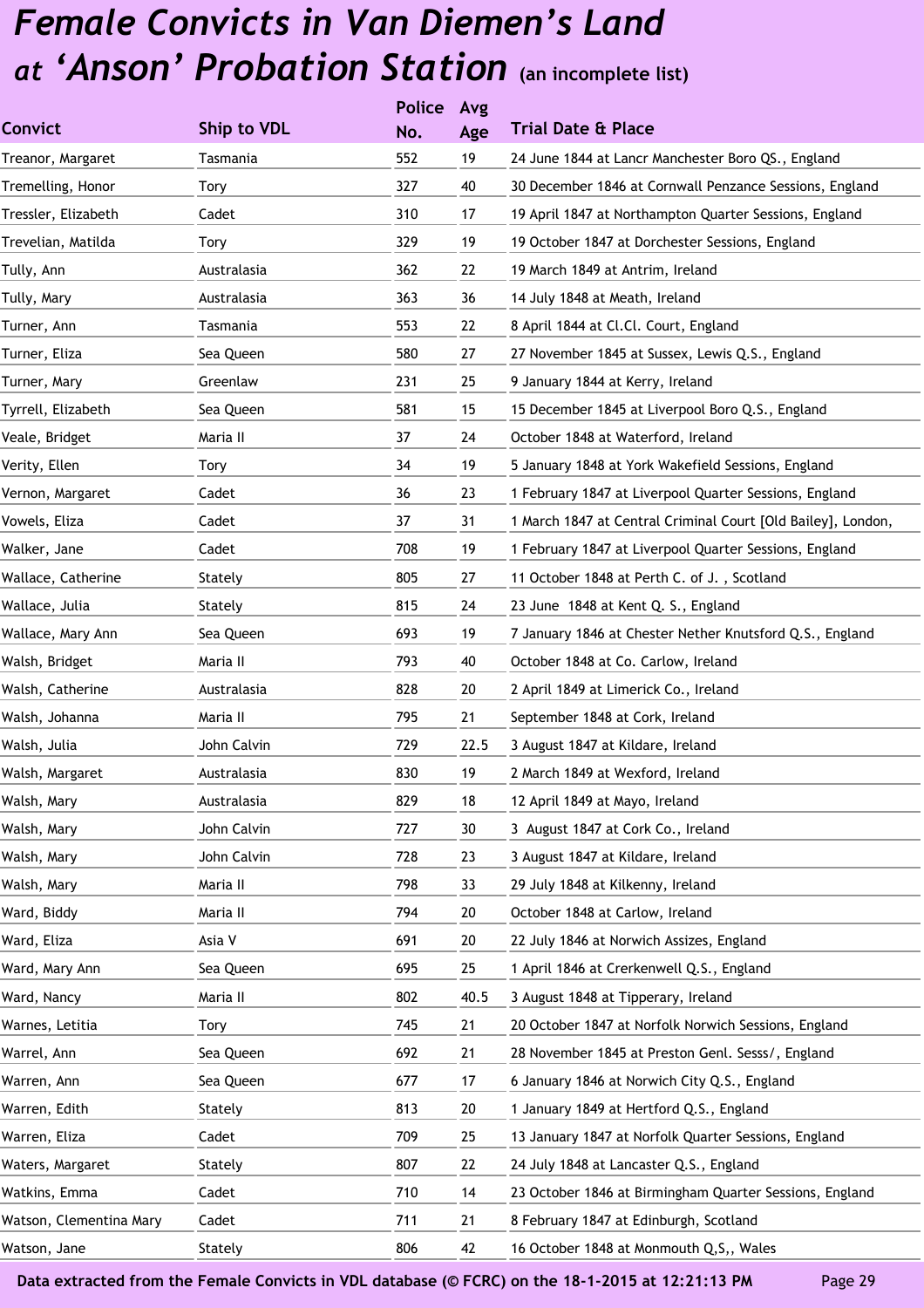|                       |              | <b>Police</b> | Avg  |                                                             |
|-----------------------|--------------|---------------|------|-------------------------------------------------------------|
| <b>Convict</b>        | Ship to VDL  | No.           | Age  | <b>Trial Date &amp; Place</b>                               |
| Watson, Matilda       | Sea Queen    | 678           | 24   | 30 June 1845 at Edinburgh,                                  |
| Watts, Amelia         | Sea Queen    | 679           | 17   | 6 January 1846 at Norwich City Q.S., England                |
| Webb, Ellen           | Stately      | 810           | 49   | 12 April 1848 at Chester Q. S., England                     |
| Webber, Susan         | Stately      | 809           | 20   | 16 March 1849 at Devon (Exeter City) Q.S., England          |
| Webby, Caroline       | Stately      | 811           | 23   | 27 June 1848 at Somerset Q.S., England                      |
| Webster, Mary Ann     | Maria II     | 791           | 23   | October 1848 at Antrim County, Ireland                      |
| Weir, Ann             | Sea Queen    | 680           | 41   | 26 September 1845 at Glasgow, Scotland                      |
| Welsh, Isabella       | Stately      | 819           | 20   | 25 September 1848 at Glasgow C. of J., Scotland             |
| Welsh, Mary           | Cadet        | 712           | 19   | 23 September 1846 at Sussex Lewes Quarter Sessions, England |
| Welsh, Mary           | Sea Queen    | 681           | 17   | 7 January 1846 at Glasgow Ct. of Justiciary, Scotland       |
| Welsh, Mary           | Stately      | 817           | 17   | 25 September 1848 at Lancaster Q.S., England                |
| Wentworth, Mary Ann   | Sea Queen    | 682           | 22   | 6 December 1845 at York Special Asss., England              |
| Wesley, Elizabeth     | Stately      | 818           | 24   | 18 September 1848 at C.C.Court, England                     |
| Westwood, Elizabeth   | Tory         | 746           | 20   | 31 January 1848 at C.C, Court, England                      |
| Wetherall, Martha     | Stately      | 808           | 29   | 11 August 1848 at Wilts Assizes, England                    |
| Wheatley, Sarah       | Tory         | 747           | 37   | 25 June 1847 at Nottingham Sessions, England                |
| Whelan, Ellen         | Maria II     | 799           | 19   | October 1848 at Kilkenny City, Ireland                      |
| Whelan, Johanna       | Maria II     | 800           | 27   | 13 July 1848 at Tipperary, Ireland                          |
| Whelan, Peggy         | Australasia  | 826           | 24   | 31 March 1849 at Kilkenny Co., Ireland                      |
| White, Bridget        | Tory         | 755           | 26   | 29 November 1847 at Chester Knutsford Sessions, England     |
| White, Eliza          | Sea Queen    | 683           |      | 15 December 1845 at Centl. Criminal Court, England          |
| White, Elizabeth      | Stately      | 816           | 22   | 27 November 1848 at C.C. Court, England                     |
| White, Mary           | Emma Eugenia | 667           | 23   | 18 August 1845 at Central Criminal Court; London, England   |
| White, Sophia         | Emma Eugenia | 669           | 23   | 2 August 1845 at Gloucester Assizes, England                |
| Whiteside, Margaret   | <b>Tory</b>  | 756           | 29   | 21 May 1847 at Lancaster Preston Sessions, England          |
| Whiting, Elizabeth    | Stately      | 820           | 29   | 4 July 1848 at Middlesex Q. S., England                     |
| Wicker, Elizabeth     | Cadet        | 778           | 19   | 12 June 1848 at Central Criminal Court, England             |
| Widdop, Sophia        | Stately      | 803           | 26.5 | 18 October 1848 at York (Leeds) Q.S., England               |
| Wiggins, Ann          | Emma Eugenia | 670           | 23   | 3 July 1845 at Sussex Horsham Quarter Sessions, England     |
| Wilkeson, Elizabeth   | Woodbridge   | 561           | 15.5 | 27 April 1843 at Aberdeen Ct of Justy, Scotland             |
| Wilkinson, Mary       | Sea Queen    | 694           | 37   | 4 March 1845 at Boro of Leeds Q.S., England                 |
| Williams, Ann         | Stately      | 824           | 21   | 21 August 1848 at C.C.Court, England                        |
| Williams, Ann         | Tory         | 748           | 27   | 4 January 1848 at Cornwall Bodmin Sessions, England         |
| Williams, Eliza Downe | Cadet        | 715           | 38   | 10 May 1847 at Central Criminal Court [Old Bailey], London, |
| Williams, Elizabeth   | Stately      | 821           | 19   | 4 January 1848 at Glamorgan (Cardiff) Q.S., Wales           |
| Williams, Elizabeth   | Stately      | 822           | 35   | 19 July 1848 at Worcester Assizes, England                  |
| Williams, Harriet     | Cadet        | 716           | 21   | 4 January 1847 at Stafford Quarter Sessions, England        |
| Williams, Margaret    | <b>Tory</b>  | 749           | 35   | 24 February 1848 at Swansea Sessions, Wales                 |
| Williams, Mary        | Tory         | 750           | 20   | 22 October 1847 at Warwick Birmingham Sessions, England     |
| Williams, Mary Ann    | Sea Queen    | 684           | 17   | 4 November 1845 at Clerkenwell Sesss., England              |
|                       |              |               |      |                                                             |